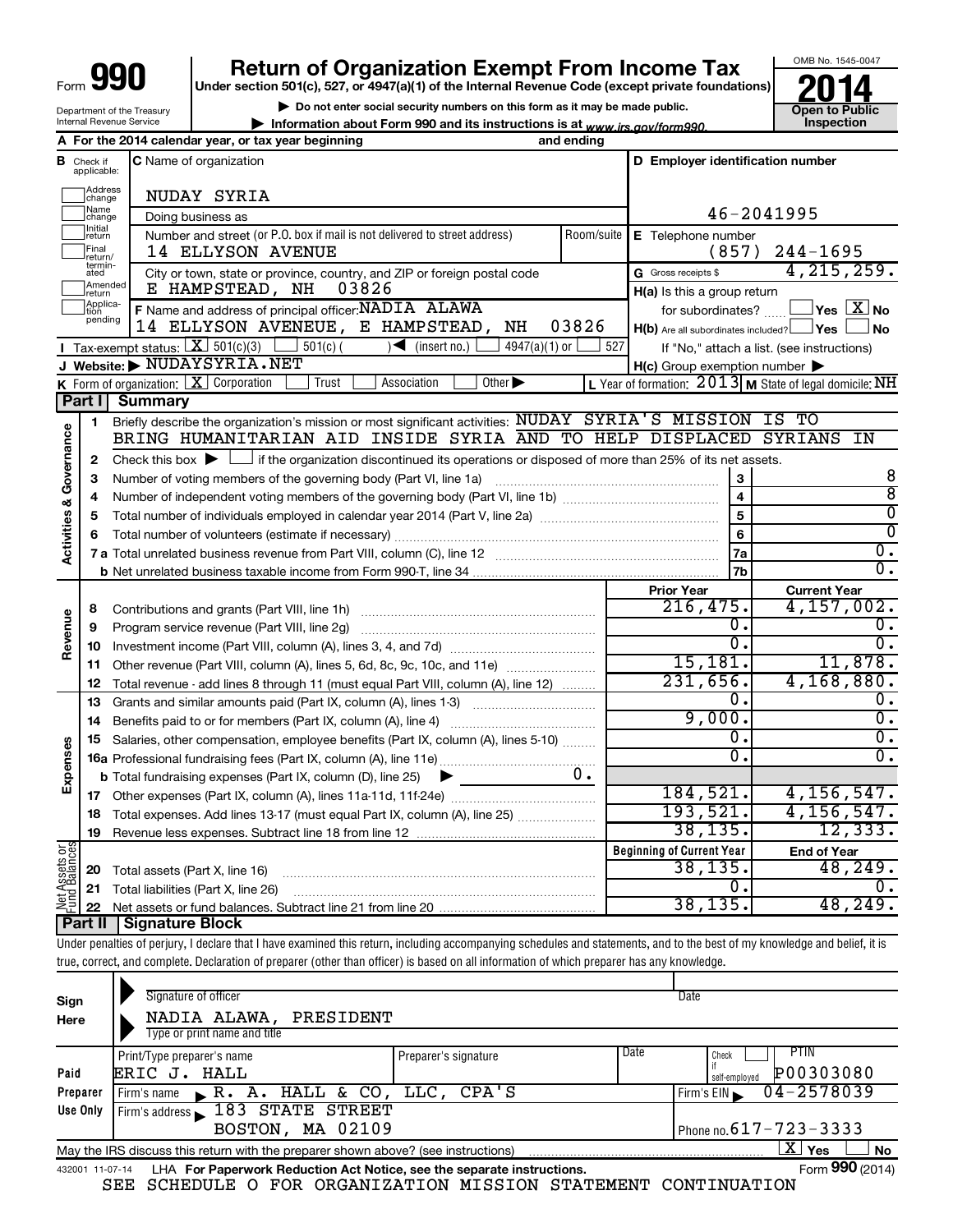|              | 46-2041995<br><b>NUDAY SYRIA</b><br>Page 2<br>Form 990 (2014)                                                                                                                                 |
|--------------|-----------------------------------------------------------------------------------------------------------------------------------------------------------------------------------------------|
|              | Part III   Statement of Program Service Accomplishments                                                                                                                                       |
|              | $\boxed{\text{X}}$                                                                                                                                                                            |
| 1            | Briefly describe the organization's mission:<br>NUDAY SYRIA'S MISSION IS TO BRING HUMANITARIAN AID INSIDE SYRIA AND TO                                                                        |
|              | HELP DISPLACED SYRIANS IN THE BORDERING AREAS AROUND SYRIA.                                                                                                                                   |
|              |                                                                                                                                                                                               |
|              |                                                                                                                                                                                               |
|              |                                                                                                                                                                                               |
| $\mathbf{2}$ | Did the organization undertake any significant program services during the year which were not listed on<br>$\overline{\ }$ Yes $\overline{\phantom{a}X}$ No<br>the prior Form 990 or 990-EZ? |
|              | If "Yes," describe these new services on Schedule O.                                                                                                                                          |
| 3            | $\Box$ Yes $[\overline{\mathrm{X}}]$ No<br>Did the organization cease conducting, or make significant changes in how it conducts, any program services?                                       |
|              | If "Yes," describe these changes on Schedule O.                                                                                                                                               |
| 4            | Describe the organization's program service accomplishments for each of its three largest program services, as measured by expenses.                                                          |
|              | Section 501(c)(3) and 501(c)(4) organizations are required to report the amount of grants and allocations to others, the total expenses, and                                                  |
|              | revenue, if any, for each program service reported.                                                                                                                                           |
| 4a           | 3,596,309.<br>3,824,913. including grants of \$<br>) (Expenses \$<br>) (Revenue \$<br>(Code:                                                                                                  |
|              | NUDAY SYRIA SENDS CONTAINERS OF CLOTHES, BEDDING, HOSPITAL AND MEDICAL                                                                                                                        |
|              | ITEMS, FOOD, AND HYGIENE PRODUCTS TO THE PEOPLE AND HOSPITALS OF SYRIA                                                                                                                        |
|              | & TURKEY.                                                                                                                                                                                     |
|              |                                                                                                                                                                                               |
|              |                                                                                                                                                                                               |
|              |                                                                                                                                                                                               |
|              |                                                                                                                                                                                               |
|              |                                                                                                                                                                                               |
|              |                                                                                                                                                                                               |
|              |                                                                                                                                                                                               |
|              |                                                                                                                                                                                               |
|              |                                                                                                                                                                                               |
|              |                                                                                                                                                                                               |
| 4b.          | $\overline{84,495}$ . including grants of \$<br>(Expenses \$<br>(Code:<br>) (Revenue \$<br>SPECIAL PROJECTS ARE UNDERTAKEN WHEN THERE IS A NEED TO PROVIDE                                    |
|              |                                                                                                                                                                                               |
|              | CLOTHING, BLANKETS AND FOOD.                                                                                                                                                                  |
|              |                                                                                                                                                                                               |
|              |                                                                                                                                                                                               |
|              |                                                                                                                                                                                               |
|              |                                                                                                                                                                                               |
|              |                                                                                                                                                                                               |
|              |                                                                                                                                                                                               |
|              |                                                                                                                                                                                               |
|              |                                                                                                                                                                                               |
|              |                                                                                                                                                                                               |
|              |                                                                                                                                                                                               |
| 4с           | 970.<br>15,425.<br>including grants of \$<br>) (Expenses \$<br>) (Revenue \$<br>(Code:                                                                                                        |
|              | SERVICES TO SUPPORT AND ENCOURAGE WOMEN WITH<br>THE ORGANIZATION PROVIDES                                                                                                                     |
|              | SUCH AREAS OF<br>SOCIAL & BUSINESS SKILLS.<br>SKILLS ARE TAUGHT SUCH AS                                                                                                                       |
|              | <b>SKILLS</b><br>WITH THE<br><b>INTENTION</b><br>TO SUPPORT<br>KNITING AND<br><b>OTHER HANDS-ON</b>                                                                                           |
|              | THEMSELVES.<br>THE<br>INTENTION<br>IS<br><b>FOR</b><br>THESE<br><b>WOMEN</b><br>TО<br>ВE<br>PRODUCERS &                                                                                       |
|              | PROVIDERS.                                                                                                                                                                                    |
|              |                                                                                                                                                                                               |
|              |                                                                                                                                                                                               |
|              |                                                                                                                                                                                               |
|              |                                                                                                                                                                                               |
|              |                                                                                                                                                                                               |
|              |                                                                                                                                                                                               |
|              |                                                                                                                                                                                               |
|              |                                                                                                                                                                                               |
| 4d           | Other program services (Describe in Schedule O.)                                                                                                                                              |
|              | 221, 948. including grants of \$<br>(Expenses \$<br>(Revenue \$                                                                                                                               |
| 4е           | 4,146,781.<br>Total program service expenses                                                                                                                                                  |
|              | Form 990 (2014)                                                                                                                                                                               |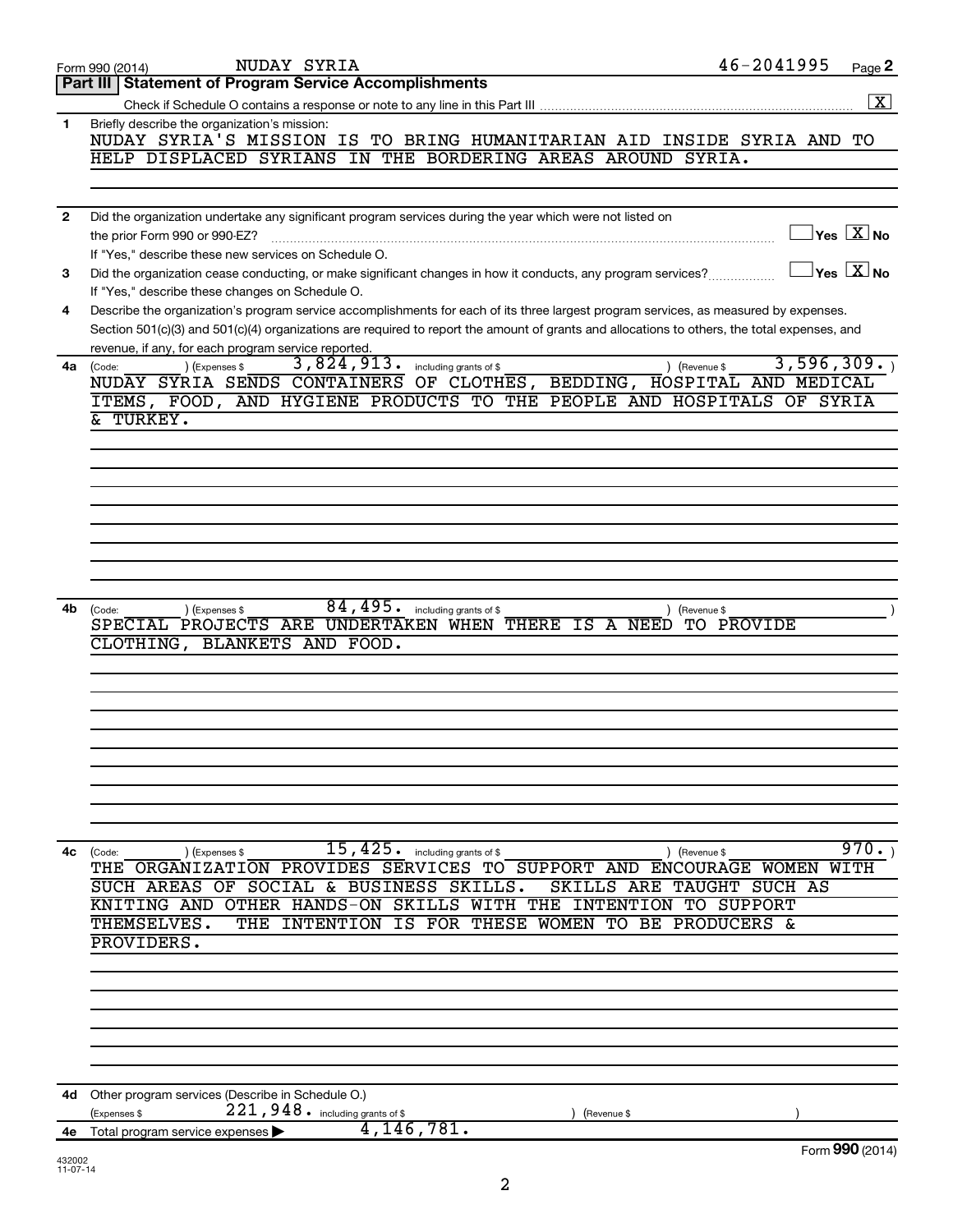| בעבת<br>- -<br>- -<br>_____ | Form<br>೨೪೦ (2014) | --------<br>$-$<br><b>NUDAY</b><br>ovo | ,,, | Page |
|-----------------------------|--------------------|----------------------------------------|-----|------|
|-----------------------------|--------------------|----------------------------------------|-----|------|

|     |                                                                                                                                                                                                                                                                                                                                                                    |                   | Yes                     | No                      |
|-----|--------------------------------------------------------------------------------------------------------------------------------------------------------------------------------------------------------------------------------------------------------------------------------------------------------------------------------------------------------------------|-------------------|-------------------------|-------------------------|
| 1   | Is the organization described in section $501(c)(3)$ or $4947(a)(1)$ (other than a private foundation)?                                                                                                                                                                                                                                                            | 1                 | X                       |                         |
| 2   |                                                                                                                                                                                                                                                                                                                                                                    | $\mathbf{2}$      | $\overline{\textbf{x}}$ |                         |
| 3   | Did the organization engage in direct or indirect political campaign activities on behalf of or in opposition to candidates for                                                                                                                                                                                                                                    | 3                 |                         | x                       |
| 4   | Section 501(c)(3) organizations. Did the organization engage in lobbying activities, or have a section 501(h) election in effect                                                                                                                                                                                                                                   |                   |                         |                         |
|     |                                                                                                                                                                                                                                                                                                                                                                    | 4                 |                         | x                       |
| 5   | Is the organization a section 501(c)(4), 501(c)(5), or 501(c)(6) organization that receives membership dues, assessments, or                                                                                                                                                                                                                                       |                   |                         |                         |
|     |                                                                                                                                                                                                                                                                                                                                                                    | 5                 |                         | x                       |
| 6   | Did the organization maintain any donor advised funds or any similar funds or accounts for which donors have the right to                                                                                                                                                                                                                                          |                   |                         |                         |
|     | provide advice on the distribution or investment of amounts in such funds or accounts? If "Yes," complete Schedule D, Part I                                                                                                                                                                                                                                       | 6                 |                         | x                       |
| 7   | Did the organization receive or hold a conservation easement, including easements to preserve open space,                                                                                                                                                                                                                                                          |                   |                         |                         |
|     |                                                                                                                                                                                                                                                                                                                                                                    | $\overline{7}$    |                         | x                       |
| 8   | Did the organization maintain collections of works of art, historical treasures, or other similar assets? If "Yes," complete<br>Schedule D, Part III <b>Martin Communication</b> Contract and Contract and Contract and Contract and Contract and Contract and Contract and Contract and Contract and Contract and Contract and Contract and Contract and Contract | 8                 |                         | x                       |
| 9   | Did the organization report an amount in Part X, line 21, for escrow or custodial account liability; serve as a custodian for                                                                                                                                                                                                                                      |                   |                         |                         |
|     | amounts not listed in Part X; or provide credit counseling, debt management, credit repair, or debt negotiation services?                                                                                                                                                                                                                                          |                   |                         |                         |
|     |                                                                                                                                                                                                                                                                                                                                                                    | 9                 |                         | x                       |
| 10  | Did the organization, directly or through a related organization, hold assets in temporarily restricted endowments, permanent                                                                                                                                                                                                                                      | 10                |                         | X.                      |
| 11  | If the organization's answer to any of the following questions is "Yes," then complete Schedule D, Parts VI, VII, VIII, IX, or X                                                                                                                                                                                                                                   |                   |                         |                         |
|     | as applicable.                                                                                                                                                                                                                                                                                                                                                     |                   |                         |                         |
|     | a Did the organization report an amount for land, buildings, and equipment in Part X, line 10? If "Yes," complete Schedule D,                                                                                                                                                                                                                                      |                   |                         |                         |
|     | Part VI                                                                                                                                                                                                                                                                                                                                                            | 11a               |                         | x                       |
|     | <b>b</b> Did the organization report an amount for investments - other securities in Part X, line 12 that is 5% or more of its total                                                                                                                                                                                                                               |                   |                         |                         |
|     |                                                                                                                                                                                                                                                                                                                                                                    | 11b               |                         | X.                      |
|     | c Did the organization report an amount for investments - program related in Part X, line 13 that is 5% or more of its total                                                                                                                                                                                                                                       |                   |                         | x                       |
|     | 11c                                                                                                                                                                                                                                                                                                                                                                |                   |                         |                         |
|     | d Did the organization report an amount for other assets in Part X, line 15 that is 5% or more of its total assets reported in                                                                                                                                                                                                                                     |                   |                         | x                       |
|     |                                                                                                                                                                                                                                                                                                                                                                    | 11d<br><b>11e</b> |                         | $\overline{\mathtt{x}}$ |
| f   | Did the organization's separate or consolidated financial statements for the tax year include a footnote that addresses                                                                                                                                                                                                                                            |                   |                         |                         |
|     | the organization's liability for uncertain tax positions under FIN 48 (ASC 740)? If "Yes," complete Schedule D, Part X                                                                                                                                                                                                                                             | 11f               |                         | x                       |
|     | 12a Did the organization obtain separate, independent audited financial statements for the tax year? If "Yes," complete                                                                                                                                                                                                                                            |                   |                         |                         |
|     | Schedule D, Parts XI and XII                                                                                                                                                                                                                                                                                                                                       | 12a               | х                       |                         |
|     | <b>b</b> Was the organization included in consolidated, independent audited financial statements for the tax year?                                                                                                                                                                                                                                                 |                   |                         |                         |
|     | If "Yes," and if the organization answered "No" to line 12a, then completing Schedule D, Parts XI and XII is optional                                                                                                                                                                                                                                              | 12b               |                         | Χ                       |
| 13  |                                                                                                                                                                                                                                                                                                                                                                    | 13                |                         | $\overline{\texttt{x}}$ |
| 14a | Did the organization maintain an office, employees, or agents outside of the United States? [1111] Did the organization maintain an office, employees, or agents outside of the United States?                                                                                                                                                                     | 14a               | X                       |                         |
| b   | Did the organization have aggregate revenues or expenses of more than \$10,000 from grantmaking, fundraising, business,                                                                                                                                                                                                                                            |                   |                         |                         |
|     | investment, and program service activities outside the United States, or aggregate foreign investments valued at \$100,000                                                                                                                                                                                                                                         |                   | х                       |                         |
| 15  | Did the organization report on Part IX, column (A), line 3, more than \$5,000 of grants or other assistance to or for any                                                                                                                                                                                                                                          | 14b               |                         |                         |
|     |                                                                                                                                                                                                                                                                                                                                                                    | 15                | х                       |                         |
| 16  | Did the organization report on Part IX, column (A), line 3, more than \$5,000 of aggregate grants or other assistance to                                                                                                                                                                                                                                           |                   |                         |                         |
|     |                                                                                                                                                                                                                                                                                                                                                                    | 16                | х                       |                         |
| 17  | Did the organization report a total of more than \$15,000 of expenses for professional fundraising services on Part IX,                                                                                                                                                                                                                                            |                   |                         |                         |
|     |                                                                                                                                                                                                                                                                                                                                                                    | 17                | x                       |                         |
| 18  | Did the organization report more than \$15,000 total of fundraising event gross income and contributions on Part VIII, lines                                                                                                                                                                                                                                       |                   |                         |                         |
|     |                                                                                                                                                                                                                                                                                                                                                                    | 18                | X                       |                         |
| 19  | Did the organization report more than \$15,000 of gross income from gaming activities on Part VIII, line 9a? If "Yes,"                                                                                                                                                                                                                                             |                   |                         |                         |
|     |                                                                                                                                                                                                                                                                                                                                                                    | 19                |                         | X                       |
| 20a |                                                                                                                                                                                                                                                                                                                                                                    | 20a               |                         | $\overline{\text{x}}$   |
|     |                                                                                                                                                                                                                                                                                                                                                                    | 20 <sub>b</sub>   | $0.00 \approx$          |                         |

Form (2014) **990**

**Part IV Checklist of Required Schedules**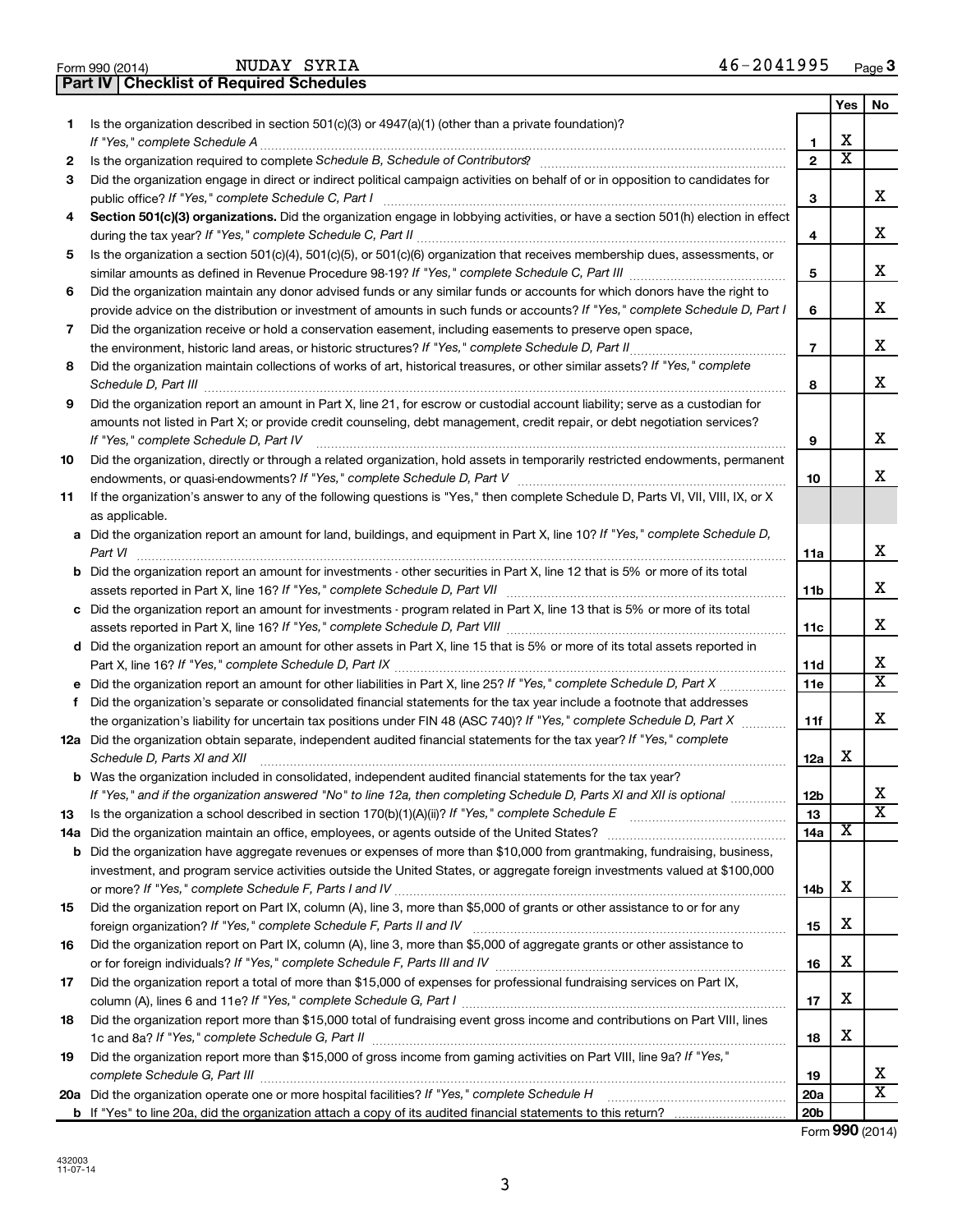|    | last day of the year, that was issued after December 31, 2002? If "Yes," answer lines 24b through 24d and complete                                                                                                          |                 |  |
|----|-----------------------------------------------------------------------------------------------------------------------------------------------------------------------------------------------------------------------------|-----------------|--|
|    | Schedule K. If "No", go to line 25a                                                                                                                                                                                         | 24a             |  |
| b  |                                                                                                                                                                                                                             | 24 <sub>b</sub> |  |
|    | Did the organization maintain an escrow account other than a refunding escrow at any time during the year to defease                                                                                                        | 24c             |  |
|    | d Did the organization act as an "on behalf of" issuer for bonds outstanding at any time during the year?                                                                                                                   | 24d             |  |
|    | 25a Section 501(c)(3), 501(c)(4), and 501(c)(29) organizations. Did the organization engage in an excess benefit                                                                                                            |                 |  |
|    |                                                                                                                                                                                                                             | 25a             |  |
| b  | Is the organization aware that it engaged in an excess benefit transaction with a disqualified person in a prior year, and                                                                                                  |                 |  |
|    | that the transaction has not been reported on any of the organization's prior Forms 990 or 990-EZ? If "Yes," complete<br>Schedule L, Part I                                                                                 | 25b             |  |
| 26 | Did the organization report any amount on Part X, line 5, 6, or 22 for receivables from or payables to any current or                                                                                                       |                 |  |
|    | former officers, directors, trustees, key employees, highest compensated employees, or disqualified persons? If "Yes,"                                                                                                      | 26              |  |
| 27 | Did the organization provide a grant or other assistance to an officer, director, trustee, key employee, substantial                                                                                                        |                 |  |
|    | contributor or employee thereof, a grant selection committee member, or to a 35% controlled entity or family member                                                                                                         |                 |  |
|    |                                                                                                                                                                                                                             | 27              |  |
| 28 | Was the organization a party to a business transaction with one of the following parties (see Schedule L, Part IV                                                                                                           |                 |  |
|    | instructions for applicable filing thresholds, conditions, and exceptions):                                                                                                                                                 |                 |  |
| a  | A current or former officer, director, trustee, or key employee? If "Yes," complete Schedule L, Part IV                                                                                                                     | 28a             |  |
| b  | A family member of a current or former officer, director, trustee, or key employee? If "Yes," complete Schedule L, Part IV                                                                                                  | 28 <sub>b</sub> |  |
|    | c An entity of which a current or former officer, director, trustee, or key employee (or a family member thereof) was an officer,<br>director, trustee, or direct or indirect owner? If "Yes," complete Schedule L, Part IV | 28c             |  |
| 29 |                                                                                                                                                                                                                             | 29              |  |
| 30 | Did the organization receive contributions of art, historical treasures, or other similar assets, or qualified conservation                                                                                                 | 30              |  |
| 31 | Did the organization liquidate, terminate, or dissolve and cease operations?                                                                                                                                                | 31              |  |
| 32 | Did the organization sell, exchange, dispose of, or transfer more than 25% of its net assets? If "Yes," complete                                                                                                            |                 |  |
|    |                                                                                                                                                                                                                             | 32              |  |
| 33 | Did the organization own 100% of an entity disregarded as separate from the organization under Regulations                                                                                                                  |                 |  |
|    |                                                                                                                                                                                                                             | 33              |  |
| 34 | Was the organization related to any tax-exempt or taxable entity? If "Yes," complete Schedule R, Part II, III, or IV, and<br>Part V, line 1                                                                                 | 34              |  |
|    |                                                                                                                                                                                                                             | 35a             |  |
|    | <b>b</b> If "Yes" to line 35a, did the organization receive any payment from or engage in any transaction with a controlled entity                                                                                          |                 |  |
|    |                                                                                                                                                                                                                             | 35b             |  |
| 36 | Section 501(c)(3) organizations. Did the organization make any transfers to an exempt non-charitable related organization?                                                                                                  |                 |  |
|    |                                                                                                                                                                                                                             | 36              |  |
| 37 | Did the organization conduct more than 5% of its activities through an entity that is not a related organization                                                                                                            |                 |  |
|    |                                                                                                                                                                                                                             | 37              |  |
| 38 | Did the organization complete Schedule O and provide explanations in Schedule O for Part VI, lines 11b and 19?                                                                                                              |                 |  |
|    |                                                                                                                                                                                                                             | 38              |  |
|    |                                                                                                                                                                                                                             | Form \          |  |

**24 a** Did the organization have a tax-exempt bond issue with an outstanding principal amount of more than \$100,000 as of the

and former officers, directors, trustees, key employees, and highest compensated employees? If "Yes," complete

Did the organization report more than \$5,000 of grants or other assistance to or for domestic individuals on

domestic government on Part IX, column (A), line 1? If "Yes," complete Schedule I, Parts I and II medicinoment on Part IX, column (A), line 1? If "Yes," complete Schedule I, Parts I and II

Part IX, column (A), line 2? If "Yes," complete Schedule I, Parts I and III [11] [12] [12] [12] [12] [12] [12] [

Did the organization answer "Yes" to Part VII, Section A, line 3, 4, or 5 about compensation of the organization's current

*Schedule J* ~~~~~~~~~~~~~~~~~~~~~~~~~~~~~~~~~~~~~~~~~~~~~~~~~~~~~~~~

| 21 Did the organization report more than \$5,000 of grants or other assistance to any domestic organization or |
|----------------------------------------------------------------------------------------------------------------|

**22**

**23**

*(continued)* **Part IV Checklist of Required Schedules**

**21**

**22**

**23**

**Yes No**

X

X

X

X

X

X

X

X

X  $\overline{\texttt{x}}$ 

X

X

X

X

X

X X

X

X

X

Form (2014) **990** X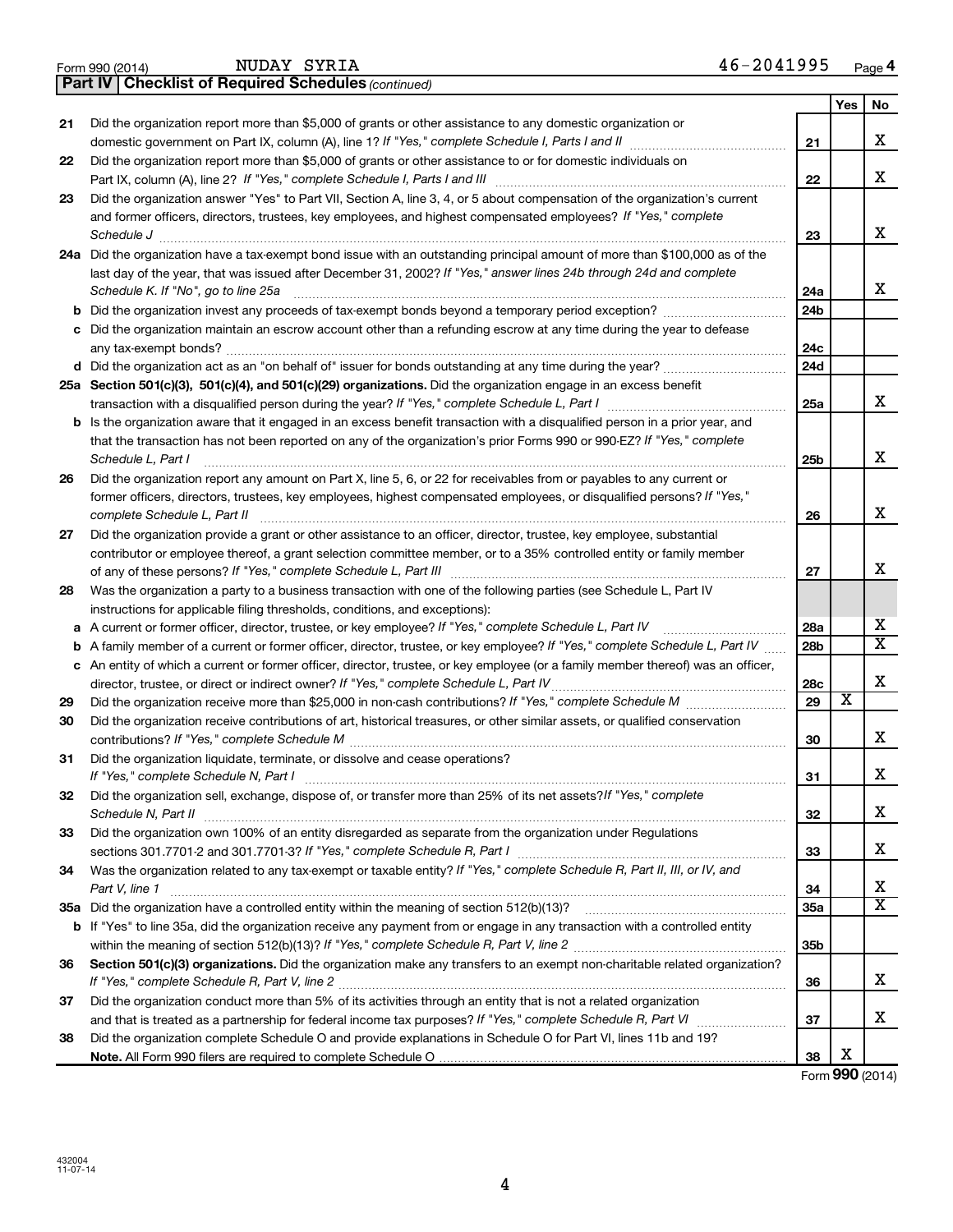|    | NUDAY SYRIA<br>Form 990 (2014)                                                                                                                    |                 | 46-2041995 |                |     | Page 5                  |  |  |
|----|---------------------------------------------------------------------------------------------------------------------------------------------------|-----------------|------------|----------------|-----|-------------------------|--|--|
|    | <b>Statements Regarding Other IRS Filings and Tax Compliance</b><br><b>Part V</b>                                                                 |                 |            |                |     |                         |  |  |
|    | Check if Schedule O contains a response or note to any line in this Part V                                                                        |                 |            |                |     |                         |  |  |
|    |                                                                                                                                                   |                 |            |                | Yes | No                      |  |  |
|    |                                                                                                                                                   | 1a              | 0          |                |     |                         |  |  |
| b  | Enter the number of Forms W-2G included in line 1a. Enter -0- if not applicable <i>manumumumum</i>                                                | 1b              |            |                |     |                         |  |  |
|    | Did the organization comply with backup withholding rules for reportable payments to vendors and reportable gaming<br>c                           |                 |            |                |     |                         |  |  |
|    |                                                                                                                                                   |                 |            | 1c             |     |                         |  |  |
|    | 2a Enter the number of employees reported on Form W-3, Transmittal of Wage and Tax Statements,                                                    |                 |            |                |     |                         |  |  |
|    | filed for the calendar year ending with or within the year covered by this return                                                                 | 2a              | 0          |                |     |                         |  |  |
|    | <b>b</b> If at least one is reported on line 2a, did the organization file all required federal employment tax returns?                           |                 |            | 2b             |     |                         |  |  |
|    |                                                                                                                                                   |                 |            |                |     |                         |  |  |
|    | 3a Did the organization have unrelated business gross income of \$1,000 or more during the year?                                                  |                 |            | За             |     | x                       |  |  |
|    |                                                                                                                                                   |                 |            | 3 <sub>b</sub> |     |                         |  |  |
|    | 4a At any time during the calendar year, did the organization have an interest in, or a signature or other authority over, a                      |                 |            |                |     |                         |  |  |
|    | financial account in a foreign country (such as a bank account, securities account, or other financial account)?                                  |                 |            | 4a             |     | X                       |  |  |
|    | <b>b</b> If "Yes," enter the name of the foreign country: $\blacktriangleright$                                                                   |                 |            |                |     |                         |  |  |
|    | See instructions for filing requirements for FinCEN Form 114, Report of Foreign Bank and Financial Accounts (FBAR).                               |                 |            |                |     |                         |  |  |
|    |                                                                                                                                                   |                 |            | 5a             |     | х                       |  |  |
|    |                                                                                                                                                   |                 |            | 5b             |     | $\overline{\texttt{x}}$ |  |  |
|    |                                                                                                                                                   |                 |            | 5c             |     |                         |  |  |
|    | 6a Does the organization have annual gross receipts that are normally greater than \$100,000, and did the organization solicit                    |                 |            |                |     |                         |  |  |
|    | any contributions that were not tax deductible as charitable contributions?                                                                       |                 |            | 6a             |     | X                       |  |  |
|    | <b>b</b> If "Yes," did the organization include with every solicitation an express statement that such contributions or gifts                     |                 |            |                |     |                         |  |  |
|    | were not tax deductible?                                                                                                                          |                 |            | 6b             |     |                         |  |  |
| 7  | Organizations that may receive deductible contributions under section 170(c).                                                                     |                 |            |                |     |                         |  |  |
|    | a Did the organization receive a payment in excess of \$75 made partly as a contribution and partly for goods and services provided to the payor? |                 |            |                |     |                         |  |  |
|    |                                                                                                                                                   |                 |            | 7b             |     |                         |  |  |
|    | c Did the organization sell, exchange, or otherwise dispose of tangible personal property for which it was required                               |                 |            |                |     |                         |  |  |
|    | to file Form 8282?                                                                                                                                |                 |            | 7c             |     | X                       |  |  |
|    | d If "Yes," indicate the number of Forms 8282 filed during the year manufactured intervent in the set of the N                                    | 7d              |            |                |     |                         |  |  |
| е  | Did the organization receive any funds, directly or indirectly, to pay premiums on a personal benefit contract?                                   |                 |            | 7e             |     |                         |  |  |
| f. | Did the organization, during the year, pay premiums, directly or indirectly, on a personal benefit contract?                                      |                 |            | 7f             |     |                         |  |  |
| g  | If the organization received a contribution of qualified intellectual property, did the organization file Form 8899 as required?                  |                 |            | 7g             |     |                         |  |  |
|    | h If the organization received a contribution of cars, boats, airplanes, or other vehicles, did the organization file a Form 1098-C?              |                 |            | 7h             |     |                         |  |  |
| 8  | Sponsoring organizations maintaining donor advised funds. Did a donor advised fund maintained by the                                              |                 |            |                |     |                         |  |  |
|    | sponsoring organization have excess business holdings at any time during the year?                                                                |                 |            | 8              |     |                         |  |  |
| 9  | Sponsoring organizations maintaining donor advised funds.                                                                                         |                 |            |                |     |                         |  |  |
| а  | Did the sponsoring organization make any taxable distributions under section 4966?                                                                |                 |            | 9а             |     |                         |  |  |
| b  |                                                                                                                                                   |                 |            | 9b             |     |                         |  |  |
| 10 | Section 501(c)(7) organizations. Enter:                                                                                                           |                 |            |                |     |                         |  |  |
| а  |                                                                                                                                                   | 10a             |            |                |     |                         |  |  |
| b  | Gross receipts, included on Form 990, Part VIII, line 12, for public use of club facilities                                                       | 10b             |            |                |     |                         |  |  |
| 11 | Section 501(c)(12) organizations. Enter:                                                                                                          |                 |            |                |     |                         |  |  |
| а  |                                                                                                                                                   | 11a             |            |                |     |                         |  |  |
| b  | Gross income from other sources (Do not net amounts due or paid to other sources against                                                          |                 |            |                |     |                         |  |  |
|    |                                                                                                                                                   | 11b             |            |                |     |                         |  |  |
|    | 12a Section 4947(a)(1) non-exempt charitable trusts. Is the organization filing Form 990 in lieu of Form 1041?                                    |                 |            | 12a            |     |                         |  |  |
| b  | If "Yes," enter the amount of tax-exempt interest received or accrued during the year                                                             | 12b             |            |                |     |                         |  |  |
| 13 | Section 501(c)(29) qualified nonprofit health insurance issuers.                                                                                  |                 |            |                |     |                         |  |  |
|    |                                                                                                                                                   |                 |            | 13a            |     |                         |  |  |
|    | Note. See the instructions for additional information the organization must report on Schedule O.                                                 |                 |            |                |     |                         |  |  |
|    | <b>b</b> Enter the amount of reserves the organization is required to maintain by the states in which the                                         |                 |            |                |     |                         |  |  |
|    |                                                                                                                                                   | 13 <sub>b</sub> |            |                |     |                         |  |  |
|    |                                                                                                                                                   | 13с             |            |                |     |                         |  |  |
|    | <b>14a</b> Did the organization receive any payments for indoor tanning services during the tax year?                                             |                 |            | 14a            |     | х                       |  |  |
|    |                                                                                                                                                   |                 |            | 14b            |     |                         |  |  |

| Form 990 (2014) |  |
|-----------------|--|
|-----------------|--|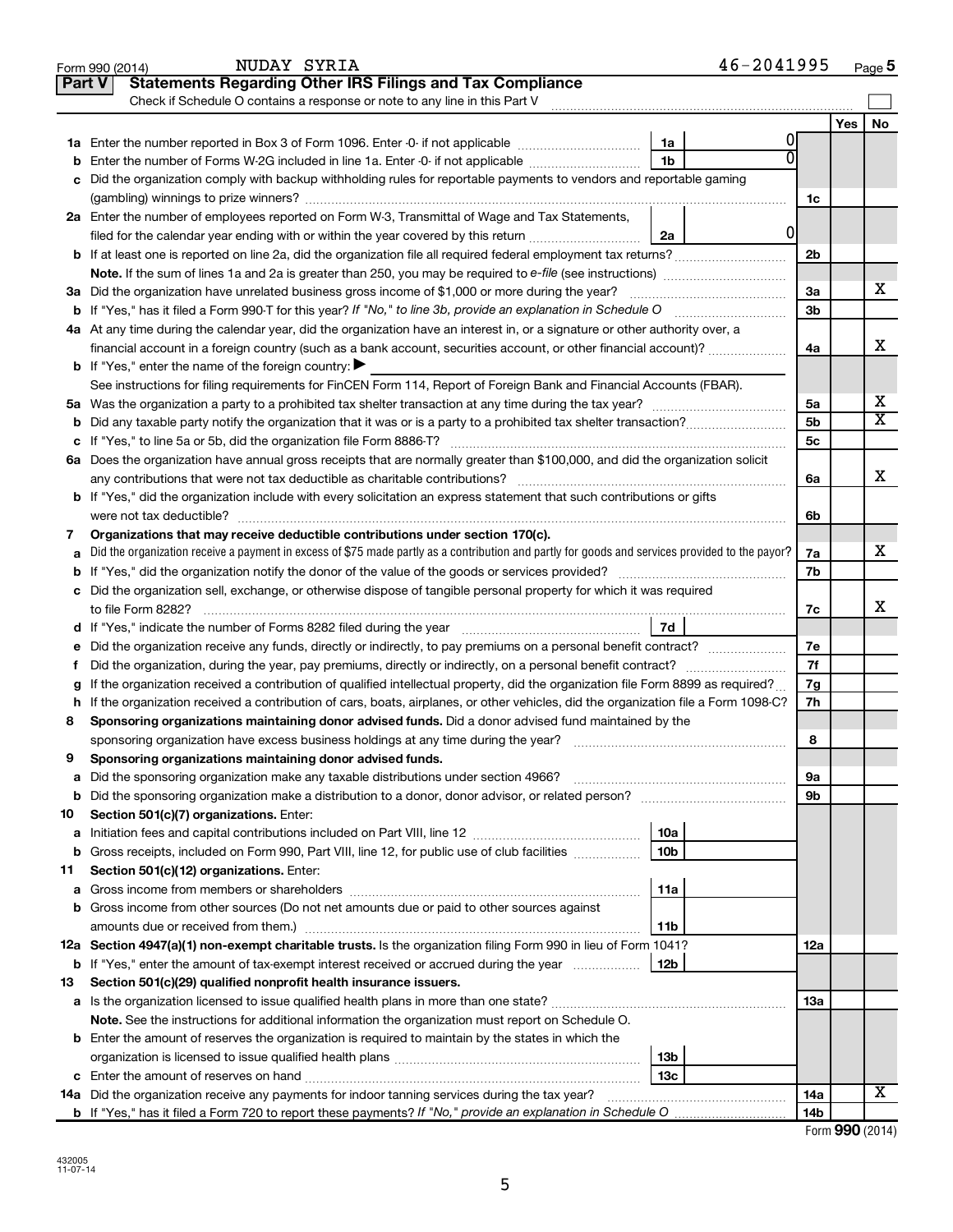|             | NUDAY SYRIA<br>Form 990 (2014)                                                                                                                                                                                                  |    | 46-2041995 |     |                              | Page 6                        |
|-------------|---------------------------------------------------------------------------------------------------------------------------------------------------------------------------------------------------------------------------------|----|------------|-----|------------------------------|-------------------------------|
|             | Governance, Management, and Disclosure For each "Yes" response to lines 2 through 7b below, and for a "No" response<br><b>Part VI</b>                                                                                           |    |            |     |                              |                               |
|             | to line 8a, 8b, or 10b below, describe the circumstances, processes, or changes in Schedule O. See instructions.                                                                                                                |    |            |     |                              |                               |
|             | Check if Schedule O contains a response or note to any line in this Part VI [11] [12] [2] [2] [2] [2] [2] [2] [                                                                                                                 |    |            |     |                              | $\boxed{\text{X}}$            |
|             | <b>Section A. Governing Body and Management</b>                                                                                                                                                                                 |    |            |     |                              |                               |
|             |                                                                                                                                                                                                                                 |    |            |     | <b>Yes</b>                   | No                            |
|             | 1a Enter the number of voting members of the governing body at the end of the tax year                                                                                                                                          | 1a | 81         |     |                              |                               |
|             | If there are material differences in voting rights among members of the governing body, or if the governing                                                                                                                     |    |            |     |                              |                               |
|             | body delegated broad authority to an executive committee or similar committee, explain in Schedule O.                                                                                                                           |    |            |     |                              |                               |
| b           | Enter the number of voting members included in line 1a, above, who are independent                                                                                                                                              | 1b | 8          |     |                              |                               |
| 2           | Did any officer, director, trustee, or key employee have a family relationship or a business relationship with any other                                                                                                        |    |            |     |                              |                               |
|             |                                                                                                                                                                                                                                 |    |            | 2   | х                            |                               |
| 3           | Did the organization delegate control over management duties customarily performed by or under the direct supervision                                                                                                           |    |            |     |                              |                               |
|             |                                                                                                                                                                                                                                 |    |            | 3   |                              | х                             |
| 4           | Did the organization make any significant changes to its governing documents since the prior Form 990 was filed?                                                                                                                |    |            | 4   |                              | $\overline{\mathbf{x}}$       |
| 5           |                                                                                                                                                                                                                                 |    |            | 5   |                              | $\overline{\mathbf{x}}$       |
| 6           | Did the organization have members or stockholders?                                                                                                                                                                              |    |            | 6   |                              | $\overline{\mathbf{x}}$       |
| 7a          | Did the organization have members, stockholders, or other persons who had the power to elect or appoint one or                                                                                                                  |    |            |     |                              |                               |
|             |                                                                                                                                                                                                                                 |    |            | 7a  |                              | x                             |
|             | <b>b</b> Are any governance decisions of the organization reserved to (or subject to approval by) members, stockholders, or                                                                                                     |    |            |     |                              |                               |
|             | persons other than the governing body?                                                                                                                                                                                          |    |            | 7b  |                              | x                             |
| 8           | Did the organization contemporaneously document the meetings held or written actions undertaken during the year by the following:                                                                                               |    |            |     |                              |                               |
| а           | The governing body? [[11] notice is a construction of the construction of the construction of the construction of the construction of the construction of the construction of the construction of the construction of the cons  |    |            | 8a  | х<br>$\overline{\textbf{x}}$ |                               |
| $\mathbf b$ | Each committee with authority to act on behalf of the governing body?                                                                                                                                                           |    |            | 8b  |                              |                               |
| 9           | Is there any officer, director, trustee, or key employee listed in Part VII, Section A, who cannot be reached at the                                                                                                            |    |            | 9   |                              | x.                            |
|             | Section B. Policies (This Section B requests information about policies not required by the Internal Revenue Code.)                                                                                                             |    |            |     |                              |                               |
|             |                                                                                                                                                                                                                                 |    |            |     |                              |                               |
|             |                                                                                                                                                                                                                                 |    |            | 10a | Yes                          | No<br>$\overline{\mathbf{X}}$ |
|             |                                                                                                                                                                                                                                 |    |            |     |                              |                               |
|             | b If "Yes," did the organization have written policies and procedures governing the activities of such chapters, affiliates,<br>and branches to ensure their operations are consistent with the organization's exempt purposes? |    |            | 10b |                              |                               |
|             | 11a Has the organization provided a complete copy of this Form 990 to all members of its governing body before filing the form?                                                                                                 |    |            | 11a |                              | X                             |
| b           | Describe in Schedule O the process, if any, used by the organization to review this Form 990.                                                                                                                                   |    |            |     |                              |                               |
| 12a         | Did the organization have a written conflict of interest policy? If "No," go to line 13                                                                                                                                         |    |            | 12a | х                            |                               |
| b           | Were officers, directors, or trustees, and key employees required to disclose annually interests that could give rise to conflicts?                                                                                             |    |            | 12b |                              | $\overline{\mathbf{X}}$       |
| с           | Did the organization regularly and consistently monitor and enforce compliance with the policy? If "Yes," describe                                                                                                              |    |            |     |                              |                               |
|             | in Schedule O how this was done encourance and an according of the state of the state of the state of the state of the state of the state of the state of the state of the state of the state of the state of the state of the  |    |            | 12c | х                            |                               |
| 13          | Did the organization have a written whistleblower policy?                                                                                                                                                                       |    |            | 13  |                              | $\overline{\text{X}}$         |
| 14          |                                                                                                                                                                                                                                 |    |            | 14  |                              | $\overline{\text{x}}$         |
| 15          | Did the process for determining compensation of the following persons include a review and approval by independent                                                                                                              |    |            |     |                              |                               |
|             | persons, comparability data, and contemporaneous substantiation of the deliberation and decision?                                                                                                                               |    |            |     |                              |                               |
| а           | The organization's CEO, Executive Director, or top management official manufactured content of the organization's CEO, Executive Director, or top management official                                                           |    |            | 15a |                              | х                             |
| b           |                                                                                                                                                                                                                                 |    |            | 15b |                              | $\overline{\text{x}}$         |
|             | If "Yes" to line 15a or 15b, describe the process in Schedule O (see instructions).                                                                                                                                             |    |            |     |                              |                               |
|             | <b>16a</b> Did the organization invest in, contribute assets to, or participate in a joint venture or similar arrangement with a                                                                                                |    |            |     |                              |                               |
|             | taxable entity during the year?                                                                                                                                                                                                 |    |            | 16a |                              | x                             |
|             | b If "Yes," did the organization follow a written policy or procedure requiring the organization to evaluate its participation                                                                                                  |    |            |     |                              |                               |
|             | in joint venture arrangements under applicable federal tax law, and take steps to safeguard the organization's                                                                                                                  |    |            |     |                              |                               |
|             | exempt status with respect to such arrangements?                                                                                                                                                                                |    |            | 16b |                              |                               |
|             | <b>Section C. Disclosure</b>                                                                                                                                                                                                    |    |            |     |                              |                               |
| 17          | List the states with which a copy of this Form 990 is required to be filed $\blacktriangleright\text{NH}$                                                                                                                       |    |            |     |                              |                               |
| 18          | Section 6104 requires an organization to make its Forms 1023 (or 1024 if applicable), 990, and 990-T (Section 501(c)(3)s only) available                                                                                        |    |            |     |                              |                               |
|             | for public inspection. Indicate how you made these available. Check all that apply.                                                                                                                                             |    |            |     |                              |                               |
|             | $\lfloor \underline{X} \rfloor$ Upon request<br>Another's website<br>Other (explain in Schedule O)<br>Own website                                                                                                               |    |            |     |                              |                               |
| 19          | Describe in Schedule O whether (and if so, how) the organization made its governing documents, conflict of interest policy, and financial                                                                                       |    |            |     |                              |                               |
|             | statements available to the public during the tax year.                                                                                                                                                                         |    |            |     |                              |                               |
| 20          | State the name, address, and telephone number of the person who possesses the organization's books and records:<br>GINA PANZIERI - (857) 244-1695                                                                               |    |            |     |                              |                               |
|             | P.O. BOX 164, BLECHERTOWN, MA<br>01007                                                                                                                                                                                          |    |            |     |                              |                               |
|             |                                                                                                                                                                                                                                 |    |            |     |                              |                               |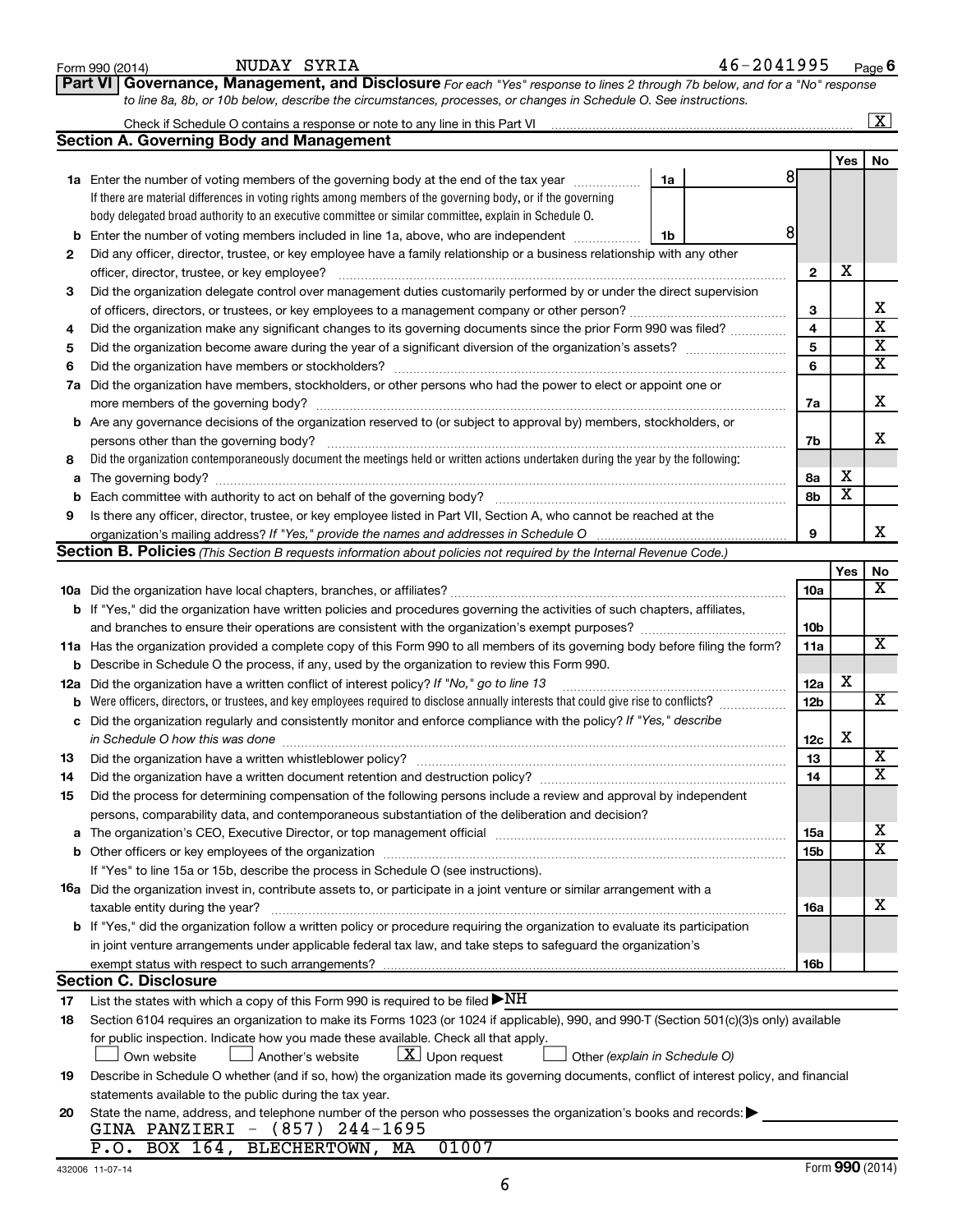$\Box$ 

| Part VII Compensation of Officers, Directors, Trustees, Key Employees, Highest Compensated |
|--------------------------------------------------------------------------------------------|
| <b>Employees, and Independent Contractors</b>                                              |

Check if Schedule O contains a response or note to any line in this Part VII

**Section A. Officers, Directors, Trustees, Key Employees, and Highest Compensated Employees**

**1a**  Complete this table for all persons required to be listed. Report compensation for the calendar year ending with or within the organization's tax year.

**•** List all of the organization's current officers, directors, trustees (whether individuals or organizations), regardless of amount of compensation. Enter  $-0$ - in columns  $(D)$ ,  $(E)$ , and  $(F)$  if no compensation was paid.

**•** List all of the organization's **current** key employees, if any. See instructions for definition of "key employee."

**•** List the organization's five current highest compensated employees (other than an officer, director, trustee, or key employee) who received reportable compensation (Box 5 of Form W-2 and/or Box 7 of Form 1099-MISC) of more than \$100,000 from the organization and any related organizations.

**•** List all of the organization's former officers, key employees, and highest compensated employees who received more than \$100,000 of reportable compensation from the organization and any related organizations.

**•** List all of the organization's former directors or trustees that received, in the capacity as a former director or trustee of the organization, more than \$10,000 of reportable compensation from the organization and any related organizations.

List persons in the following order: individual trustees or directors; institutional trustees; officers; key employees; highest compensated employees; and former such persons.

 $\boxed{\textbf{X}}$  Check this box if neither the organization nor any related organization compensated any current officer, director, or trustee.

| (A)                  | (B)                                                | (C)                            |                                 |             |              |                                   |        | (D)             | (E)             | (F)                          |  |  |
|----------------------|----------------------------------------------------|--------------------------------|---------------------------------|-------------|--------------|-----------------------------------|--------|-----------------|-----------------|------------------------------|--|--|
| Name and Title       | Position<br>Average<br>(do not check more than one |                                |                                 |             |              |                                   |        | Reportable      | Reportable      | Estimated                    |  |  |
|                      | hours per                                          |                                | box, unless person is both an   |             |              |                                   |        | compensation    | compensation    | amount of                    |  |  |
|                      | week                                               |                                | officer and a director/trustee) |             |              |                                   |        | from            | from related    | other                        |  |  |
|                      | (list any                                          |                                |                                 |             |              |                                   |        | the             | organizations   | compensation                 |  |  |
|                      | hours for                                          |                                |                                 |             |              |                                   |        | organization    | (W-2/1099-MISC) | from the                     |  |  |
|                      | related                                            |                                |                                 |             |              |                                   |        | (W-2/1099-MISC) |                 | organization                 |  |  |
|                      | organizations<br>below                             |                                |                                 |             |              |                                   |        |                 |                 | and related<br>organizations |  |  |
|                      | line)                                              | Individual trustee or director | Institutional trustee           | Officer     | Key employee | Highest compensated<br>  employee | Former |                 |                 |                              |  |  |
| (1) NADIA ALAWA      | 75.00                                              |                                |                                 |             |              |                                   |        |                 |                 |                              |  |  |
| PRESIDENT            |                                                    | $\mathbf x$                    |                                 | $\mathbf x$ |              |                                   |        | 0.              | 0.              | $\mathbf 0$ .                |  |  |
| (2) IYAD SAWAF       | 30.00                                              |                                |                                 |             |              |                                   |        |                 |                 |                              |  |  |
| SECRETARY            |                                                    | $\mathbf X$                    |                                 | $\mathbf X$ |              |                                   |        | 0.              | 0.              | $\mathbf 0$ .                |  |  |
| (3) AIMAN ALAWA      | 20.00                                              |                                |                                 |             |              |                                   |        |                 |                 |                              |  |  |
| <b>TREASURER</b>     |                                                    | $\mathbf X$                    |                                 | $\mathbf x$ |              |                                   |        | 0.              | 0.              | $\mathbf 0$ .                |  |  |
| (4) GINA PANZIERI    | 1.00                                               |                                |                                 |             |              |                                   |        |                 |                 |                              |  |  |
| <b>DIRECTOR</b>      |                                                    | $\mathbf X$                    |                                 |             |              |                                   |        | 0.              | 0.              | $\mathbf 0$ .                |  |  |
| (5) HASSAN ALMALEH   | 1.00                                               |                                |                                 |             |              |                                   |        |                 |                 |                              |  |  |
| <b>DIRECTOR</b>      |                                                    | $\mathbf X$                    |                                 |             |              |                                   |        | $0$ .           | 0.              | $\mathbf 0$ .                |  |  |
| (6) HASSAN MIRZA     | 20.00                                              |                                |                                 |             |              |                                   |        |                 |                 |                              |  |  |
| <b>DIRECTOR</b>      |                                                    | X                              |                                 |             |              |                                   |        | $\mathbf 0$ .   | 0.              | $\mathbf 0$ .                |  |  |
| (7) AHMAD ALMOUJAHED | 2.00                                               |                                |                                 |             |              |                                   |        |                 |                 |                              |  |  |
| <b>DIRECTOR</b>      |                                                    | $\mathbf X$                    |                                 |             |              |                                   |        | $\mathbf{0}$ .  | 0.              | $\mathbf 0$ .                |  |  |
| (8) HEBA ABOLABAN    | 2.00                                               |                                |                                 |             |              |                                   |        |                 |                 |                              |  |  |
| <b>DIRECTOR</b>      |                                                    | $\mathbf X$                    |                                 |             |              |                                   |        | 0.              | $\mathbf 0$ .   | 0.                           |  |  |
| (9) BLAKE PARKER     | 15.00                                              |                                |                                 |             |              |                                   |        |                 |                 |                              |  |  |
| <b>DIRECTOR</b>      |                                                    | $\mathbf X$                    |                                 |             |              |                                   |        | 0.              | 0.              | $0$ .                        |  |  |
|                      |                                                    |                                |                                 |             |              |                                   |        |                 |                 |                              |  |  |
|                      |                                                    |                                |                                 |             |              |                                   |        |                 |                 |                              |  |  |
|                      |                                                    |                                |                                 |             |              |                                   |        |                 |                 |                              |  |  |
|                      |                                                    |                                |                                 |             |              |                                   |        |                 |                 |                              |  |  |
|                      |                                                    |                                |                                 |             |              |                                   |        |                 |                 |                              |  |  |
|                      |                                                    |                                |                                 |             |              |                                   |        |                 |                 |                              |  |  |
|                      |                                                    |                                |                                 |             |              |                                   |        |                 |                 |                              |  |  |
|                      |                                                    |                                |                                 |             |              |                                   |        |                 |                 |                              |  |  |
|                      |                                                    |                                |                                 |             |              |                                   |        |                 |                 |                              |  |  |
|                      |                                                    |                                |                                 |             |              |                                   |        |                 |                 |                              |  |  |
|                      |                                                    |                                |                                 |             |              |                                   |        |                 |                 |                              |  |  |
|                      |                                                    |                                |                                 |             |              |                                   |        |                 |                 |                              |  |  |
|                      |                                                    |                                |                                 |             |              |                                   |        |                 |                 |                              |  |  |
|                      |                                                    |                                |                                 |             |              |                                   |        |                 |                 |                              |  |  |
|                      |                                                    |                                |                                 |             |              |                                   |        |                 |                 |                              |  |  |

Form (2014) **990**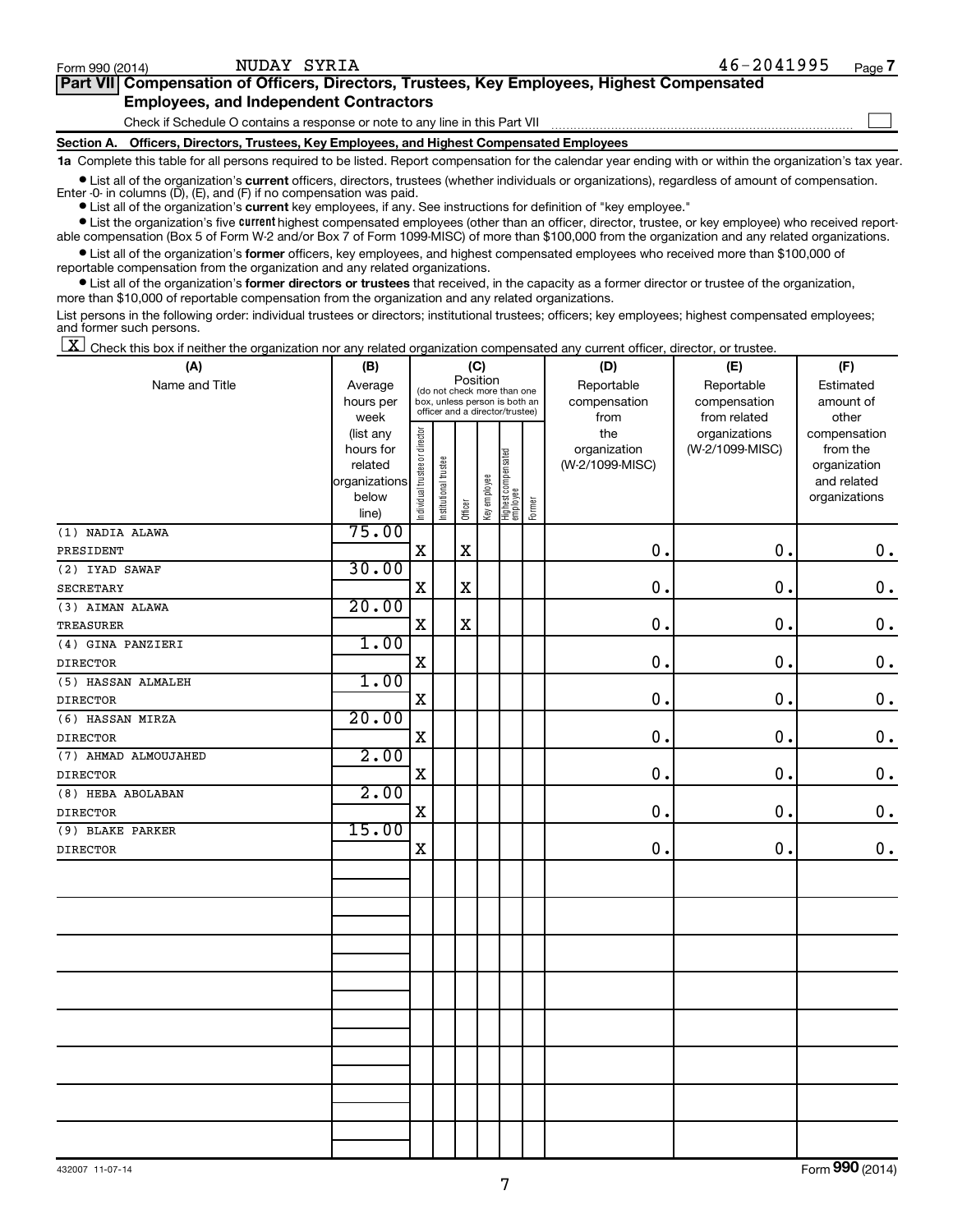|    | NUDAY SYRIA<br>Form 990 (2014)                                                                                                                                                                                                                                                                                                                         |                                                                      |                                |                       |         |              |                                                                                                                                                                 |        |                                        | 46-2041995                                        |              |                                                                          | Page 8                               |
|----|--------------------------------------------------------------------------------------------------------------------------------------------------------------------------------------------------------------------------------------------------------------------------------------------------------------------------------------------------------|----------------------------------------------------------------------|--------------------------------|-----------------------|---------|--------------|-----------------------------------------------------------------------------------------------------------------------------------------------------------------|--------|----------------------------------------|---------------------------------------------------|--------------|--------------------------------------------------------------------------|--------------------------------------|
|    | Part VII Section A. Officers, Directors, Trustees, Key Employees, and Highest Compensated Employees (continued)                                                                                                                                                                                                                                        |                                                                      |                                |                       |         |              |                                                                                                                                                                 |        |                                        |                                                   |              |                                                                          |                                      |
|    | (A)<br>(B)<br>Average<br>Name and title<br>hours per<br>week                                                                                                                                                                                                                                                                                           |                                                                      |                                |                       |         |              | (C)<br>(D)<br>Position<br>Reportable<br>(do not check more than one<br>compensation<br>box, unless person is both an<br>officer and a director/trustee)<br>from |        |                                        | (E)<br>Reportable<br>compensation<br>from related |              | (F)<br>Estimated<br>amount of<br>other                                   |                                      |
|    |                                                                                                                                                                                                                                                                                                                                                        | (list any<br>hours for<br>related<br>organizations<br>below<br>line) | Individual trustee or director | Institutional trustee | Officer | Key employee | Highest compensated<br>  employee                                                                                                                               | Former | the<br>organization<br>(W-2/1099-MISC) | organizations<br>(W-2/1099-MISC)                  |              | compensation<br>from the<br>organization<br>and related<br>organizations |                                      |
|    |                                                                                                                                                                                                                                                                                                                                                        |                                                                      |                                |                       |         |              |                                                                                                                                                                 |        |                                        |                                                   |              |                                                                          |                                      |
|    |                                                                                                                                                                                                                                                                                                                                                        |                                                                      |                                |                       |         |              |                                                                                                                                                                 |        |                                        |                                                   |              |                                                                          |                                      |
|    |                                                                                                                                                                                                                                                                                                                                                        |                                                                      |                                |                       |         |              |                                                                                                                                                                 |        |                                        |                                                   |              |                                                                          |                                      |
|    |                                                                                                                                                                                                                                                                                                                                                        |                                                                      |                                |                       |         |              |                                                                                                                                                                 |        |                                        |                                                   |              |                                                                          |                                      |
|    |                                                                                                                                                                                                                                                                                                                                                        |                                                                      |                                |                       |         |              |                                                                                                                                                                 |        |                                        |                                                   |              |                                                                          |                                      |
|    |                                                                                                                                                                                                                                                                                                                                                        |                                                                      |                                |                       |         |              |                                                                                                                                                                 |        |                                        |                                                   |              |                                                                          |                                      |
|    |                                                                                                                                                                                                                                                                                                                                                        |                                                                      |                                |                       |         |              |                                                                                                                                                                 |        |                                        |                                                   |              |                                                                          |                                      |
|    |                                                                                                                                                                                                                                                                                                                                                        |                                                                      |                                |                       |         |              |                                                                                                                                                                 |        | $\overline{0}$ .                       | $\overline{\mathbf{0}}$ .                         |              |                                                                          | $\overline{0}$ .                     |
|    | 1b Sub-total<br>c Total from continuation sheets to Part VII, Section A manufactured by                                                                                                                                                                                                                                                                |                                                                      |                                |                       |         |              |                                                                                                                                                                 |        | $\overline{0}$ .<br>0.                 | 0.<br>0.                                          |              |                                                                          | $\overline{0}$ .<br>$\overline{0}$ . |
| 2  | Total number of individuals (including but not limited to those listed above) who received more than \$100,000 of reportable<br>compensation from the organization $\blacktriangleright$                                                                                                                                                               |                                                                      |                                |                       |         |              |                                                                                                                                                                 |        |                                        |                                                   |              |                                                                          | 0                                    |
|    |                                                                                                                                                                                                                                                                                                                                                        |                                                                      |                                |                       |         |              |                                                                                                                                                                 |        |                                        |                                                   |              | Yes                                                                      | No                                   |
| 3  | Did the organization list any former officer, director, or trustee, key employee, or highest compensated employee on<br>line 1a? If "Yes," complete Schedule J for such individual manufacture content to the set of the set of the such that the set of the set of the set of the set of the set of the set of the set of the set of the set of the s |                                                                      |                                |                       |         |              |                                                                                                                                                                 |        |                                        |                                                   | З            |                                                                          | х                                    |
|    | For any individual listed on line 1a, is the sum of reportable compensation and other compensation from the organization<br>and related organizations greater than \$150,000? If "Yes," complete Schedule J for such individual                                                                                                                        |                                                                      |                                |                       |         |              |                                                                                                                                                                 |        |                                        |                                                   | 4            |                                                                          | x                                    |
| 5  | Did any person listed on line 1a receive or accrue compensation from any unrelated organization or individual for services                                                                                                                                                                                                                             |                                                                      |                                |                       |         |              |                                                                                                                                                                 |        |                                        |                                                   | 5            |                                                                          | x                                    |
|    | <b>Section B. Independent Contractors</b>                                                                                                                                                                                                                                                                                                              |                                                                      |                                |                       |         |              |                                                                                                                                                                 |        |                                        |                                                   |              |                                                                          |                                      |
| 1. | Complete this table for your five highest compensated independent contractors that received more than \$100,000 of compensation from<br>the organization. Report compensation for the calendar year ending with or within the organization's tax year.                                                                                                 |                                                                      |                                |                       |         |              |                                                                                                                                                                 |        |                                        |                                                   |              |                                                                          |                                      |
|    | (A)<br>Name and business address                                                                                                                                                                                                                                                                                                                       |                                                                      | <b>NONE</b>                    |                       |         |              |                                                                                                                                                                 |        | (B)<br>Description of services         |                                                   | Compensation | (C)                                                                      |                                      |
|    |                                                                                                                                                                                                                                                                                                                                                        |                                                                      |                                |                       |         |              |                                                                                                                                                                 |        |                                        |                                                   |              |                                                                          |                                      |
|    |                                                                                                                                                                                                                                                                                                                                                        |                                                                      |                                |                       |         |              |                                                                                                                                                                 |        |                                        |                                                   |              |                                                                          |                                      |
|    |                                                                                                                                                                                                                                                                                                                                                        |                                                                      |                                |                       |         |              |                                                                                                                                                                 |        |                                        |                                                   |              |                                                                          |                                      |
|    |                                                                                                                                                                                                                                                                                                                                                        |                                                                      |                                |                       |         |              |                                                                                                                                                                 |        |                                        |                                                   |              |                                                                          |                                      |
| 2  | Total number of independent contractors (including but not limited to those listed above) who received more than<br>\$100,000 of compensation from the organization                                                                                                                                                                                    |                                                                      |                                |                       |         |              | O                                                                                                                                                               |        |                                        |                                                   |              |                                                                          |                                      |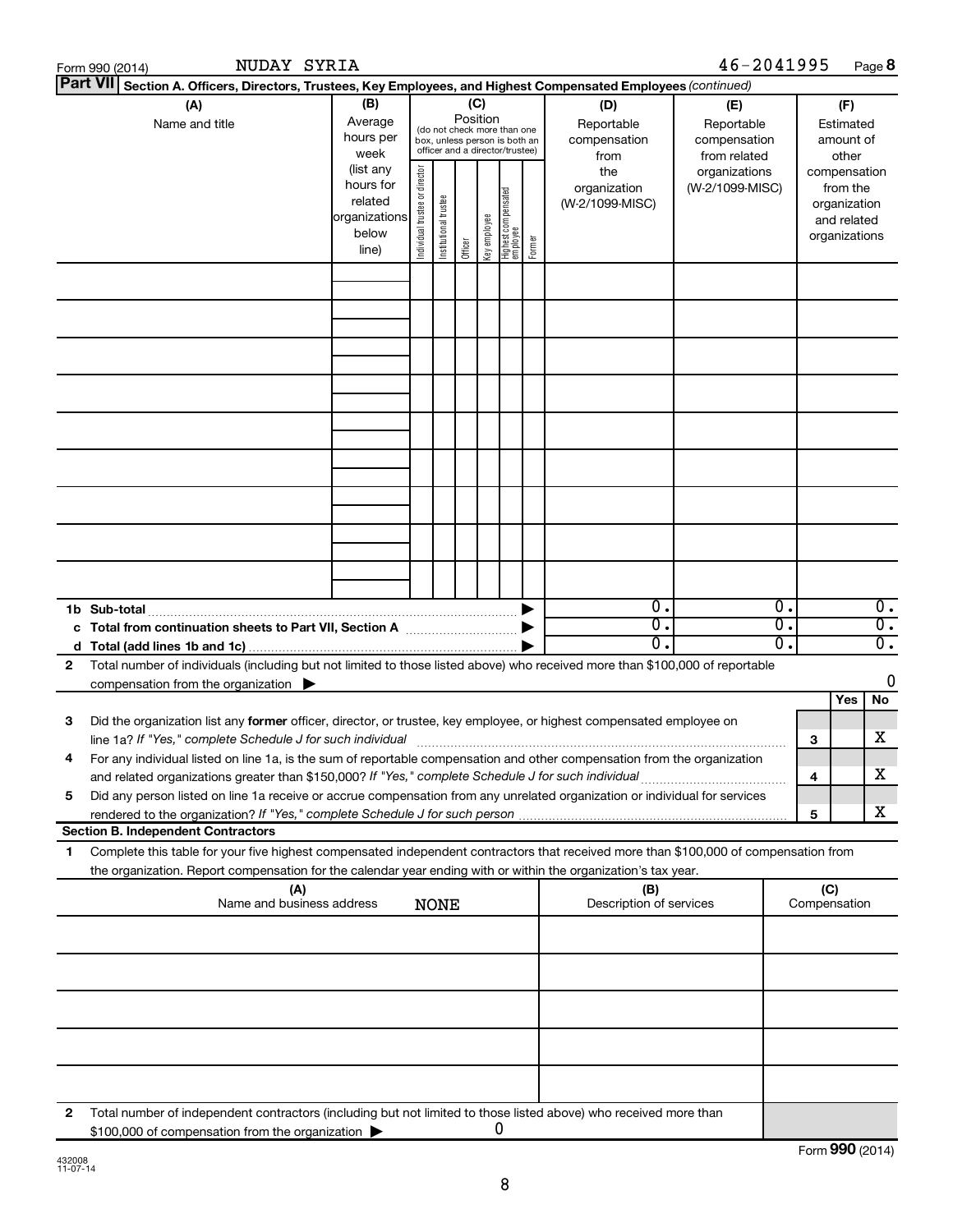| <b>Part VIII</b>                                                 | <b>Statement of Revenue</b>                                                                                                                                                                                                                                                                                                                                                                                                                                                                                                                                                                                                                                                                                                                                                                                                                                                                                                                                                                                                                                        |                                                                                                         |               |                                          |                                  |                                                                      |
|------------------------------------------------------------------|--------------------------------------------------------------------------------------------------------------------------------------------------------------------------------------------------------------------------------------------------------------------------------------------------------------------------------------------------------------------------------------------------------------------------------------------------------------------------------------------------------------------------------------------------------------------------------------------------------------------------------------------------------------------------------------------------------------------------------------------------------------------------------------------------------------------------------------------------------------------------------------------------------------------------------------------------------------------------------------------------------------------------------------------------------------------|---------------------------------------------------------------------------------------------------------|---------------|------------------------------------------|----------------------------------|----------------------------------------------------------------------|
|                                                                  |                                                                                                                                                                                                                                                                                                                                                                                                                                                                                                                                                                                                                                                                                                                                                                                                                                                                                                                                                                                                                                                                    |                                                                                                         |               |                                          |                                  |                                                                      |
|                                                                  |                                                                                                                                                                                                                                                                                                                                                                                                                                                                                                                                                                                                                                                                                                                                                                                                                                                                                                                                                                                                                                                                    |                                                                                                         | Total revenue | Related or<br>exempt function<br>revenue | Unrelated<br>business<br>revenue | (D)<br>Revenue excluded<br>from tax under<br>sections<br>$512 - 514$ |
| Gifts, Grants<br>ilar Amounts<br>Contributions, (and Other Simil | <b>1 a</b> Federated campaigns<br>c Fundraising events<br>d Related organizations<br>e Government grants (contributions)<br>f All other contributions, gifts, grants, and<br>similar amounts not included above<br>g Noncash contributions included in lines 1a-1f: \$                                                                                                                                                                                                                                                                                                                                                                                                                                                                                                                                                                                                                                                                                                                                                                                             | 1a<br>1 <sub>b</sub><br>1 <sub>c</sub><br>1 <sub>d</sub><br>1e<br>$_{1f}$  4 , 157 , 002.<br>3,596,309. |               |                                          |                                  |                                                                      |
|                                                                  |                                                                                                                                                                                                                                                                                                                                                                                                                                                                                                                                                                                                                                                                                                                                                                                                                                                                                                                                                                                                                                                                    | <b>Business Code</b>                                                                                    |               |                                          |                                  |                                                                      |
| Program Service<br>Revenue<br>2 a<br>b<br>с<br>d<br>е            | <u> 1989 - Johann Barn, amerikansk politiker (d. 1989)</u><br>the control of the control of the control of the control of the control of the control of<br>the control of the control of the control of the control of the control of<br>f All other program service revenue                                                                                                                                                                                                                                                                                                                                                                                                                                                                                                                                                                                                                                                                                                                                                                                       |                                                                                                         |               |                                          |                                  |                                                                      |
| 3<br>4<br>5<br><b>Other Revenue</b><br>11 $a$<br>b<br>c          | Investment income (including dividends, interest, and<br>Income from investment of tax-exempt bond proceeds<br>(i) Real<br>6 a Gross rents<br><b>b</b> Less: rental expenses<br>c Rental income or (loss)<br>7 a Gross amount from sales of<br>(i) Securities<br>assets other than inventory<br><b>b</b> Less: cost or other basis<br>and sales expenses<br>c Gain or (loss)<br>8 a Gross income from fundraising events (not<br>$\overline{\phantom{a}}$ of<br>including \$<br>contributions reported on line 1c). See<br>c Net income or (loss) from fundraising events<br>9 a Gross income from gaming activities. See<br>c Net income or (loss) from gaming activities<br><b>10 a</b> Gross sales of inventory, less returns<br>c Net income or (loss) from sales of inventory<br>Miscellaneous Revenue<br>the control of the control of the control of the control of the control of<br><u> 1989 - John Stein, mars and de Brandenburg and de Brandenburg and de Brandenburg and de Brandenburg and de Br</u><br><u> 1989 - Andrea Andrew Maria (b. 1989)</u> | ▶<br>▶<br>(ii) Personal<br>▶<br>(ii) Other<br>b<br>▶<br><b>Business Code</b>                            | 11,878.       |                                          |                                  | 11,878.                                                              |
| d<br>12                                                          |                                                                                                                                                                                                                                                                                                                                                                                                                                                                                                                                                                                                                                                                                                                                                                                                                                                                                                                                                                                                                                                                    |                                                                                                         |               | $\overline{0}$ .                         | 0.1                              | 11,878.                                                              |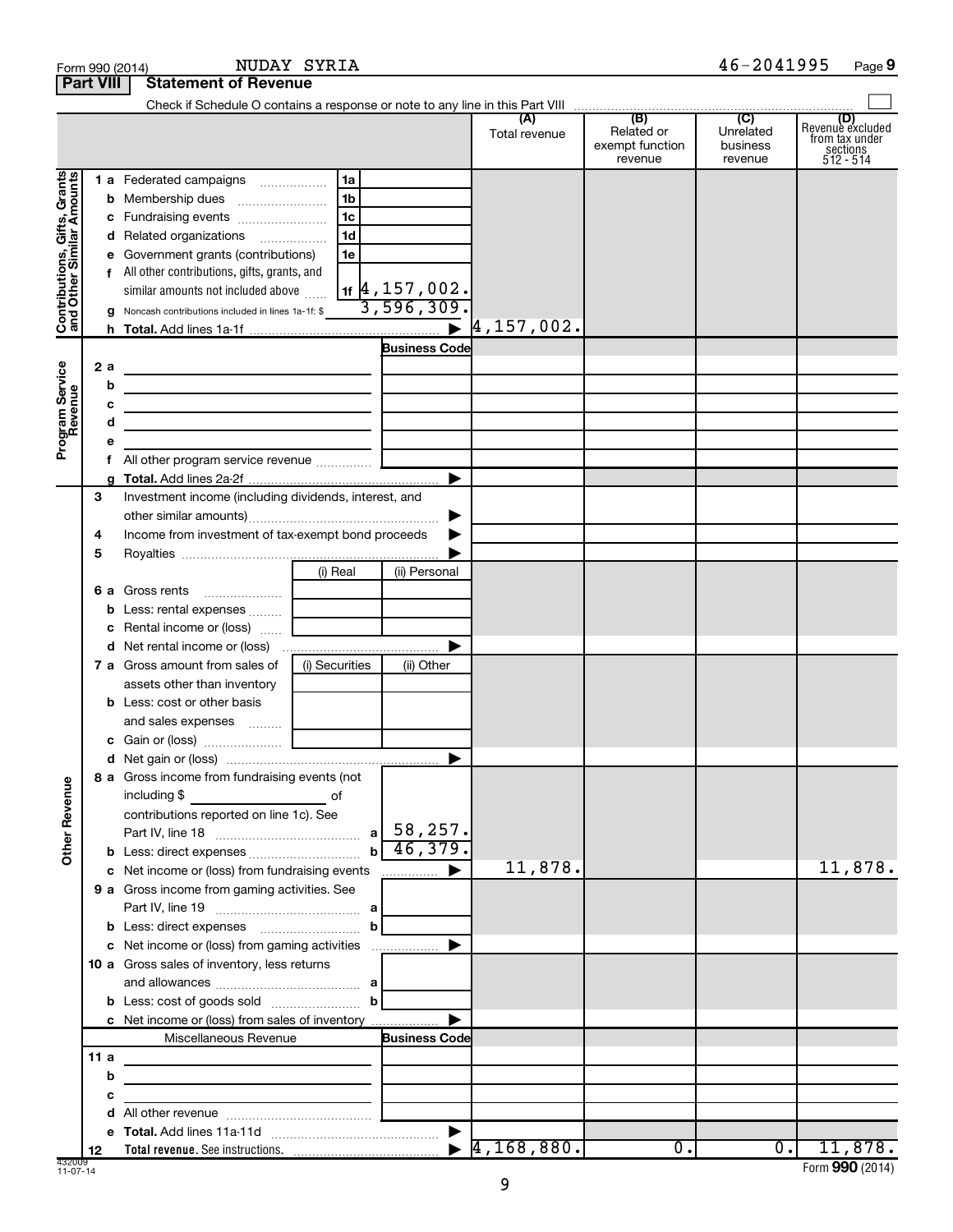#### NUDAY SYRIA

| Part IX Statement of Functional Expenses |  |
|------------------------------------------|--|
|                                          |  |

|    | Section 501(c)(3) and 501(c)(4) organizations must complete all columns. All other organizations must complete column (A).                                                                                    |                       |                                    |                                                     |                                |  |  |  |  |  |  |
|----|---------------------------------------------------------------------------------------------------------------------------------------------------------------------------------------------------------------|-----------------------|------------------------------------|-----------------------------------------------------|--------------------------------|--|--|--|--|--|--|
|    |                                                                                                                                                                                                               |                       |                                    |                                                     |                                |  |  |  |  |  |  |
|    | Do not include amounts reported on lines 6b,<br>7b, 8b, 9b, and 10b of Part VIII.                                                                                                                             | (A)<br>Total expenses | (B)<br>Program service<br>expenses | $\mathcal{C}$<br>Management and<br>general expenses | (D)<br>Fundraising<br>expenses |  |  |  |  |  |  |
| 1. | Grants and other assistance to domestic organizations                                                                                                                                                         |                       |                                    |                                                     |                                |  |  |  |  |  |  |
|    | and domestic governments. See Part IV, line 21                                                                                                                                                                |                       |                                    |                                                     |                                |  |  |  |  |  |  |
| 2  | Grants and other assistance to domestic                                                                                                                                                                       |                       |                                    |                                                     |                                |  |  |  |  |  |  |
|    | individuals. See Part IV, line 22                                                                                                                                                                             |                       |                                    |                                                     |                                |  |  |  |  |  |  |
| 3  | Grants and other assistance to foreign                                                                                                                                                                        |                       |                                    |                                                     |                                |  |  |  |  |  |  |
|    | organizations, foreign governments, and foreign                                                                                                                                                               |                       |                                    |                                                     |                                |  |  |  |  |  |  |
|    | individuals. See Part IV, lines 15 and 16                                                                                                                                                                     |                       |                                    |                                                     |                                |  |  |  |  |  |  |
| 4  | Benefits paid to or for members                                                                                                                                                                               |                       |                                    |                                                     |                                |  |  |  |  |  |  |
| 5  | Compensation of current officers, directors,                                                                                                                                                                  |                       |                                    |                                                     |                                |  |  |  |  |  |  |
|    | trustees, and key employees                                                                                                                                                                                   |                       |                                    |                                                     |                                |  |  |  |  |  |  |
| 6  | Compensation not included above, to disqualified                                                                                                                                                              |                       |                                    |                                                     |                                |  |  |  |  |  |  |
|    | persons (as defined under section 4958(f)(1)) and                                                                                                                                                             |                       |                                    |                                                     |                                |  |  |  |  |  |  |
|    | persons described in section 4958(c)(3)(B)                                                                                                                                                                    |                       |                                    |                                                     |                                |  |  |  |  |  |  |
| 7  |                                                                                                                                                                                                               |                       |                                    |                                                     |                                |  |  |  |  |  |  |
| 8  | Pension plan accruals and contributions (include                                                                                                                                                              |                       |                                    |                                                     |                                |  |  |  |  |  |  |
|    | section 401(k) and 403(b) employer contributions)                                                                                                                                                             |                       |                                    |                                                     |                                |  |  |  |  |  |  |
| 9  |                                                                                                                                                                                                               |                       |                                    |                                                     |                                |  |  |  |  |  |  |
| 10 |                                                                                                                                                                                                               |                       |                                    |                                                     |                                |  |  |  |  |  |  |
| 11 | Fees for services (non-employees):                                                                                                                                                                            |                       |                                    |                                                     |                                |  |  |  |  |  |  |
| a  |                                                                                                                                                                                                               |                       |                                    |                                                     |                                |  |  |  |  |  |  |
| b  |                                                                                                                                                                                                               | 998.                  |                                    | 998.                                                |                                |  |  |  |  |  |  |
|    |                                                                                                                                                                                                               |                       |                                    |                                                     |                                |  |  |  |  |  |  |
| d  |                                                                                                                                                                                                               |                       |                                    |                                                     |                                |  |  |  |  |  |  |
|    | Professional fundraising services. See Part IV, line 17                                                                                                                                                       |                       |                                    |                                                     |                                |  |  |  |  |  |  |
| f  | Investment management fees                                                                                                                                                                                    |                       |                                    |                                                     |                                |  |  |  |  |  |  |
| g  | Other. (If line 11g amount exceeds 10% of line 25,                                                                                                                                                            |                       |                                    |                                                     |                                |  |  |  |  |  |  |
|    | column (A) amount, list line 11g expenses on Sch O.)                                                                                                                                                          |                       |                                    |                                                     |                                |  |  |  |  |  |  |
| 12 |                                                                                                                                                                                                               | 603.                  |                                    | 603.                                                |                                |  |  |  |  |  |  |
| 13 |                                                                                                                                                                                                               |                       |                                    |                                                     |                                |  |  |  |  |  |  |
| 14 |                                                                                                                                                                                                               |                       |                                    |                                                     |                                |  |  |  |  |  |  |
| 15 |                                                                                                                                                                                                               |                       |                                    |                                                     |                                |  |  |  |  |  |  |
| 16 |                                                                                                                                                                                                               | 3,221.                |                                    | 3,221.                                              |                                |  |  |  |  |  |  |
| 17 | Payments of travel or entertainment expenses                                                                                                                                                                  |                       |                                    |                                                     |                                |  |  |  |  |  |  |
| 18 |                                                                                                                                                                                                               |                       |                                    |                                                     |                                |  |  |  |  |  |  |
| 19 | for any federal, state, or local public officials<br>Conferences, conventions, and meetings                                                                                                                   | 150.                  |                                    | 150.                                                |                                |  |  |  |  |  |  |
| 20 | Interest                                                                                                                                                                                                      |                       |                                    |                                                     |                                |  |  |  |  |  |  |
| 21 |                                                                                                                                                                                                               |                       |                                    |                                                     |                                |  |  |  |  |  |  |
| 22 | Depreciation, depletion, and amortization                                                                                                                                                                     |                       |                                    |                                                     |                                |  |  |  |  |  |  |
| 23 | Insurance                                                                                                                                                                                                     |                       |                                    |                                                     |                                |  |  |  |  |  |  |
| 24 | Other expenses. Itemize expenses not covered<br>above. (List miscellaneous expenses in line 24e. If line<br>24e amount exceeds 10% of line 25, column (A)<br>amount, list line 24e expenses on Schedule O.) [ |                       |                                    |                                                     |                                |  |  |  |  |  |  |
| a  | <b>CONTAINERS</b>                                                                                                                                                                                             | 3,824,913.            | 3,824,913.                         |                                                     |                                |  |  |  |  |  |  |
| b  | <b>SEASONAL CAMPAIGNS</b>                                                                                                                                                                                     | 108,502.              | 108,502.                           |                                                     |                                |  |  |  |  |  |  |
|    | SPECIAL PROJECTS                                                                                                                                                                                              | 84,495.               | 84,495.                            |                                                     |                                |  |  |  |  |  |  |
| d  | <b>SOCIAL BUSINESS</b>                                                                                                                                                                                        | 81,905.               | 81,905.                            |                                                     |                                |  |  |  |  |  |  |
|    | e All other expenses                                                                                                                                                                                          | 51,760.               | 46,966.                            | 4,794.                                              |                                |  |  |  |  |  |  |
| 25 | Total functional expenses. Add lines 1 through 24e                                                                                                                                                            | 4, 156, 547.          | 4, 146, 781.                       | 9,766.                                              | $\overline{0}$ .               |  |  |  |  |  |  |
| 26 | <b>Joint costs.</b> Complete this line only if the organization                                                                                                                                               |                       |                                    |                                                     |                                |  |  |  |  |  |  |
|    | reported in column (B) joint costs from a combined                                                                                                                                                            |                       |                                    |                                                     |                                |  |  |  |  |  |  |
|    | educational campaign and fundraising solicitation.                                                                                                                                                            |                       |                                    |                                                     |                                |  |  |  |  |  |  |
|    | Check here $\blacktriangleright$<br>if following SOP 98-2 (ASC 958-720)                                                                                                                                       |                       |                                    |                                                     |                                |  |  |  |  |  |  |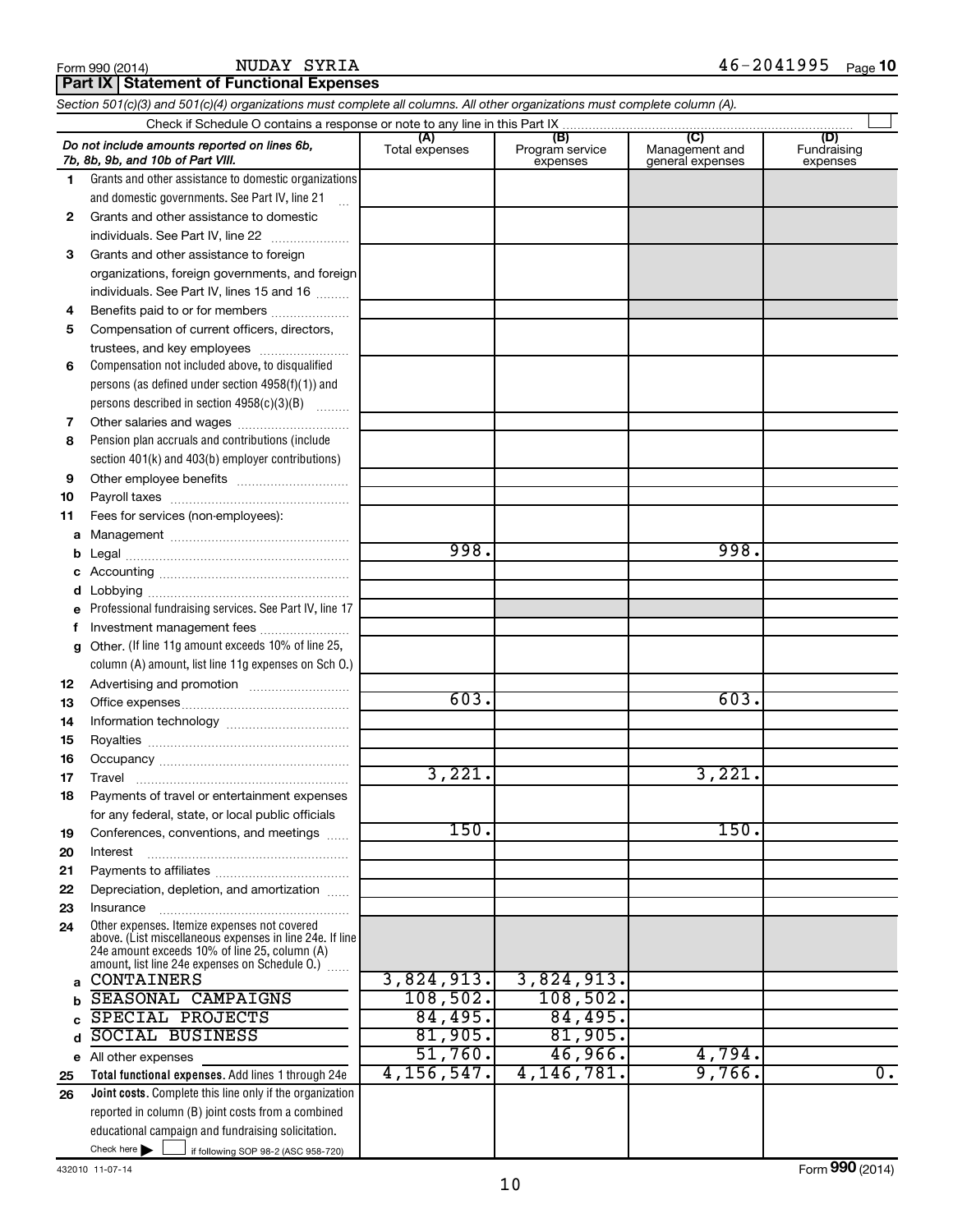|                             |    | NUDAY SYRIA<br>Form 990 (2014)<br><b>Part X   Balance Sheet</b>                                                                                                                                                                |                          |                 | $46 - 2041995$ Page 11 |
|-----------------------------|----|--------------------------------------------------------------------------------------------------------------------------------------------------------------------------------------------------------------------------------|--------------------------|-----------------|------------------------|
|                             |    |                                                                                                                                                                                                                                |                          |                 |                        |
|                             |    |                                                                                                                                                                                                                                | (A)<br>Beginning of year |                 | (B)<br>End of year     |
|                             | 1. |                                                                                                                                                                                                                                | 38, 135.                 | $\mathbf{1}$    | 23,747.                |
|                             | 2  |                                                                                                                                                                                                                                |                          | $\mathbf{2}$    |                        |
|                             | З  |                                                                                                                                                                                                                                |                          | 3               |                        |
|                             | 4  |                                                                                                                                                                                                                                |                          | 4               |                        |
|                             | 5  | Loans and other receivables from current and former officers, directors,                                                                                                                                                       |                          |                 |                        |
|                             |    | trustees, key employees, and highest compensated employees. Complete<br>Part II of Schedule Latinum and Contract in the Schedule Latinum and Contract in the Schedule Latinum and Schedule L                                   |                          | 5               |                        |
|                             | 6  | Loans and other receivables from other disqualified persons (as defined under                                                                                                                                                  |                          |                 |                        |
|                             |    | section 4958(f)(1)), persons described in section 4958(c)(3)(B), and contributing                                                                                                                                              |                          |                 |                        |
|                             |    | employers and sponsoring organizations of section 501(c)(9) voluntary                                                                                                                                                          |                          |                 |                        |
|                             |    | employees' beneficiary organizations (see instr). Complete Part II of Sch L                                                                                                                                                    |                          | 6               |                        |
| Assets                      | 7  |                                                                                                                                                                                                                                |                          | $\overline{7}$  |                        |
|                             | 8  |                                                                                                                                                                                                                                |                          | 8               |                        |
|                             | 9  | Prepaid expenses and deferred charges [11] [11] prepaid expenses and deferred charges [11] [11] minimum and the Prepaid expenses and deferred charges [11] minimum and the Prepaid experiment of Prepaid experiment and the Pr |                          | 9               |                        |
|                             |    | 10a Land, buildings, and equipment: cost or other<br>basis. Complete Part VI of Schedule D  10a                                                                                                                                |                          |                 |                        |
|                             |    |                                                                                                                                                                                                                                |                          | 10 <sub>c</sub> |                        |
|                             | 11 |                                                                                                                                                                                                                                |                          | 11              | 24,502.                |
|                             | 12 |                                                                                                                                                                                                                                |                          | 12              |                        |
|                             | 13 |                                                                                                                                                                                                                                |                          | 13              |                        |
|                             | 14 |                                                                                                                                                                                                                                |                          | 14              |                        |
|                             | 15 |                                                                                                                                                                                                                                |                          | 15              |                        |
|                             | 16 |                                                                                                                                                                                                                                | 38, 135.                 | 16              | 48, 249.               |
|                             | 17 |                                                                                                                                                                                                                                |                          | 17              |                        |
|                             | 18 |                                                                                                                                                                                                                                |                          | 18              |                        |
|                             | 19 |                                                                                                                                                                                                                                |                          | 19              |                        |
|                             | 20 |                                                                                                                                                                                                                                |                          | 20              |                        |
|                             | 21 | Escrow or custodial account liability. Complete Part IV of Schedule D                                                                                                                                                          |                          | 21              |                        |
|                             | 22 | Loans and other payables to current and former officers, directors, trustees,                                                                                                                                                  |                          |                 |                        |
| lities                      |    | key employees, highest compensated employees, and disqualified persons.                                                                                                                                                        |                          | 22              |                        |
| Liabi                       | 23 | Secured mortgages and notes payable to unrelated third parties                                                                                                                                                                 |                          | 23              |                        |
|                             | 24 | Unsecured notes and loans payable to unrelated third parties                                                                                                                                                                   |                          | 24              |                        |
|                             | 25 | Other liabilities (including federal income tax, payables to related third                                                                                                                                                     |                          |                 |                        |
|                             |    | parties, and other liabilities not included on lines 17-24). Complete Part X of                                                                                                                                                |                          |                 |                        |
|                             |    | Schedule D                                                                                                                                                                                                                     |                          | 25              |                        |
|                             | 26 |                                                                                                                                                                                                                                | О.                       | 26              | Ο.                     |
|                             |    | Organizations that follow SFAS 117 (ASC 958), check here $\blacktriangleright \begin{array}{c} \boxed{X} \\ \end{array}$ and                                                                                                   |                          |                 |                        |
|                             |    | complete lines 27 through 29, and lines 33 and 34.                                                                                                                                                                             |                          |                 |                        |
|                             | 27 |                                                                                                                                                                                                                                | 38,135.                  | 27              | 48,249.                |
| Net Assets or Fund Balances | 28 |                                                                                                                                                                                                                                |                          | 28              |                        |
|                             | 29 | Permanently restricted net assets                                                                                                                                                                                              |                          | 29              |                        |
|                             |    | Organizations that do not follow SFAS 117 (ASC 958), check here ▶                                                                                                                                                              |                          |                 |                        |
|                             |    | and complete lines 30 through 34.                                                                                                                                                                                              |                          |                 |                        |
|                             | 30 |                                                                                                                                                                                                                                |                          | 30              |                        |
|                             | 31 | Paid-in or capital surplus, or land, building, or equipment fund                                                                                                                                                               |                          | 31              |                        |
|                             | 32 | Retained earnings, endowment, accumulated income, or other funds                                                                                                                                                               |                          | 32              |                        |
|                             |    | i not annota ar fund holangon                                                                                                                                                                                                  | $\overline{38}$ 135      | າາ              | 18. 219.               |

Capital stock or trust principal, or current funds ~~~~~~~~~~~~~~~ Paid-in or capital surplus, or land, building, or equipment fund ....................... Retained earnings, endowment, accumulated income, or other funds ............ Total net assets or fund balances ~~~~~~~~~~~~~~~~~~~~~~

Total liabilities and net assets/fund balances

Form (2014) **990**

38,135. 48,249.  $\overline{38,135.}$   $\overline{34}$   $\overline{48,249.}$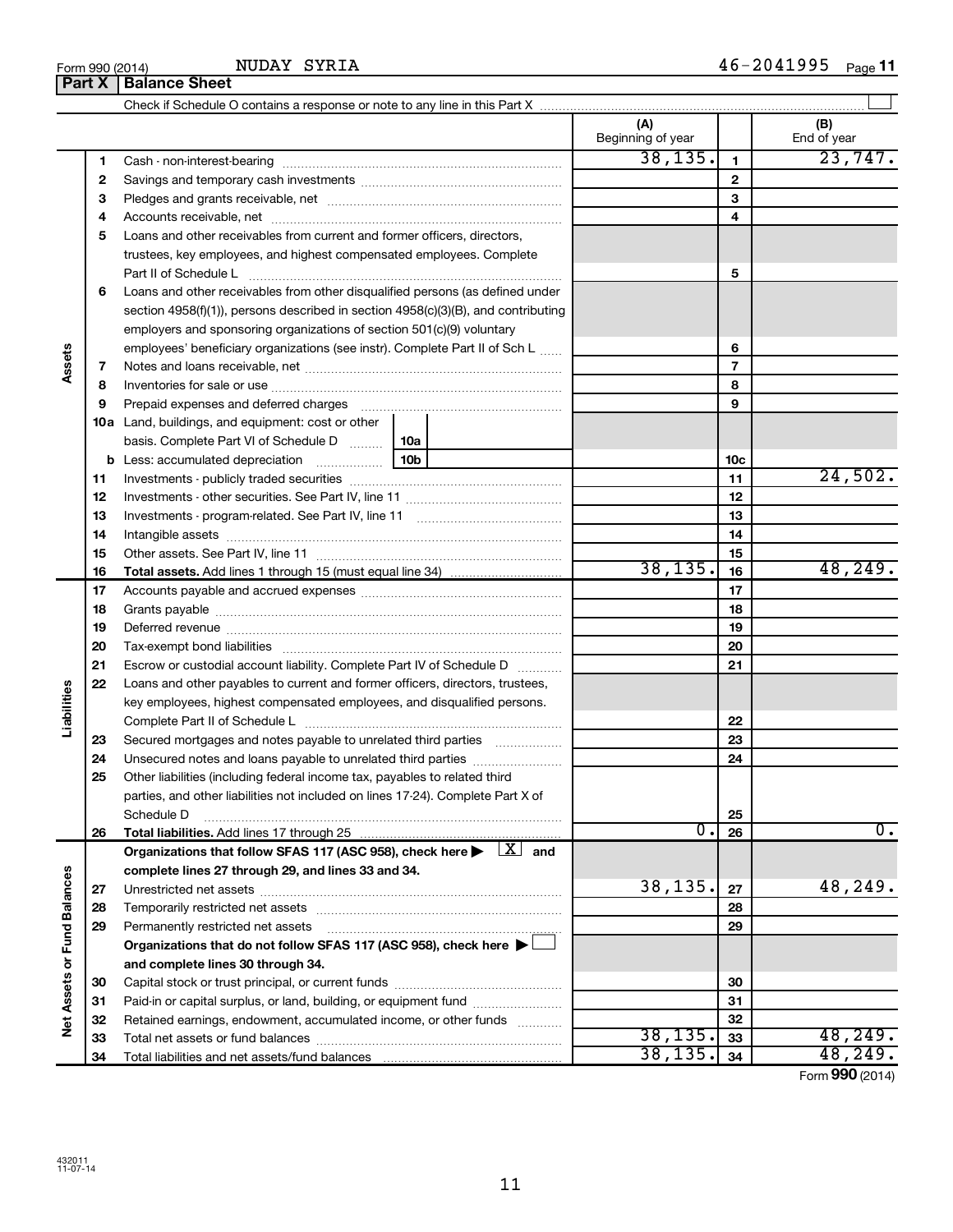|    | NUDAY SYRIA<br>Form 990 (2014)                                                                                                                                    |                         | $46 - 2041995$ |            | Page 12          |
|----|-------------------------------------------------------------------------------------------------------------------------------------------------------------------|-------------------------|----------------|------------|------------------|
|    | Part XI<br><b>Reconciliation of Net Assets</b>                                                                                                                    |                         |                |            |                  |
|    | Check if Schedule O contains a response or note to any line in this Part XI [11] [12] Check if Schedule O contains a response or note to any line in this Part XI |                         |                |            |                  |
|    |                                                                                                                                                                   |                         |                |            |                  |
| 1  |                                                                                                                                                                   | 1                       | 4,168,880.     |            |                  |
| 2  |                                                                                                                                                                   | $\mathbf{2}$            | 4, 156, 547.   |            |                  |
| з  | Revenue less expenses. Subtract line 2 from line 1                                                                                                                | 3                       |                |            | 12, 333.         |
| 4  |                                                                                                                                                                   | $\overline{\mathbf{4}}$ |                |            | 38, 135.         |
| 5  |                                                                                                                                                                   | 5                       |                |            | $-2, 219.$       |
| 6  | Donated services and use of facilities                                                                                                                            | 6                       |                |            |                  |
| 7  | Investment expenses                                                                                                                                               | $\overline{7}$          |                |            |                  |
| 8  | Prior period adjustments                                                                                                                                          | 8                       |                |            |                  |
| 9  |                                                                                                                                                                   | 9                       |                |            | $\overline{0}$ . |
| 10 | Net assets or fund balances at end of year. Combine lines 3 through 9 (must equal Part X, line 33,                                                                |                         |                |            |                  |
|    | column (B))                                                                                                                                                       | 10                      |                |            | 48,249.          |
|    | Part XII Financial Statements and Reporting                                                                                                                       |                         |                |            |                  |
|    |                                                                                                                                                                   |                         |                |            |                  |
|    |                                                                                                                                                                   |                         |                | <b>Yes</b> | <b>No</b>        |
| 1  | Accounting method used to prepare the Form 990: $X$ Cash<br>$\Box$ Accrual<br>Other                                                                               |                         |                |            |                  |
|    | If the organization changed its method of accounting from a prior year or checked "Other," explain in Schedule O.                                                 |                         |                |            |                  |
|    |                                                                                                                                                                   |                         | 2a             |            | x                |
|    | If "Yes," check a box below to indicate whether the financial statements for the year were compiled or reviewed on a                                              |                         |                |            |                  |
|    | separate basis, consolidated basis, or both:                                                                                                                      |                         |                |            |                  |
|    | Consolidated basis<br>Both consolidated and separate basis<br>Separate basis                                                                                      |                         |                |            |                  |
|    | <b>b</b> Were the organization's financial statements audited by an independent accountant?                                                                       |                         | 2 <sub>b</sub> |            | x                |
|    | If "Yes," check a box below to indicate whether the financial statements for the year were audited on a separate basis,                                           |                         |                |            |                  |
|    | consolidated basis, or both:                                                                                                                                      |                         |                |            |                  |
|    | Consolidated basis<br>Both consolidated and separate basis<br>Separate basis                                                                                      |                         |                |            |                  |
| c  | If "Yes" to line 2a or 2b, does the organization have a committee that assumes responsibility for oversight of the audit,                                         |                         |                |            |                  |
|    | review, or compilation of its financial statements and selection of an independent accountant?                                                                    |                         | 2c             |            |                  |
|    | If the organization changed either its oversight process or selection process during the tax year, explain in Schedule O.                                         |                         |                |            |                  |
|    | 3a As a result of a federal award, was the organization required to undergo an audit or audits as set forth in the Single Audit                                   |                         |                |            |                  |
|    |                                                                                                                                                                   |                         | За             |            | x                |
|    | b If "Yes," did the organization undergo the required audit or audits? If the organization did not undergo the required audit                                     |                         |                |            |                  |
|    |                                                                                                                                                                   |                         | 3 <sub>b</sub> |            |                  |

Form (2014) **990**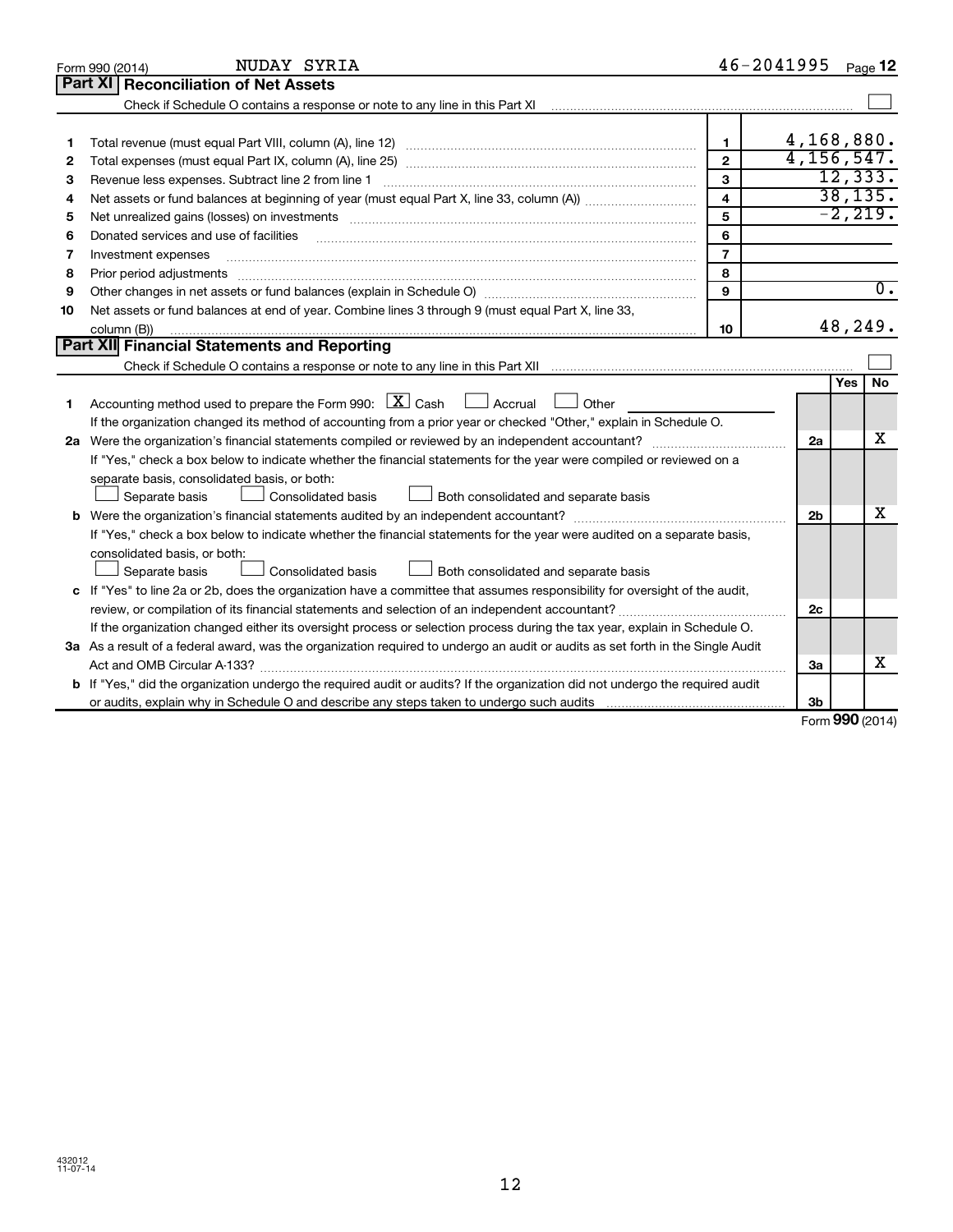| (Form 990 or 990-EZ) |  |  |
|----------------------|--|--|
|----------------------|--|--|

# Form 990 or 990-EZ) **Public Charity Status and Public Support**<br>
Complete if the organization is a section 501(c)(3) organization or a section<br> **2014**

**4947(a)(1) nonexempt charitable trust.**

| --                    |  |
|-----------------------|--|
| <b>Open to Public</b> |  |
| <b>Inspection</b>     |  |

OMB No. 1545-0047

Department of the Treasury Internal Revenue Service

Information about Schedule A (Form 990 or 990-EZ) and its instructions is at www.irs.gov/form990. **| Attach to Form 990 or Form 990-EZ.** 

|    | <b>Employer identification number</b><br>Name of the organization<br>NUDAY SYRIA |                                                                                                                                                                                                                                                                                  |          |                                             |                          |                                       |                        |  |                    |
|----|----------------------------------------------------------------------------------|----------------------------------------------------------------------------------------------------------------------------------------------------------------------------------------------------------------------------------------------------------------------------------|----------|---------------------------------------------|--------------------------|---------------------------------------|------------------------|--|--------------------|
|    | Part I                                                                           |                                                                                                                                                                                                                                                                                  |          |                                             |                          |                                       |                        |  | 46-2041995         |
|    |                                                                                  | Reason for Public Charity Status (All organizations must complete this part.) See instructions.                                                                                                                                                                                  |          |                                             |                          |                                       |                        |  |                    |
|    |                                                                                  | The organization is not a private foundation because it is: (For lines 1 through 11, check only one box.)                                                                                                                                                                        |          |                                             |                          |                                       |                        |  |                    |
| 1. |                                                                                  | A church, convention of churches, or association of churches described in section 170(b)(1)(A)(i).<br>A school described in section 170(b)(1)(A)(ii). (Attach Schedule E.)                                                                                                       |          |                                             |                          |                                       |                        |  |                    |
| 2  |                                                                                  |                                                                                                                                                                                                                                                                                  |          |                                             |                          |                                       |                        |  |                    |
| З  |                                                                                  | A hospital or a cooperative hospital service organization described in section 170(b)(1)(A)(iii).                                                                                                                                                                                |          |                                             |                          |                                       |                        |  |                    |
| 4  |                                                                                  | A medical research organization operated in conjunction with a hospital described in section 170(b)(1)(A)(iii). Enter the hospital's name,                                                                                                                                       |          |                                             |                          |                                       |                        |  |                    |
|    |                                                                                  | city, and state:                                                                                                                                                                                                                                                                 |          |                                             |                          |                                       |                        |  |                    |
| 5  |                                                                                  | An organization operated for the benefit of a college or university owned or operated by a governmental unit described in                                                                                                                                                        |          |                                             |                          |                                       |                        |  |                    |
|    |                                                                                  | section 170(b)(1)(A)(iv). (Complete Part II.)                                                                                                                                                                                                                                    |          |                                             |                          |                                       |                        |  |                    |
| 6  |                                                                                  | A federal, state, or local government or governmental unit described in section 170(b)(1)(A)(v).                                                                                                                                                                                 |          |                                             |                          |                                       |                        |  |                    |
| 7  |                                                                                  | An organization that normally receives a substantial part of its support from a governmental unit or from the general public described in                                                                                                                                        |          |                                             |                          |                                       |                        |  |                    |
|    |                                                                                  | section 170(b)(1)(A)(vi). (Complete Part II.)                                                                                                                                                                                                                                    |          |                                             |                          |                                       |                        |  |                    |
| 8  | $\lfloor x \rfloor$                                                              | A community trust described in section 170(b)(1)(A)(vi). (Complete Part II.)                                                                                                                                                                                                     |          |                                             |                          |                                       |                        |  |                    |
| 9  |                                                                                  | An organization that normally receives: (1) more than 33 1/3% of its support from contributions, membership fees, and gross receipts from                                                                                                                                        |          |                                             |                          |                                       |                        |  |                    |
|    |                                                                                  | activities related to its exempt functions - subject to certain exceptions, and (2) no more than 33 1/3% of its support from gross investment                                                                                                                                    |          |                                             |                          |                                       |                        |  |                    |
|    |                                                                                  | income and unrelated business taxable income (less section 511 tax) from businesses acquired by the organization after June 30, 1975.                                                                                                                                            |          |                                             |                          |                                       |                        |  |                    |
| 10 |                                                                                  | See section 509(a)(2). (Complete Part III.)<br>An organization organized and operated exclusively to test for public safety. See section 509(a)(4).                                                                                                                              |          |                                             |                          |                                       |                        |  |                    |
| 11 |                                                                                  |                                                                                                                                                                                                                                                                                  |          |                                             |                          |                                       |                        |  |                    |
|    |                                                                                  | An organization organized and operated exclusively for the benefit of, to perform the functions of, or to carry out the purposes of one or<br>more publicly supported organizations described in section 509(a)(1) or section 509(a)(2). See section 509(a)(3). Check the box in |          |                                             |                          |                                       |                        |  |                    |
|    |                                                                                  | lines 11a through 11d that describes the type of supporting organization and complete lines 11e, 11f, and 11g.                                                                                                                                                                   |          |                                             |                          |                                       |                        |  |                    |
|    |                                                                                  | Type I. A supporting organization operated, supervised, or controlled by its supported organization(s), typically by giving                                                                                                                                                      |          |                                             |                          |                                       |                        |  |                    |
| a  |                                                                                  | the supported organization(s) the power to regularly appoint or elect a majority of the directors or trustees of the supporting                                                                                                                                                  |          |                                             |                          |                                       |                        |  |                    |
|    |                                                                                  | organization. You must complete Part IV, Sections A and B.                                                                                                                                                                                                                       |          |                                             |                          |                                       |                        |  |                    |
| b  |                                                                                  | Type II. A supporting organization supervised or controlled in connection with its supported organization(s), by having                                                                                                                                                          |          |                                             |                          |                                       |                        |  |                    |
|    |                                                                                  | control or management of the supporting organization vested in the same persons that control or manage the supported                                                                                                                                                             |          |                                             |                          |                                       |                        |  |                    |
|    |                                                                                  | organization(s). You must complete Part IV, Sections A and C.                                                                                                                                                                                                                    |          |                                             |                          |                                       |                        |  |                    |
| с  |                                                                                  | Type III functionally integrated. A supporting organization operated in connection with, and functionally integrated with,                                                                                                                                                       |          |                                             |                          |                                       |                        |  |                    |
|    |                                                                                  | its supported organization(s) (see instructions). You must complete Part IV, Sections A, D, and E.                                                                                                                                                                               |          |                                             |                          |                                       |                        |  |                    |
| d  |                                                                                  | Type III non-functionally integrated. A supporting organization operated in connection with its supported organization(s)                                                                                                                                                        |          |                                             |                          |                                       |                        |  |                    |
|    |                                                                                  | that is not functionally integrated. The organization generally must satisfy a distribution requirement and an attentiveness                                                                                                                                                     |          |                                             |                          |                                       |                        |  |                    |
|    |                                                                                  | requirement (see instructions). You must complete Part IV, Sections A and D, and Part V.                                                                                                                                                                                         |          |                                             |                          |                                       |                        |  |                    |
| е  |                                                                                  | Check this box if the organization received a written determination from the IRS that it is a Type I, Type II, Type III                                                                                                                                                          |          |                                             |                          |                                       |                        |  |                    |
|    |                                                                                  | functionally integrated, or Type III non-functionally integrated supporting organization.                                                                                                                                                                                        |          |                                             |                          |                                       |                        |  |                    |
|    |                                                                                  |                                                                                                                                                                                                                                                                                  |          |                                             |                          |                                       |                        |  |                    |
|    |                                                                                  | g Provide the following information about the supported organization(s).                                                                                                                                                                                                         |          |                                             |                          |                                       |                        |  |                    |
|    |                                                                                  | (i) Name of supported                                                                                                                                                                                                                                                            | (ii) EIN | (iii) Type of organization                  | (iv) Is the organization |                                       | (v) Amount of monetary |  | (vi) Amount of     |
|    |                                                                                  | organization                                                                                                                                                                                                                                                                     |          | (described on lines 1-9                     |                          | listed in your<br>governing document? | support (see           |  | other support (see |
|    |                                                                                  |                                                                                                                                                                                                                                                                                  |          | above or IRC section<br>(see instructions)) | Yes                      | No                                    | Instructions)          |  | Instructions)      |
|    |                                                                                  |                                                                                                                                                                                                                                                                                  |          |                                             |                          |                                       |                        |  |                    |
|    |                                                                                  |                                                                                                                                                                                                                                                                                  |          |                                             |                          |                                       |                        |  |                    |
|    |                                                                                  |                                                                                                                                                                                                                                                                                  |          |                                             |                          |                                       |                        |  |                    |
|    |                                                                                  |                                                                                                                                                                                                                                                                                  |          |                                             |                          |                                       |                        |  |                    |
|    |                                                                                  |                                                                                                                                                                                                                                                                                  |          |                                             |                          |                                       |                        |  |                    |
|    |                                                                                  |                                                                                                                                                                                                                                                                                  |          |                                             |                          |                                       |                        |  |                    |
|    |                                                                                  |                                                                                                                                                                                                                                                                                  |          |                                             |                          |                                       |                        |  |                    |
|    |                                                                                  |                                                                                                                                                                                                                                                                                  |          |                                             |                          |                                       |                        |  |                    |
|    |                                                                                  |                                                                                                                                                                                                                                                                                  |          |                                             |                          |                                       |                        |  |                    |
|    |                                                                                  |                                                                                                                                                                                                                                                                                  |          |                                             |                          |                                       |                        |  |                    |

**Total**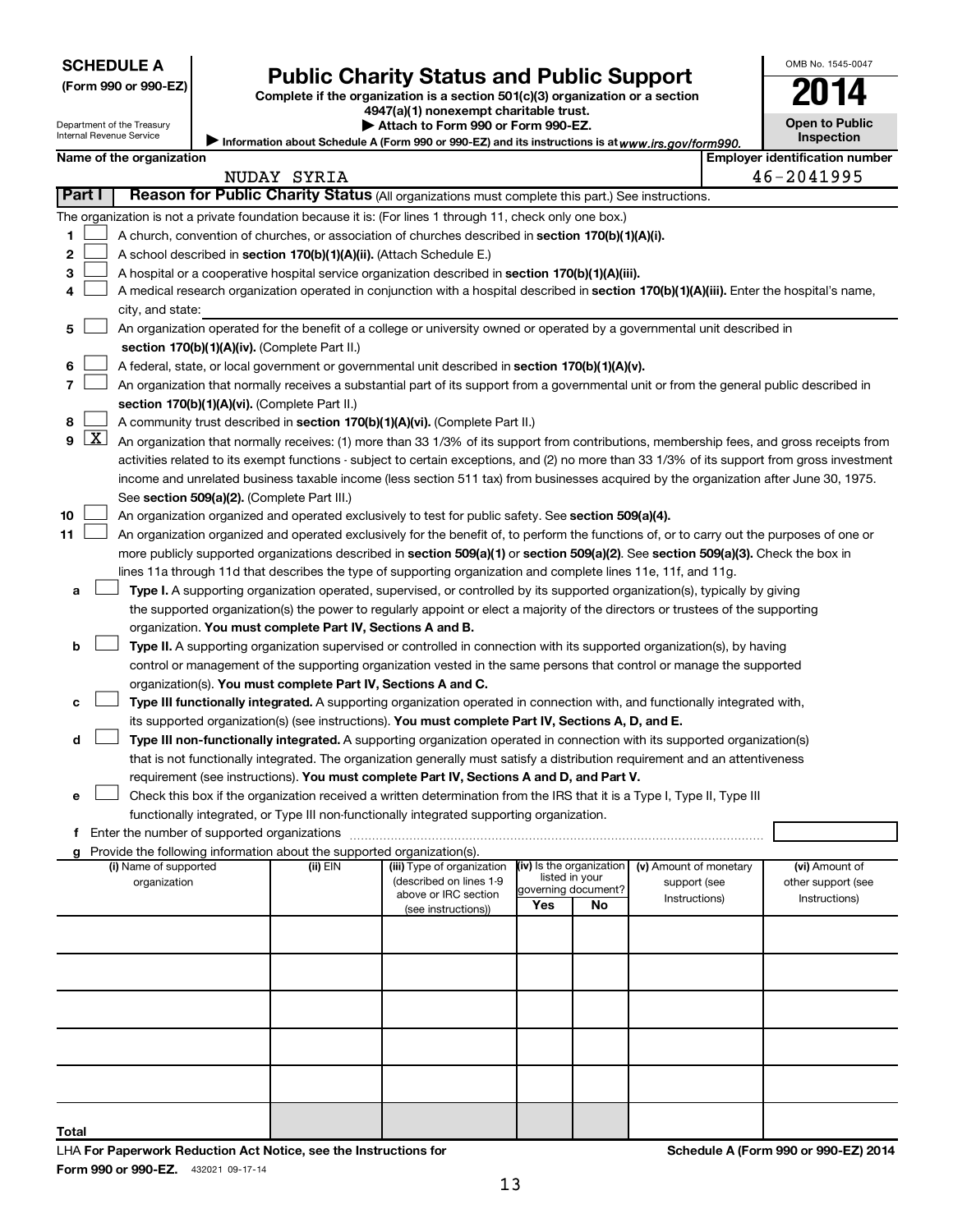| Schedule A (Form 990 or 990-EZ) 2014 | Page |
|--------------------------------------|------|
|--------------------------------------|------|

(Complete only if you checked the box on line 5, 7, or 8 of Part I or if the organization failed to qualify under Part III. If the organization fails to qualify under the tests listed below, please complete Part III.) **Part II Support Schedule for Organizations Described in Sections 170(b)(1)(A)(iv) and 170(b)(1)(A)(vi)**

|    | <b>Section A. Public Support</b>                                                                                                                                                                                               |          |          |            |            |          |           |
|----|--------------------------------------------------------------------------------------------------------------------------------------------------------------------------------------------------------------------------------|----------|----------|------------|------------|----------|-----------|
|    | Calendar year (or fiscal year beginning in) $\blacktriangleright$                                                                                                                                                              | (a) 2010 | (b) 2011 | $(c)$ 2012 | $(d)$ 2013 | (e) 2014 | (f) Total |
|    | 1 Gifts, grants, contributions, and                                                                                                                                                                                            |          |          |            |            |          |           |
|    | membership fees received. (Do not                                                                                                                                                                                              |          |          |            |            |          |           |
|    | include any "unusual grants.")                                                                                                                                                                                                 |          |          |            |            |          |           |
|    | 2 Tax revenues levied for the organ-                                                                                                                                                                                           |          |          |            |            |          |           |
|    | ization's benefit and either paid to                                                                                                                                                                                           |          |          |            |            |          |           |
|    | or expended on its behalf                                                                                                                                                                                                      |          |          |            |            |          |           |
|    | 3 The value of services or facilities                                                                                                                                                                                          |          |          |            |            |          |           |
|    | furnished by a governmental unit to                                                                                                                                                                                            |          |          |            |            |          |           |
|    | the organization without charge                                                                                                                                                                                                |          |          |            |            |          |           |
| 4  | <b>Total.</b> Add lines 1 through 3                                                                                                                                                                                            |          |          |            |            |          |           |
| 5  | The portion of total contributions                                                                                                                                                                                             |          |          |            |            |          |           |
|    | by each person (other than a                                                                                                                                                                                                   |          |          |            |            |          |           |
|    | governmental unit or publicly                                                                                                                                                                                                  |          |          |            |            |          |           |
|    | supported organization) included                                                                                                                                                                                               |          |          |            |            |          |           |
|    | on line 1 that exceeds 2% of the                                                                                                                                                                                               |          |          |            |            |          |           |
|    | amount shown on line 11,                                                                                                                                                                                                       |          |          |            |            |          |           |
|    | column (f)                                                                                                                                                                                                                     |          |          |            |            |          |           |
|    | 6 Public support. Subtract line 5 from line 4.                                                                                                                                                                                 |          |          |            |            |          |           |
|    | <b>Section B. Total Support</b>                                                                                                                                                                                                |          |          |            |            |          |           |
|    | Calendar year (or fiscal year beginning in)                                                                                                                                                                                    | (a) 2010 | (b) 2011 | $(c)$ 2012 | $(d)$ 2013 | (e) 2014 | (f) Total |
|    | 7 Amounts from line 4                                                                                                                                                                                                          |          |          |            |            |          |           |
| 8  | Gross income from interest,                                                                                                                                                                                                    |          |          |            |            |          |           |
|    | dividends, payments received on                                                                                                                                                                                                |          |          |            |            |          |           |
|    | securities loans, rents, royalties                                                                                                                                                                                             |          |          |            |            |          |           |
|    | and income from similar sources                                                                                                                                                                                                |          |          |            |            |          |           |
| 9  | Net income from unrelated business                                                                                                                                                                                             |          |          |            |            |          |           |
|    | activities, whether or not the                                                                                                                                                                                                 |          |          |            |            |          |           |
|    | business is regularly carried on                                                                                                                                                                                               |          |          |            |            |          |           |
| 10 | Other income. Do not include gain                                                                                                                                                                                              |          |          |            |            |          |           |
|    | or loss from the sale of capital                                                                                                                                                                                               |          |          |            |            |          |           |
|    | assets (Explain in Part VI.)                                                                                                                                                                                                   |          |          |            |            |          |           |
|    | <b>11 Total support.</b> Add lines 7 through 10                                                                                                                                                                                |          |          |            |            |          |           |
|    | <b>12</b> Gross receipts from related activities, etc. (see instructions)                                                                                                                                                      |          |          |            |            | 12       |           |
|    | 13 First five years. If the Form 990 is for the organization's first, second, third, fourth, or fifth tax year as a section 501(c)(3)                                                                                          |          |          |            |            |          |           |
|    | organization, check this box and stop here                                                                                                                                                                                     |          |          |            |            |          |           |
|    | <b>Section C. Computation of Public Support Percentage</b>                                                                                                                                                                     |          |          |            |            |          |           |
|    | 14 Public support percentage for 2014 (line 6, column (f) divided by line 11, column (f) <i>mummumumum</i>                                                                                                                     |          |          |            |            | 14       | %         |
|    |                                                                                                                                                                                                                                |          |          |            |            | 15       | %         |
|    | 16a 33 1/3% support test - 2014. If the organization did not check the box on line 13, and line 14 is 33 1/3% or more, check this box and                                                                                      |          |          |            |            |          |           |
|    | stop here. The organization qualifies as a publicly supported organization manufactured content and the organization of the state of the state of the state of the state of the state of the state of the state of the state o |          |          |            |            |          |           |
|    | b 33 1/3% support test - 2013. If the organization did not check a box on line 13 or 16a, and line 15 is 33 1/3% or more, check this box                                                                                       |          |          |            |            |          |           |
|    |                                                                                                                                                                                                                                |          |          |            |            |          |           |
|    | 17a 10% -facts-and-circumstances test - 2014. If the organization did not check a box on line 13, 16a, or 16b, and line 14 is 10% or more,                                                                                     |          |          |            |            |          |           |
|    | and if the organization meets the "facts-and-circumstances" test, check this box and stop here. Explain in Part VI how the organization                                                                                        |          |          |            |            |          |           |
|    |                                                                                                                                                                                                                                |          |          |            |            |          |           |
|    | b 10% -facts-and-circumstances test - 2013. If the organization did not check a box on line 13, 16a, 16b, or 17a, and line 15 is 10% or                                                                                        |          |          |            |            |          |           |
|    | more, and if the organization meets the "facts-and-circumstances" test, check this box and stop here. Explain in Part VI how the                                                                                               |          |          |            |            |          |           |
|    | organization meets the "facts-and-circumstances" test. The organization qualifies as a publicly supported organization                                                                                                         |          |          |            |            |          |           |
|    | 18 Private foundation. If the organization did not check a box on line 13, 16a, 16b, 17a, or 17b, check this box and see instructions                                                                                          |          |          |            |            |          |           |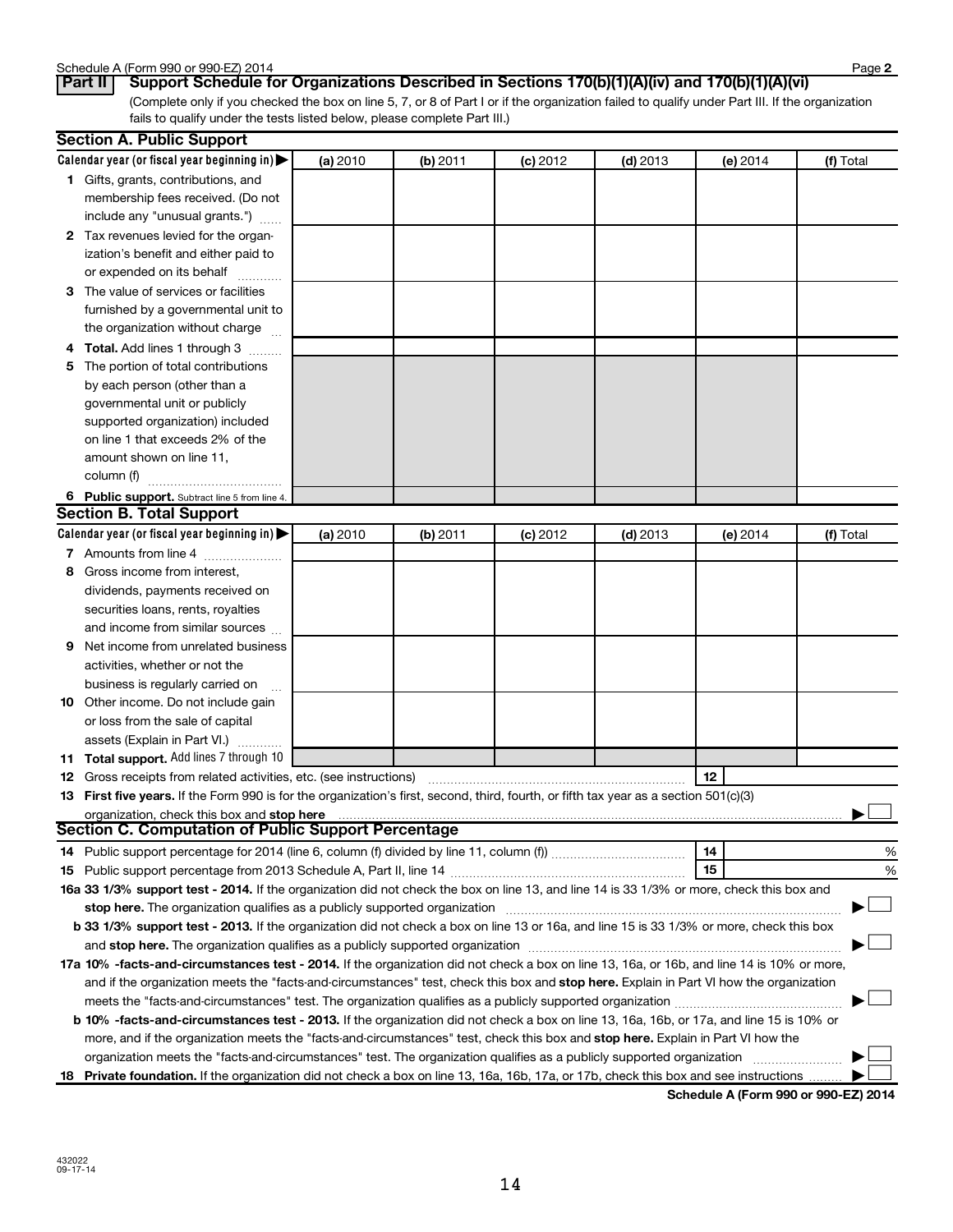#### Schedule A (Form 990 or 990-EZ) 2014 Page NUDAY SYRIA 46-2041995

#### **Part III Support Schedule for Organizations Described in Section 509(a)(2)**

(Complete only if you checked the box on line 9 of Part I or if the organization failed to qualify under Part II. If the organization fails to qualify under the tests listed below, please complete Part II.)

| <b>Section A. Public Support</b>                                                                                                                                                                                               |          |          |            |            |          |                                      |
|--------------------------------------------------------------------------------------------------------------------------------------------------------------------------------------------------------------------------------|----------|----------|------------|------------|----------|--------------------------------------|
| Calendar year (or fiscal year beginning in)                                                                                                                                                                                    | (a) 2010 | (b) 2011 | $(c)$ 2012 | $(d)$ 2013 | (e) 2014 | (f) Total                            |
| 1 Gifts, grants, contributions, and                                                                                                                                                                                            |          |          |            |            |          |                                      |
| membership fees received. (Do not                                                                                                                                                                                              |          |          |            |            |          |                                      |
| include any "unusual grants.")                                                                                                                                                                                                 |          |          |            | 216,475.   | 4157002. | 4373477.                             |
| 2 Gross receipts from admissions,<br>merchandise sold or services per-<br>formed, or facilities furnished in<br>any activity that is related to the<br>organization's tax-exempt purpose                                       |          |          |            | 34,095.    | 58,258.  | 92,353.                              |
| <b>3</b> Gross receipts from activities that                                                                                                                                                                                   |          |          |            |            |          |                                      |
| are not an unrelated trade or bus-                                                                                                                                                                                             |          |          |            |            |          |                                      |
| iness under section 513                                                                                                                                                                                                        |          |          |            |            |          |                                      |
| 4 Tax revenues levied for the organ-                                                                                                                                                                                           |          |          |            |            |          |                                      |
| ization's benefit and either paid to                                                                                                                                                                                           |          |          |            |            |          |                                      |
| or expended on its behalf<br>.                                                                                                                                                                                                 |          |          |            |            |          |                                      |
| 5 The value of services or facilities                                                                                                                                                                                          |          |          |            |            |          |                                      |
| furnished by a governmental unit to                                                                                                                                                                                            |          |          |            |            |          |                                      |
| the organization without charge                                                                                                                                                                                                |          |          |            |            |          |                                      |
| <b>6 Total.</b> Add lines 1 through 5                                                                                                                                                                                          |          |          |            | 250,570.   | 4215260. | 4465830.                             |
| 7a Amounts included on lines 1, 2, and                                                                                                                                                                                         |          |          |            |            |          |                                      |
| 3 received from disqualified persons                                                                                                                                                                                           |          |          |            |            |          | 0.                                   |
| <b>b</b> Amounts included on lines 2 and 3 received<br>from other than disqualified persons that                                                                                                                               |          |          |            |            |          |                                      |
| exceed the greater of \$5,000 or 1% of the                                                                                                                                                                                     |          |          |            |            |          | 0.                                   |
| amount on line 13 for the year                                                                                                                                                                                                 |          |          |            |            |          | $\overline{0}$ .                     |
| c Add lines 7a and 7b<br>8 Public support (Subtract line 7c from line 6.)                                                                                                                                                      |          |          |            |            |          | 4465830.                             |
| <b>Section B. Total Support</b>                                                                                                                                                                                                |          |          |            |            |          |                                      |
| Calendar year (or fiscal year beginning in)                                                                                                                                                                                    | (a) 2010 | (b) 2011 | $(c)$ 2012 | $(d)$ 2013 | (e) 2014 | (f) Total                            |
| <b>9</b> Amounts from line 6                                                                                                                                                                                                   |          |          |            | 250,570.   | 4215260. | 4465830.                             |
| <b>10a</b> Gross income from interest,<br>dividends, payments received on<br>securities loans, rents, royalties<br>and income from similar sources                                                                             |          |          |            |            |          |                                      |
| <b>b</b> Unrelated business taxable income                                                                                                                                                                                     |          |          |            |            |          |                                      |
| (less section 511 taxes) from businesses                                                                                                                                                                                       |          |          |            |            |          |                                      |
| acquired after June 30, 1975                                                                                                                                                                                                   |          |          |            |            |          |                                      |
| c Add lines 10a and 10b                                                                                                                                                                                                        |          |          |            |            |          |                                      |
| <b>11</b> Net income from unrelated business<br>activities not included in line 10b.<br>whether or not the business is<br>regularly carried on                                                                                 |          |          |            |            |          |                                      |
| 12 Other income. Do not include gain<br>or loss from the sale of capital                                                                                                                                                       |          |          |            |            |          |                                      |
| assets (Explain in Part VI.)<br><b>13</b> Total support. (Add lines 9, 10c, 11, and 12.)                                                                                                                                       |          |          |            | 250,570.   | 4215260. | 4465830.                             |
| 14 First five years. If the Form 990 is for the organization's first, second, third, fourth, or fifth tax year as a section 501(c)(3) organization,                                                                            |          |          |            |            |          |                                      |
| check this box and stop here with the continuum control of the state of the state of the state of the state of the state of the state of the state of the state of the state of the state of the state of the state of the sta |          |          |            |            |          | $\blacktriangleright$ $\mathbf{X}$   |
| <b>Section C. Computation of Public Support Percentage</b>                                                                                                                                                                     |          |          |            |            |          |                                      |
|                                                                                                                                                                                                                                |          |          |            |            | 15       | 100.00<br>%                          |
| 16 Public support percentage from 2013 Schedule A, Part III, line 15                                                                                                                                                           |          |          |            |            | 16       | %                                    |
| Section D. Computation of Investment Income Percentage                                                                                                                                                                         |          |          |            |            |          |                                      |
|                                                                                                                                                                                                                                |          |          |            |            | 17       | .00<br>%                             |
|                                                                                                                                                                                                                                |          |          |            |            | 18       | %                                    |
| 19a 33 1/3% support tests - 2014. If the organization did not check the box on line 14, and line 15 is more than 33 1/3%, and line 17 is not                                                                                   |          |          |            |            |          |                                      |
| more than 33 1/3%, check this box and stop here. The organization qualifies as a publicly supported organization                                                                                                               |          |          |            |            |          |                                      |
| b 33 1/3% support tests - 2013. If the organization did not check a box on line 14 or line 19a, and line 16 is more than 33 1/3%, and                                                                                          |          |          |            |            |          |                                      |
| line 18 is not more than 33 1/3%, check this box and stop here. The organization qualifies as a publicly supported organization                                                                                                |          |          |            |            |          |                                      |
|                                                                                                                                                                                                                                |          |          |            |            |          |                                      |
| 432023 09-17-14                                                                                                                                                                                                                |          |          |            |            |          | Schedule A (Form 990 or 990-EZ) 2014 |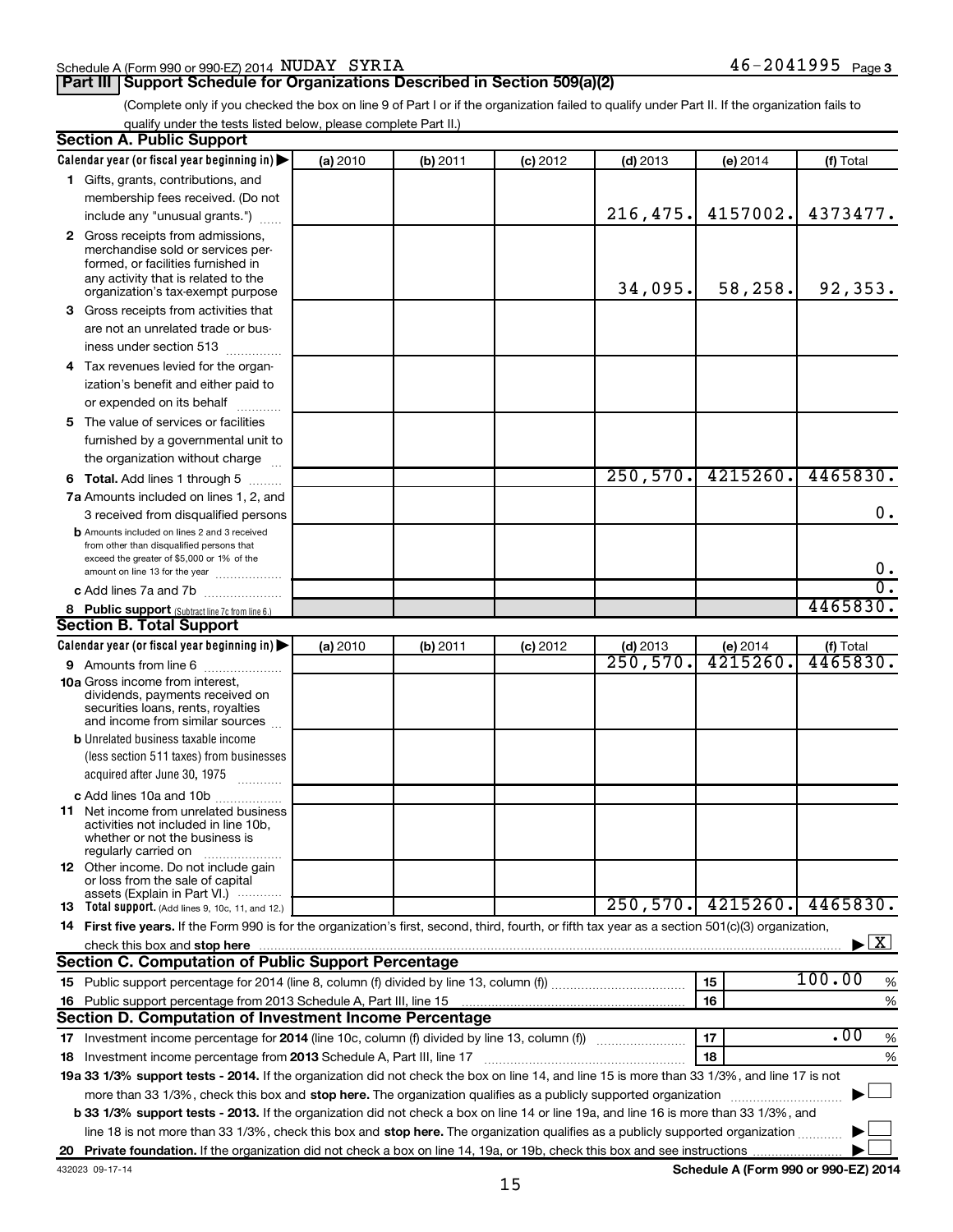**Yes No**

#### **Part IV Supporting Organizations**

(Complete only if you checked a box on line 11 of Part I. If you checked 11a of Part I, complete Sections A and B. If you checked 11b of Part I, complete Sections A and C. If you checked 11c of Part I, complete Sections A, D, and E. If you checked 11d of Part I, complete Sections A and D, and complete Part V.)

#### **Section A. All Supporting Organizations**

- **1** Are all of the organization's supported organizations listed by name in the organization's governing documents? If "No" describe in  $_{\mathsf{Part}}$   $_{\mathsf{V}}$  how the supported organizations are designated. If designated by *class or purpose, describe the designation. If historic and continuing relationship, explain.*
- **2** Did the organization have any supported organization that does not have an IRS determination of status under section 509(a)(1) or (2)? If "Yes," explain in  $_{\sf Part}$   $_{\sf VI}$  how the organization determined that the supported *organization was described in section 509(a)(1) or (2).*
- **3a** Did the organization have a supported organization described in section 501(c)(4), (5), or (6)? If "Yes," answer *(b) and (c) below.*
- **b** Did the organization confirm that each supported organization qualified under section 501(c)(4), (5), or (6) and satisfied the public support tests under section 509(a)(2)? If "Yes," describe in  $_{\rm Part}$   $_{\rm VI}$  when and how the *organization made the determination.*
- **c** Did the organization ensure that all support to such organizations was used exclusively for section 170(c)(2) (B) purposes? If "Yes," explain in  $_{\mathsf{Part}}$   $_{\mathsf{V}}$  what controls the organization put in place to ensure such use.
- **4 a** *If* Was any supported organization not organized in the United States ("foreign supported organization")? *"Yes" and if you checked 11a or 11b in Part I, answer (b) and (c) below.*
- **b** Did the organization have ultimate control and discretion in deciding whether to make grants to the foreign supported organization? If "Yes," describe in Part VI how the organization had such control and discretion *despite being controlled or supervised by or in connection with its supported organizations.*
- **c** Did the organization support any foreign supported organization that does not have an IRS determination under sections 501(c)(3) and 509(a)(1) or (2)? If "Yes," ex*plain in*  $_{\sf Part}$  *v*J what controls the organization used *to ensure that all support to the foreign supported organization was used exclusively for section 170(c)(2)(B) purposes.*
- **5a** Did the organization add, substitute, or remove any supported organizations during the tax year? If "Yes," answer (b) and (c) below (if applicable). Also, provide detail in  $_{\mathsf{Part}}$   $_{\mathsf{V{\mathsf{I}}}}$ , including (i) the names and EIN *numbers of the supported organizations added, substituted, or removed, (ii) the reasons for each such action, (iii) the authority under the organization's organizing document authorizing such action, and (iv) how the action was accomplished (such as by amendment to the organizing document).*
- **b** Type I or Type II only. Was any added or substituted supported organization part of a class already designated in the organization's organizing document?
- **c Substitutions only.**  Was the substitution the result of an event beyond the organization's control?
- **6** Did the organization provide support (whether in the form of grants or the provision of services or facilities) to support or benefit one or more of the filing organization's supported organizations? If "Yes," provide detail in anyone other than (a) its supported organizations; (b) individuals that are part of the charitable class benefited by one or more of its supported organizations; or (c) other supporting organizations that also *Part VI.*
- **7** Did the organization provide a grant, loan, compensation, or other similar payment to a substantial controlled entity with regard to a substantial contributor? If "Yes," complete Part I of Schedule L (Form 990). contributor (defined in IRC 4958(c)(3)(C)), a family member of a substantial contributor, or a 35-percent
- **8** Did the organization make a loan to a disqualified person (as defined in section 4958) not described in line 7? *If "Yes," complete Part I of Schedule L (Form 990).*
- **9 a** Was the organization controlled directly or indirectly at any time during the tax year by one or more *If "Yes," provide detail in*  in section 509(a)(1) or (2))? *Part VI.* disqualified persons as defined in section 4946 (other than foundation managers and organizations described
- **b** Did one or more disqualified persons (as defined in line 9(a)) hold a controlling interest in any entity in which  *If "Yes," provide detail in*  the supporting organization had an interest? *Part VI.*
- **c** Did a disqualified person (as defined in line 9(a)) have an ownership interest in, or derive any personal benefit from, assets in which the supporting organization also had an interest? If "Yes," *provide detail in Part VI.*
- **10 a** Was the organization subject to the excess business holdings rules of IRC 4943 because of IRC 4943(f)  *If "Yes," answer (b) below.* organizations)? (regarding certain Type II supporting organizations, and all Type III non-functionally integrated supporting
	- **b** Did the organization have any excess business holdings in the tax year? (Use Schedule C, Form 4720, to *determine whether the organization had excess business holdings.)*

**1 2 3a 3b 3c 4a 4b 4c 5a 5b 5c 6 7 8 9a 9b 9c 10a**

**10b**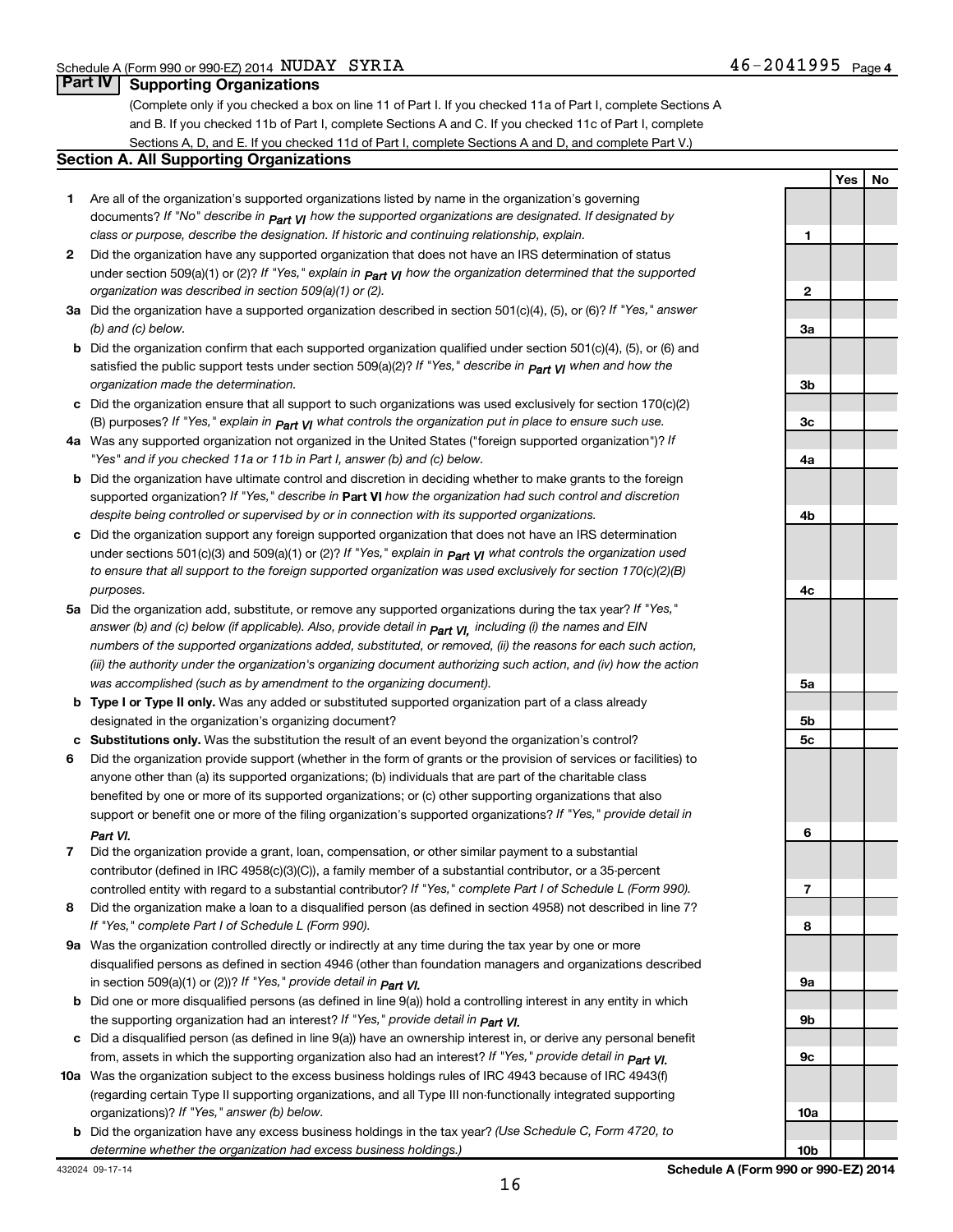|    |                                                                                                                                  |     | Yes | No |
|----|----------------------------------------------------------------------------------------------------------------------------------|-----|-----|----|
| 11 | Has the organization accepted a gift or contribution from any of the following persons?                                          |     |     |    |
|    | a A person who directly or indirectly controls, either alone or together with persons described in (b) and (c)                   |     |     |    |
|    | below, the governing body of a supported organization?                                                                           | 11a |     |    |
|    | <b>b</b> A family member of a person described in (a) above?                                                                     | 11b |     |    |
|    | c A 35% controlled entity of a person described in (a) or (b) above? If "Yes" to a, b, or c, provide detail in Part VI.          | 11c |     |    |
|    | <b>Section B. Type I Supporting Organizations</b>                                                                                |     |     |    |
|    |                                                                                                                                  |     | Yes | No |
|    | Did the directors, trustees, or membership of one or more supported organizations have the power to                              |     |     |    |
| 1  |                                                                                                                                  |     |     |    |
|    | regularly appoint or elect at least a majority of the organization's directors or trustees at all times during the               |     |     |    |
|    | tax year? If "No," describe in $p_{art}$ VI how the supported organization(s) effectively operated, supervised, or               |     |     |    |
|    | controlled the organization's activities. If the organization had more than one supported organization,                          |     |     |    |
|    | describe how the powers to appoint and/or remove directors or trustees were allocated among the supported                        |     |     |    |
|    | organizations and what conditions or restrictions, if any, applied to such powers during the tax year.                           | 1   |     |    |
| 2  | Did the organization operate for the benefit of any supported organization other than the supported                              |     |     |    |
|    | organization(s) that operated, supervised, or controlled the supporting organization? If "Yes," explain in                       |     |     |    |
|    | Part VI how providing such benefit carried out the purposes of the supported organization(s) that operated,                      |     |     |    |
|    | supervised, or controlled the supporting organization.                                                                           | 2   |     |    |
|    | <b>Section C. Type II Supporting Organizations</b>                                                                               |     |     |    |
|    |                                                                                                                                  |     | Yes | No |
| 1. | Were a majority of the organization's directors or trustees during the tax year also a majority of the directors                 |     |     |    |
|    | or trustees of each of the organization's supported organization(s)? If "No," describe in part VI how control                    |     |     |    |
|    | or management of the supporting organization was vested in the same persons that controlled or managed                           |     |     |    |
|    | the supported organization(s).                                                                                                   | 1   |     |    |
|    | <b>Section D. Type III Supporting Organizations</b>                                                                              |     |     |    |
|    |                                                                                                                                  |     | Yes | No |
|    | Did the organization provide to each of its supported organizations, by the last day of the fifth month of the                   |     |     |    |
| 1  |                                                                                                                                  |     |     |    |
|    | organization's tax year, (1) a written notice describing the type and amount of support provided during the prior tax            |     |     |    |
|    | year, (2) a copy of the Form 990 that was most recently filed as of the date of notification, and (3) copies of the              |     |     |    |
|    | organization's governing documents in effect on the date of notification, to the extent not previously provided?                 | 1   |     |    |
| 2  | Were any of the organization's officers, directors, or trustees either (i) appointed or elected by the supported                 |     |     |    |
|    | organization(s) or (ii) serving on the governing body of a supported organization? If "No," explain in part VI how               |     |     |    |
|    | the organization maintained a close and continuous working relationship with the supported organization(s).                      | 2   |     |    |
| 3  | By reason of the relationship described in (2), did the organization's supported organizations have a                            |     |     |    |
|    | significant voice in the organization's investment policies and in directing the use of the organization's                       |     |     |    |
|    | income or assets at all times during the tax year? If "Yes," describe in $P_{\text{art } VI}$ the role the organization's        |     |     |    |
|    | supported organizations played in this regard.                                                                                   | З   |     |    |
|    | Section E. Type III Functionally-Integrated Supporting Organizations                                                             |     |     |    |
| 1. | Check the box next to the method that the organization used to satisfy the Integral Part Test during the year(see instructions): |     |     |    |
| a  | The organization satisfied the Activities Test. Complete line 2 below.                                                           |     |     |    |
| b  | The organization is the parent of each of its supported organizations. Complete $_{\text{line 3}}$ below.                        |     |     |    |
| c  | The organization supported a governmental entity. Describe in Part VI how you supported a government entity (see instructions).  |     |     |    |
| 2  | Activities Test. Answer (a) and (b) below.                                                                                       |     | Yes | No |
| a  | Did substantially all of the organization's activities during the tax year directly further the exempt purposes of               |     |     |    |
|    | the supported organization(s) to which the organization was responsive? If "Yes," then in Part VI identify                       |     |     |    |
|    | how these activities directly furthered their exempt purposes,<br>those supported organizations and explain                      |     |     |    |
|    | how the organization was responsive to those supported organizations, and how the organization determined                        |     |     |    |
|    | that these activities constituted substantially all of its activities.                                                           | 2a  |     |    |
|    | <b>b</b> Did the activities described in (a) constitute activities that, but for the organization's involvement, one or more     |     |     |    |
|    | of the organization's supported organization(s) would have been engaged in? If "Yes," explain in <b>Part VI</b> the              |     |     |    |
|    | reasons for the organization's position that its supported organization(s) would have engaged in these                           |     |     |    |
|    | activities but for the organization's involvement.                                                                               | 2b  |     |    |
| з  | Parent of Supported Organizations. Answer (a) and (b) below.                                                                     |     |     |    |
| a  | Did the organization have the power to regularly appoint or elect a majority of the officers, directors, or                      |     |     |    |
|    | trustees of each of the supported organizations? Provide details in <i>Part VI.</i>                                              | За  |     |    |
|    | <b>b</b> Did the organization exercise a substantial degree of direction over the policies, programs, and activities of each     |     |     |    |
|    | of its supported organizations? If "Yes," describe in $Part$ $VI$ the role played by the organization in this regard.            | 3b  |     |    |
|    |                                                                                                                                  |     |     |    |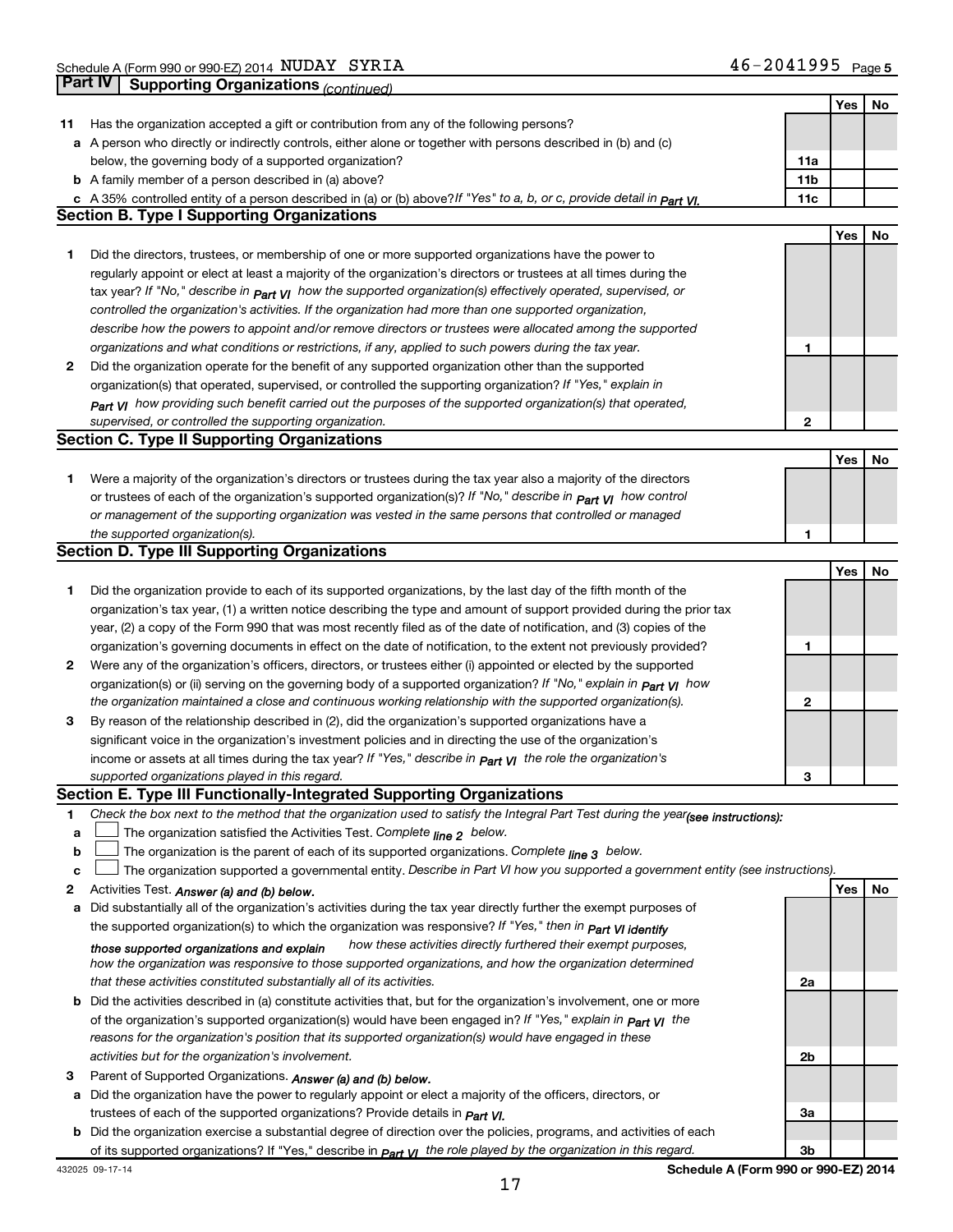Schedule A (Form 990 or 990-EZ) 2014 Page NUDAY SYRIA 46-2041995

1  $\Box$  Check here if the organization satisfied the Integral Part Test as a qualifying trust on Nov. 20, 1970. See instructions. All other Type III non-functionally integrated supporting organizations must complete Sections A through E. **Part V Type III Non-Functionally Integrated 509(a)(3) Supporting Organizations**   $\Box$ 

|              | Section A - Adjusted Net Income                                              | (A) Prior Year | (B) Current Year<br>(optional) |                                |
|--------------|------------------------------------------------------------------------------|----------------|--------------------------------|--------------------------------|
| 1            | Net short-term capital gain                                                  | 1              |                                |                                |
| $\mathbf{2}$ | Recoveries of prior-year distributions                                       | $\overline{2}$ |                                |                                |
| З            | Other gross income (see instructions)                                        | 3              |                                |                                |
| 4            | Add lines 1 through 3                                                        | 4              |                                |                                |
| 5            | Depreciation and depletion                                                   | 5              |                                |                                |
| 6            | Portion of operating expenses paid or incurred for production or             |                |                                |                                |
|              | collection of gross income or for management, conservation, or               |                |                                |                                |
|              | maintenance of property held for production of income (see instructions)     | 6              |                                |                                |
| 7            | Other expenses (see instructions)                                            | $\overline{7}$ |                                |                                |
| 8            | Adjusted Net Income (subtract lines 5, 6 and 7 from line 4)                  | 8              |                                |                                |
|              | <b>Section B - Minimum Asset Amount</b>                                      |                | (A) Prior Year                 | (B) Current Year<br>(optional) |
| 1            | Aggregate fair market value of all non-exempt-use assets (see                |                |                                |                                |
|              | instructions for short tax year or assets held for part of year):            |                |                                |                                |
|              | a Average monthly value of securities                                        | 1a             |                                |                                |
|              | <b>b</b> Average monthly cash balances                                       | 1b             |                                |                                |
|              | c Fair market value of other non-exempt-use assets                           | 1c             |                                |                                |
|              | d Total (add lines 1a, 1b, and 1c)                                           | 1d             |                                |                                |
|              | <b>e</b> Discount claimed for blockage or other                              |                |                                |                                |
|              | factors (explain in detail in Part VI):                                      |                |                                |                                |
| 2            | Acquisition indebtedness applicable to non-exempt-use assets                 | $\mathbf{2}$   |                                |                                |
| З            | Subtract line 2 from line 1d                                                 | 3              |                                |                                |
| 4            | Cash deemed held for exempt use. Enter 1-1/2% of line 3 (for greater amount, |                |                                |                                |
|              | see instructions).                                                           | 4              |                                |                                |
| 5            | Net value of non-exempt-use assets (subtract line 4 from line 3)             | 5              |                                |                                |
| 6            | Multiply line 5 by .035                                                      | 6              |                                |                                |
| 7            | Recoveries of prior-year distributions                                       | 7              |                                |                                |
| 8            | <b>Minimum Asset Amount (add line 7 to line 6)</b>                           | 8              |                                |                                |
|              | <b>Section C - Distributable Amount</b>                                      |                |                                | <b>Current Year</b>            |
| 1            | Adjusted net income for prior year (from Section A, line 8, Column A)        | 1              |                                |                                |
| $\mathbf{2}$ | Enter 85% of line 1                                                          | $\mathbf{2}$   |                                |                                |
| 3            | Minimum asset amount for prior year (from Section B, line 8, Column A)       | 3              |                                |                                |
| 4            | Enter greater of line 2 or line 3                                            | 4              |                                |                                |
| 5            | Income tax imposed in prior year                                             | 5              |                                |                                |
| 6            | <b>Distributable Amount.</b> Subtract line 5 from line 4, unless subject to  |                |                                |                                |
|              | emergency temporary reduction (see instructions)                             | 6              |                                |                                |

**7** Check here if the current year is the organization's first as a non-functionally-integrated Type III supporting organization (see † instructions).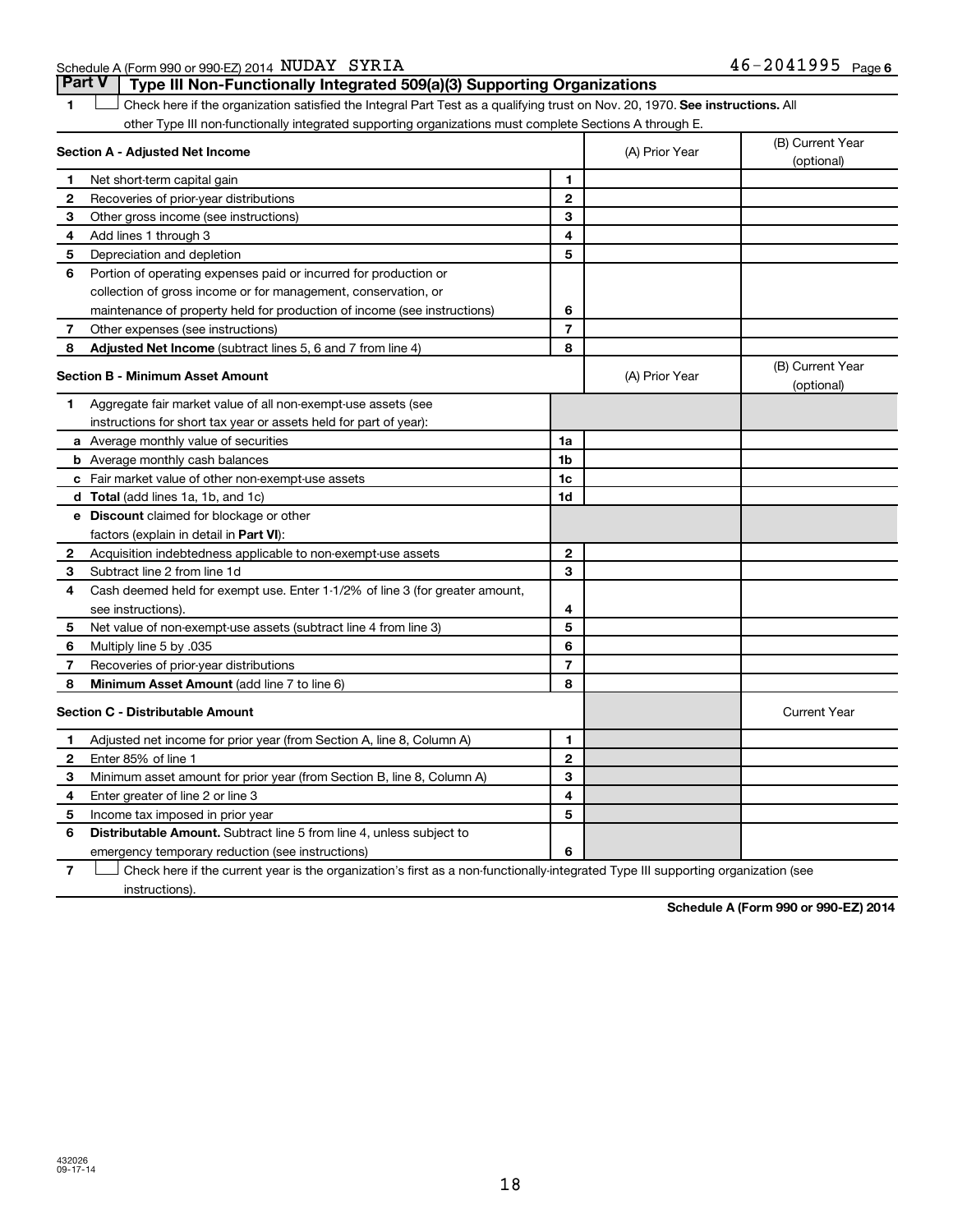| ∣ Part V∣    | Type III Non-Functionally Integrated 509(a)(3) Supporting Organizations (continued)        |                             |                           |                      |  |
|--------------|--------------------------------------------------------------------------------------------|-----------------------------|---------------------------|----------------------|--|
|              | <b>Section D - Distributions</b>                                                           |                             |                           | <b>Current Year</b>  |  |
| 1            | Amounts paid to supported organizations to accomplish exempt purposes                      |                             |                           |                      |  |
| 2            | Amounts paid to perform activity that directly furthers exempt purposes of supported       |                             |                           |                      |  |
|              | organizations, in excess of income from activity                                           |                             |                           |                      |  |
| 3            | Administrative expenses paid to accomplish exempt purposes of supported organizations      |                             |                           |                      |  |
| 4            | Amounts paid to acquire exempt-use assets                                                  |                             |                           |                      |  |
| 5            | Qualified set-aside amounts (prior IRS approval required)                                  |                             |                           |                      |  |
| 6            | Other distributions (describe in Part VI). See instructions.                               |                             |                           |                      |  |
| 7            | <b>Total annual distributions.</b> Add lines 1 through 6.                                  |                             |                           |                      |  |
| 8            | Distributions to attentive supported organizations to which the organization is responsive |                             |                           |                      |  |
|              | (provide details in Part VI). See instructions.                                            |                             |                           |                      |  |
| 9            | Distributable amount for 2014 from Section C, line 6                                       |                             |                           |                      |  |
| 10           | Line 8 amount divided by Line 9 amount                                                     |                             |                           |                      |  |
|              |                                                                                            | (i)                         | (i)                       | (iii)                |  |
|              | Section E - Distribution Allocations (see instructions)                                    | <b>Excess Distributions</b> | <b>Underdistributions</b> | <b>Distributable</b> |  |
|              |                                                                                            |                             | Pre-2014                  | Amount for 2014      |  |
| 1            | Distributable amount for 2014 from Section C, line 6                                       |                             |                           |                      |  |
| $\mathbf{2}$ | Underdistributions, if any, for years prior to 2014                                        |                             |                           |                      |  |
|              | (reasonable cause required-see instructions)                                               |                             |                           |                      |  |
| 3            | Excess distributions carryover, if any, to 2014:                                           |                             |                           |                      |  |
| a            |                                                                                            |                             |                           |                      |  |
| b            |                                                                                            |                             |                           |                      |  |
| с            |                                                                                            |                             |                           |                      |  |
| d            | e From 2013                                                                                |                             |                           |                      |  |
| f            | <b>Total</b> of lines 3a through e                                                         |                             |                           |                      |  |
|              | g Applied to underdistributions of prior years                                             |                             |                           |                      |  |
|              | h Applied to 2014 distributable amount                                                     |                             |                           |                      |  |
|              | Carryover from 2009 not applied (see instructions)                                         |                             |                           |                      |  |
|              | Remainder. Subtract lines 3g, 3h, and 3i from 3f.                                          |                             |                           |                      |  |
| 4            | Distributions for 2014 from Section D,                                                     |                             |                           |                      |  |
|              | line $7:$                                                                                  |                             |                           |                      |  |
|              | a Applied to underdistributions of prior years                                             |                             |                           |                      |  |
|              | <b>b</b> Applied to 2014 distributable amount                                              |                             |                           |                      |  |
| с            | Remainder. Subtract lines 4a and 4b from 4.                                                |                             |                           |                      |  |
| 5            | Remaining underdistributions for years prior to 2014, if                                   |                             |                           |                      |  |
|              | any. Subtract lines 3g and 4a from line 2 (if amount                                       |                             |                           |                      |  |
|              | greater than zero, see instructions).                                                      |                             |                           |                      |  |
| 6            | Remaining underdistributions for 2014. Subtract lines 3h                                   |                             |                           |                      |  |
|              | and 4b from line 1 (if amount greater than zero, see                                       |                             |                           |                      |  |
|              | instructions).                                                                             |                             |                           |                      |  |
| $\mathbf{7}$ | Excess distributions carryover to 2015. Add lines 3j                                       |                             |                           |                      |  |
|              | and 4c.                                                                                    |                             |                           |                      |  |
| 8            | Breakdown of line 7:                                                                       |                             |                           |                      |  |
| а            |                                                                                            |                             |                           |                      |  |
| b            |                                                                                            |                             |                           |                      |  |
| c            |                                                                                            |                             |                           |                      |  |
|              | d Excess from 2013                                                                         |                             |                           |                      |  |
|              | e Excess from 2014                                                                         |                             |                           |                      |  |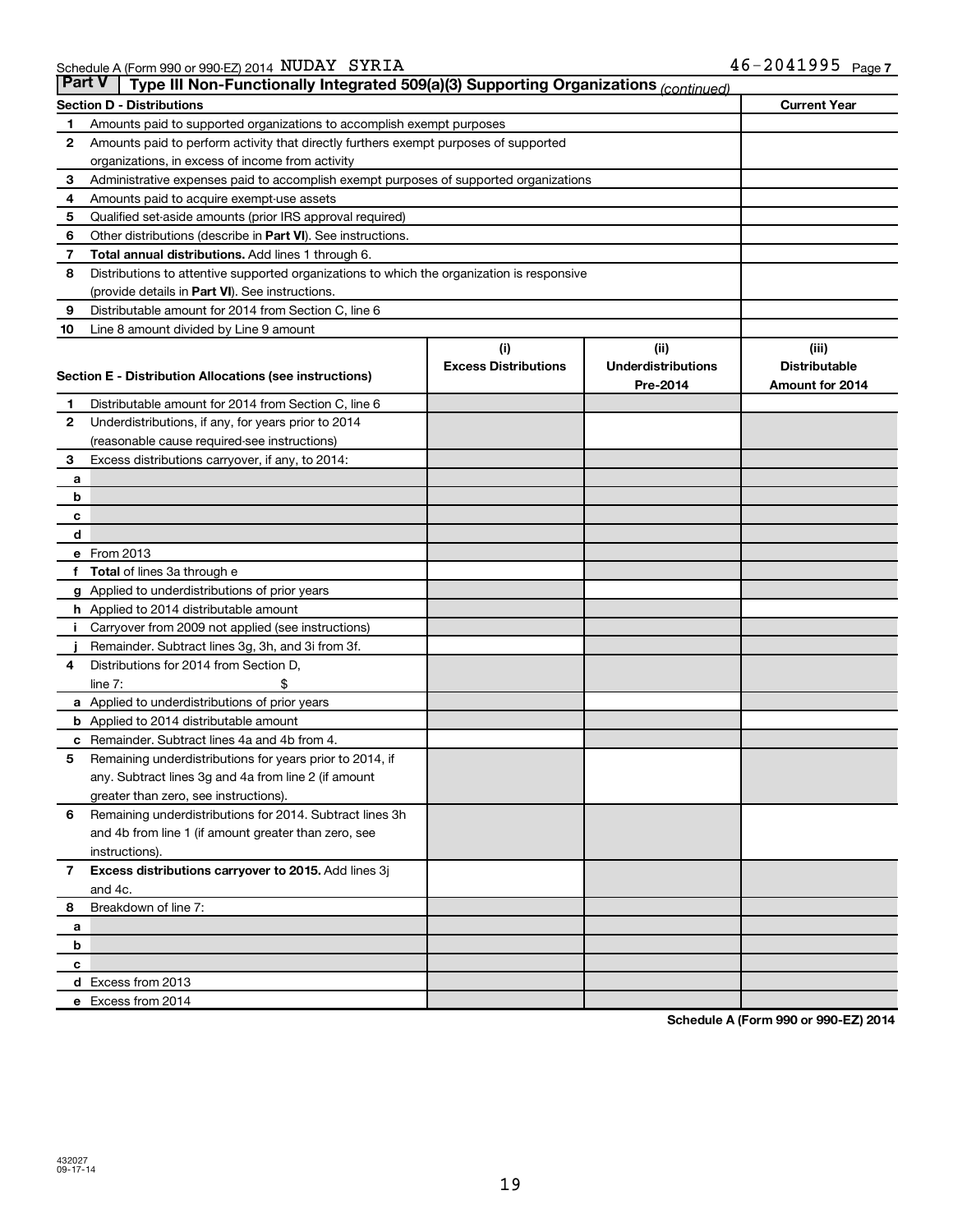| Name of organization      |                                                                                                                                                                                                                             |                      | <b>Employer identification number</b>                                                                                                                                                                                                   |
|---------------------------|-----------------------------------------------------------------------------------------------------------------------------------------------------------------------------------------------------------------------------|----------------------|-----------------------------------------------------------------------------------------------------------------------------------------------------------------------------------------------------------------------------------------|
| NUDAY SYRIA               |                                                                                                                                                                                                                             |                      | 46-2041995                                                                                                                                                                                                                              |
| Part III                  | completing Part III, enter the total of exclusively religious, charitable, etc., contributions of \$1,000 or less for the year. (Enter this info. once.)<br>Use duplicate copies of Part III if additional space is needed. |                      | <i>Exclusively</i> religious, charitable, etc., contributions to organizations described in section 501(c)(7), (8), or (10) that total more than \$1,000 for<br>the year from any one contributor. Complete columns (a) through (e) and |
| (a) No.<br>from<br>Part I | (b) Purpose of gift                                                                                                                                                                                                         | (c) Use of gift      | (d) Description of how gift is held                                                                                                                                                                                                     |
|                           |                                                                                                                                                                                                                             |                      |                                                                                                                                                                                                                                         |
|                           | Transferee's name, address, and ZIP + 4                                                                                                                                                                                     | (e) Transfer of gift | Relationship of transferor to transferee                                                                                                                                                                                                |
|                           |                                                                                                                                                                                                                             |                      |                                                                                                                                                                                                                                         |
| (a) No.<br>from<br>Part I | (b) Purpose of gift                                                                                                                                                                                                         | (c) Use of gift      | (d) Description of how gift is held                                                                                                                                                                                                     |
|                           |                                                                                                                                                                                                                             |                      |                                                                                                                                                                                                                                         |
|                           | Transferee's name, address, and ZIP + 4                                                                                                                                                                                     | (e) Transfer of gift | Relationship of transferor to transferee                                                                                                                                                                                                |
|                           |                                                                                                                                                                                                                             |                      |                                                                                                                                                                                                                                         |
| (a) No.<br>from<br>Part I | (b) Purpose of gift                                                                                                                                                                                                         | (c) Use of gift      | (d) Description of how gift is held                                                                                                                                                                                                     |
|                           |                                                                                                                                                                                                                             | (e) Transfer of gift |                                                                                                                                                                                                                                         |
|                           | Transferee's name, address, and ZIP + 4                                                                                                                                                                                     |                      | Relationship of transferor to transferee                                                                                                                                                                                                |
|                           |                                                                                                                                                                                                                             |                      |                                                                                                                                                                                                                                         |
| (a) No.<br>from<br>Part I | (b) Purpose of gift                                                                                                                                                                                                         | (c) Use of gift      | (d) Description of how gift is held                                                                                                                                                                                                     |
|                           |                                                                                                                                                                                                                             | (e) Transfer of gift |                                                                                                                                                                                                                                         |
|                           | Transferee's name, address, and ZIP + 4                                                                                                                                                                                     |                      | Relationship of transferor to transferee                                                                                                                                                                                                |
|                           |                                                                                                                                                                                                                             |                      |                                                                                                                                                                                                                                         |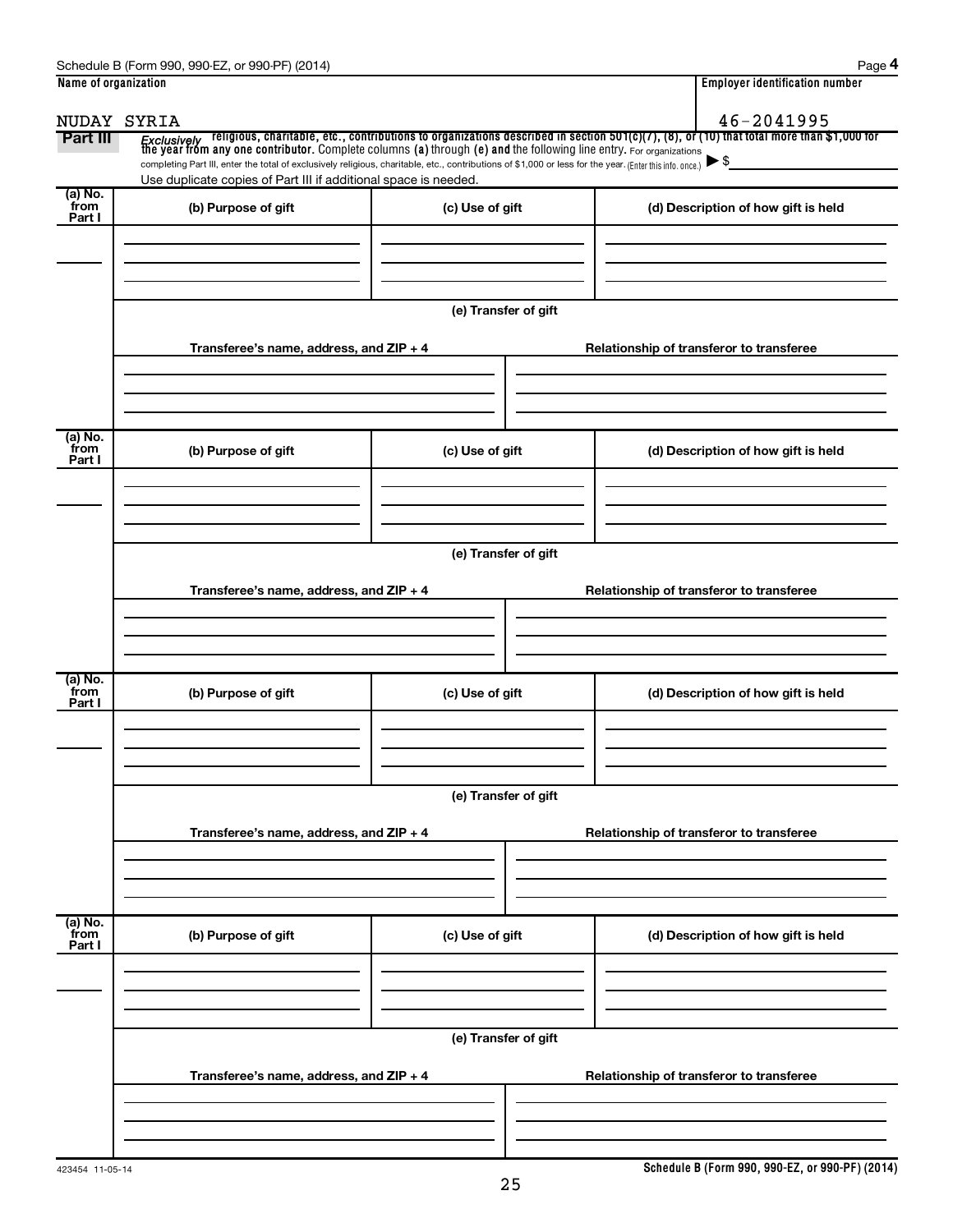|        | <b>SCHEDULE D</b>                                                                                                                    |                                                                                                        |                                                                                                                                                            |    | OMB No. 1545-0047                     |  |
|--------|--------------------------------------------------------------------------------------------------------------------------------------|--------------------------------------------------------------------------------------------------------|------------------------------------------------------------------------------------------------------------------------------------------------------------|----|---------------------------------------|--|
|        | <b>Supplemental Financial Statements</b><br>(Form 990)                                                                               |                                                                                                        |                                                                                                                                                            |    |                                       |  |
|        | Complete if the organization answered "Yes" to Form 990,<br>Part IV, line 6, 7, 8, 9, 10, 11a, 11b, 11c, 11d, 11e, 11f, 12a, or 12b. |                                                                                                        |                                                                                                                                                            |    |                                       |  |
|        | Department of the Treasury<br>Internal Revenue Service                                                                               |                                                                                                        | Attach to Form 990.<br>Information about Schedule D (Form 990) and its instructions is at www.irs.gov/form990.                                             |    | <b>Open to Public</b><br>Inspection   |  |
|        | Name of the organization                                                                                                             |                                                                                                        |                                                                                                                                                            |    | <b>Employer identification number</b> |  |
|        |                                                                                                                                      | NUDAY SYRIA                                                                                            |                                                                                                                                                            |    | 46-2041995                            |  |
| Part I |                                                                                                                                      |                                                                                                        | Organizations Maintaining Donor Advised Funds or Other Similar Funds or Accounts. Complete if the                                                          |    |                                       |  |
|        |                                                                                                                                      | organization answered "Yes" to Form 990, Part IV, line 6.                                              |                                                                                                                                                            |    |                                       |  |
|        |                                                                                                                                      |                                                                                                        | (a) Donor advised funds                                                                                                                                    |    | (b) Funds and other accounts          |  |
| 1      |                                                                                                                                      |                                                                                                        |                                                                                                                                                            |    |                                       |  |
| 2      |                                                                                                                                      | Aggregate value of contributions to (during year)                                                      |                                                                                                                                                            |    |                                       |  |
| з      |                                                                                                                                      |                                                                                                        |                                                                                                                                                            |    |                                       |  |
| 4      |                                                                                                                                      |                                                                                                        |                                                                                                                                                            |    |                                       |  |
| 5      |                                                                                                                                      |                                                                                                        | Did the organization inform all donors and donor advisors in writing that the assets held in donor advised funds                                           |    |                                       |  |
|        |                                                                                                                                      |                                                                                                        |                                                                                                                                                            |    | Yes<br>No                             |  |
| 6      |                                                                                                                                      |                                                                                                        | Did the organization inform all grantees, donors, and donor advisors in writing that grant funds can be used only                                          |    |                                       |  |
|        |                                                                                                                                      |                                                                                                        | for charitable purposes and not for the benefit of the donor or donor advisor, or for any other purpose conferring                                         |    |                                       |  |
|        | impermissible private benefit?                                                                                                       |                                                                                                        |                                                                                                                                                            |    | Yes<br>No                             |  |
|        | Part II                                                                                                                              |                                                                                                        | Conservation Easements. Complete if the organization answered "Yes" to Form 990, Part IV, line 7.                                                          |    |                                       |  |
| 1.     |                                                                                                                                      | Purpose(s) of conservation easements held by the organization (check all that apply).                  |                                                                                                                                                            |    |                                       |  |
|        |                                                                                                                                      | Preservation of land for public use (e.g., recreation or education)                                    | Preservation of a historically important land area                                                                                                         |    |                                       |  |
|        |                                                                                                                                      | Protection of natural habitat                                                                          | Preservation of a certified historic structure                                                                                                             |    |                                       |  |
|        |                                                                                                                                      | Preservation of open space                                                                             |                                                                                                                                                            |    |                                       |  |
| 2      |                                                                                                                                      |                                                                                                        | Complete lines 2a through 2d if the organization held a qualified conservation contribution in the form of a conservation easement on the last             |    |                                       |  |
|        | day of the tax year.                                                                                                                 |                                                                                                        |                                                                                                                                                            |    |                                       |  |
|        |                                                                                                                                      |                                                                                                        |                                                                                                                                                            |    | Held at the End of the Tax Year       |  |
|        |                                                                                                                                      | Total number of conservation easements                                                                 |                                                                                                                                                            | 2a |                                       |  |
|        |                                                                                                                                      |                                                                                                        |                                                                                                                                                            | 2b |                                       |  |
|        |                                                                                                                                      |                                                                                                        |                                                                                                                                                            | 2c |                                       |  |
|        |                                                                                                                                      |                                                                                                        | d Number of conservation easements included in (c) acquired after 8/17/06, and not on a historic structure                                                 |    |                                       |  |
|        |                                                                                                                                      |                                                                                                        | listed in the National Register [11, 120] and the National Register [11, 120] and the National Register [11, 1                                             | 2d |                                       |  |
| 3      |                                                                                                                                      |                                                                                                        | Number of conservation easements modified, transferred, released, extinguished, or terminated by the organization during the tax                           |    |                                       |  |
|        | year                                                                                                                                 |                                                                                                        |                                                                                                                                                            |    |                                       |  |
| 4      |                                                                                                                                      | Number of states where property subject to conservation easement is located $\blacktriangleright$      |                                                                                                                                                            |    |                                       |  |
| 5      |                                                                                                                                      | Does the organization have a written policy regarding the periodic monitoring, inspection, handling of |                                                                                                                                                            |    |                                       |  |
|        |                                                                                                                                      | violations, and enforcement of the conservation easements it holds?                                    |                                                                                                                                                            |    | Yes<br>No                             |  |
| 6      |                                                                                                                                      |                                                                                                        | Staff and volunteer hours devoted to monitoring, inspecting, and enforcing conservation easements during the year $\blacktriangleright$                    |    |                                       |  |
|        |                                                                                                                                      |                                                                                                        | Amount of expenses incurred in monitoring, inspecting, and enforcing conservation easements during the year $\triangleright$ \$                            |    |                                       |  |
| 8      |                                                                                                                                      |                                                                                                        | Does each conservation easement reported on line 2(d) above satisfy the requirements of section 170(h)(4)(B)(i)                                            |    |                                       |  |
|        | and section $170(h)(4)(B)(ii)?$                                                                                                      |                                                                                                        |                                                                                                                                                            |    | Yes<br><b>No</b>                      |  |
| 9      |                                                                                                                                      |                                                                                                        | In Part XIII, describe how the organization reports conservation easements in its revenue and expense statement, and balance sheet, and                    |    |                                       |  |
|        |                                                                                                                                      |                                                                                                        | include, if applicable, the text of the footnote to the organization's financial statements that describes the organization's accounting for               |    |                                       |  |
|        | conservation easements.                                                                                                              |                                                                                                        |                                                                                                                                                            |    |                                       |  |
|        | Part III                                                                                                                             |                                                                                                        | Organizations Maintaining Collections of Art, Historical Treasures, or Other Similar Assets.                                                               |    |                                       |  |
|        |                                                                                                                                      | Complete if the organization answered "Yes" to Form 990, Part IV, line 8.                              |                                                                                                                                                            |    |                                       |  |
|        |                                                                                                                                      |                                                                                                        | 1a If the organization elected, as permitted under SFAS 116 (ASC 958), not to report in its revenue statement and balance sheet works of art,              |    |                                       |  |
|        |                                                                                                                                      |                                                                                                        | historical treasures, or other similar assets held for public exhibition, education, or research in furtherance of public service, provide, in Part XIII,  |    |                                       |  |
|        |                                                                                                                                      | the text of the footnote to its financial statements that describes these items.                       |                                                                                                                                                            |    |                                       |  |
|        |                                                                                                                                      |                                                                                                        | <b>b</b> If the organization elected, as permitted under SFAS 116 (ASC 958), to report in its revenue statement and balance sheet works of art, historical |    |                                       |  |
|        |                                                                                                                                      |                                                                                                        | treasures, or other similar assets held for public exhibition, education, or research in furtherance of public service, provide the following amounts      |    |                                       |  |
|        | relating to these items:                                                                                                             |                                                                                                        |                                                                                                                                                            |    |                                       |  |
|        |                                                                                                                                      |                                                                                                        |                                                                                                                                                            |    | \$                                    |  |
|        |                                                                                                                                      |                                                                                                        |                                                                                                                                                            |    |                                       |  |
|        |                                                                                                                                      |                                                                                                        | examization received or hold works of art, bistorical treasures, or other similar assets for financial gain, provide                                       |    |                                       |  |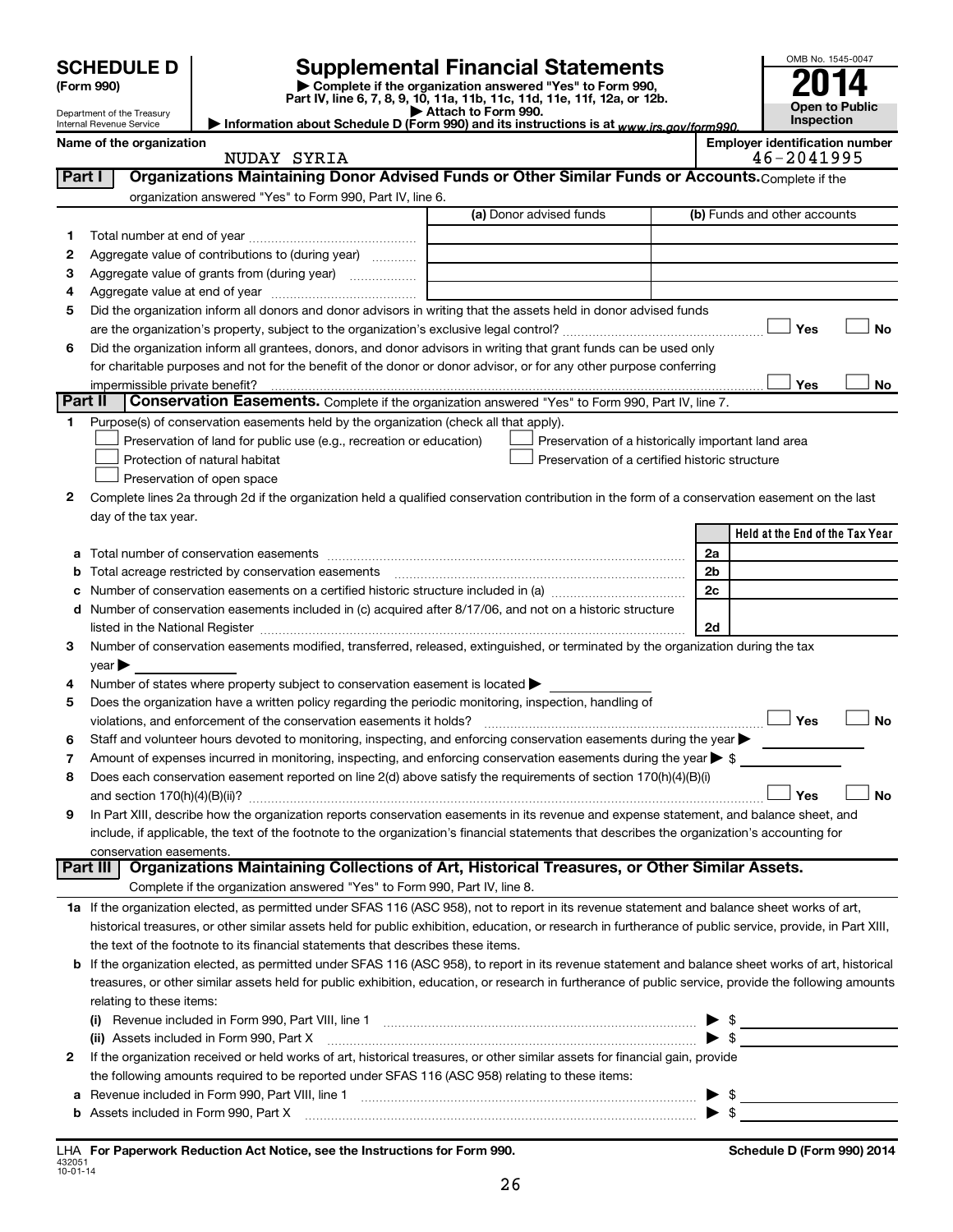|        | NUDAY SYRIA<br>Schedule D (Form 990) 2014                                                                                                                                                                                      |                    |                |                                                                                                                                                                                                                               |                                 |                                            |                | $46 - 2041995$ Page 2 |
|--------|--------------------------------------------------------------------------------------------------------------------------------------------------------------------------------------------------------------------------------|--------------------|----------------|-------------------------------------------------------------------------------------------------------------------------------------------------------------------------------------------------------------------------------|---------------------------------|--------------------------------------------|----------------|-----------------------|
|        | Organizations Maintaining Collections of Art, Historical Treasures, or Other Similar Assets(continued)<br>Part III                                                                                                             |                    |                |                                                                                                                                                                                                                               |                                 |                                            |                |                       |
| З      | Using the organization's acquisition, accession, and other records, check any of the following that are a significant use of its collection items                                                                              |                    |                |                                                                                                                                                                                                                               |                                 |                                            |                |                       |
|        | (check all that apply):                                                                                                                                                                                                        |                    |                |                                                                                                                                                                                                                               |                                 |                                            |                |                       |
| a      | Public exhibition                                                                                                                                                                                                              | d                  |                | Loan or exchange programs                                                                                                                                                                                                     |                                 |                                            |                |                       |
| b      | Scholarly research                                                                                                                                                                                                             | е                  |                | Other and the contract of the contract of the contract of the contract of the contract of the contract of the contract of the contract of the contract of the contract of the contract of the contract of the contract of the |                                 |                                            |                |                       |
| c      | Preservation for future generations                                                                                                                                                                                            |                    |                |                                                                                                                                                                                                                               |                                 |                                            |                |                       |
| 4      | Provide a description of the organization's collections and explain how they further the organization's exempt purpose in Part XIII.                                                                                           |                    |                |                                                                                                                                                                                                                               |                                 |                                            |                |                       |
| 5      | During the year, did the organization solicit or receive donations of art, historical treasures, or other similar assets                                                                                                       |                    |                |                                                                                                                                                                                                                               |                                 |                                            |                |                       |
|        |                                                                                                                                                                                                                                |                    |                |                                                                                                                                                                                                                               |                                 |                                            | Yes            | No                    |
|        | <b>Part IV</b><br>Escrow and Custodial Arrangements. Complete if the organization answered "Yes" to Form 990, Part IV, line 9, or                                                                                              |                    |                |                                                                                                                                                                                                                               |                                 |                                            |                |                       |
|        | reported an amount on Form 990, Part X, line 21.                                                                                                                                                                               |                    |                |                                                                                                                                                                                                                               |                                 |                                            |                |                       |
|        | 1a Is the organization an agent, trustee, custodian or other intermediary for contributions or other assets not included                                                                                                       |                    |                |                                                                                                                                                                                                                               |                                 |                                            |                |                       |
|        |                                                                                                                                                                                                                                |                    |                |                                                                                                                                                                                                                               |                                 |                                            | Yes            | <b>No</b>             |
|        | If "Yes," explain the arrangement in Part XIII and complete the following table:                                                                                                                                               |                    |                |                                                                                                                                                                                                                               |                                 |                                            |                |                       |
|        |                                                                                                                                                                                                                                |                    |                |                                                                                                                                                                                                                               |                                 |                                            | Amount         |                       |
| c      | Beginning balance measurements and contain the contract of the contract of the contract of the contract of the                                                                                                                 |                    |                |                                                                                                                                                                                                                               | 1c                              |                                            |                |                       |
|        | Additions during the year manufactured and an account of the year and year and year and year and year and year                                                                                                                 |                    |                |                                                                                                                                                                                                                               | 1d                              |                                            |                |                       |
| е      | Distributions during the year manufactured and continuum control of the year manufactured and the year manufactured and the state of the state of the state of the state of the state of the state of the state of the state o |                    |                |                                                                                                                                                                                                                               | 1e                              |                                            |                |                       |
|        |                                                                                                                                                                                                                                |                    |                |                                                                                                                                                                                                                               | 1f                              |                                            |                |                       |
|        | 2a Did the organization include an amount on Form 990, Part X, line 21, for escrow or custodial account liability?                                                                                                             |                    |                |                                                                                                                                                                                                                               |                                 |                                            | Yes            | No                    |
|        | <b>b</b> If "Yes," explain the arrangement in Part XIII. Check here if the explanation has been provided in Part XIII                                                                                                          |                    |                |                                                                                                                                                                                                                               |                                 |                                            |                |                       |
| Part V | <b>Endowment Funds.</b> Complete if the organization answered "Yes" to Form 990, Part IV, line 10.                                                                                                                             |                    |                |                                                                                                                                                                                                                               |                                 |                                            |                |                       |
|        |                                                                                                                                                                                                                                | (a) Current year   | (b) Prior year | (c) Two years back                                                                                                                                                                                                            |                                 | (d) Three years back   (e) Four years back |                |                       |
| 1а     | Beginning of year balance                                                                                                                                                                                                      |                    |                |                                                                                                                                                                                                                               |                                 |                                            |                |                       |
|        |                                                                                                                                                                                                                                |                    |                |                                                                                                                                                                                                                               |                                 |                                            |                |                       |
|        | Net investment earnings, gains, and losses                                                                                                                                                                                     |                    |                |                                                                                                                                                                                                                               |                                 |                                            |                |                       |
|        |                                                                                                                                                                                                                                |                    |                |                                                                                                                                                                                                                               |                                 |                                            |                |                       |
|        | e Other expenditures for facilities                                                                                                                                                                                            |                    |                |                                                                                                                                                                                                                               |                                 |                                            |                |                       |
|        | and programs                                                                                                                                                                                                                   |                    |                |                                                                                                                                                                                                                               |                                 |                                            |                |                       |
|        |                                                                                                                                                                                                                                |                    |                |                                                                                                                                                                                                                               |                                 |                                            |                |                       |
| g      | End of year balance                                                                                                                                                                                                            |                    |                |                                                                                                                                                                                                                               |                                 |                                            |                |                       |
| 2      | Provide the estimated percentage of the current year end balance (line 1g, column (a)) held as:                                                                                                                                |                    |                |                                                                                                                                                                                                                               |                                 |                                            |                |                       |
|        | Board designated or quasi-endowment                                                                                                                                                                                            |                    | ℅              |                                                                                                                                                                                                                               |                                 |                                            |                |                       |
|        | Permanent endowment                                                                                                                                                                                                            | %                  |                |                                                                                                                                                                                                                               |                                 |                                            |                |                       |
| с      | Temporarily restricted endowment                                                                                                                                                                                               | %                  |                |                                                                                                                                                                                                                               |                                 |                                            |                |                       |
|        | The percentages in lines 2a, 2b, and 2c should equal 100%.                                                                                                                                                                     |                    |                |                                                                                                                                                                                                                               |                                 |                                            |                |                       |
|        | 3a Are there endowment funds not in the possession of the organization that are held and administered for the organization                                                                                                     |                    |                |                                                                                                                                                                                                                               |                                 |                                            |                |                       |
|        | by:                                                                                                                                                                                                                            |                    |                |                                                                                                                                                                                                                               |                                 |                                            |                | Yes<br>No             |
|        | (i)                                                                                                                                                                                                                            |                    |                |                                                                                                                                                                                                                               |                                 |                                            | 3a(i)          |                       |
|        |                                                                                                                                                                                                                                |                    |                |                                                                                                                                                                                                                               |                                 |                                            | 3a(ii)         |                       |
|        |                                                                                                                                                                                                                                |                    |                |                                                                                                                                                                                                                               |                                 |                                            | 3b             |                       |
|        | Describe in Part XIII the intended uses of the organization's endowment funds.<br>Land, Buildings, and Equipment.<br><b>Part VI</b>                                                                                            |                    |                |                                                                                                                                                                                                                               |                                 |                                            |                |                       |
|        | Complete if the organization answered "Yes" to Form 990, Part IV, line 11a. See Form 990, Part X, line 10.                                                                                                                     |                    |                |                                                                                                                                                                                                                               |                                 |                                            |                |                       |
|        | Description of property                                                                                                                                                                                                        | (a) Cost or other  |                |                                                                                                                                                                                                                               |                                 |                                            |                |                       |
|        |                                                                                                                                                                                                                                | basis (investment) |                | (b) Cost or other<br>basis (other)                                                                                                                                                                                            | (c) Accumulated<br>depreciation |                                            | (d) Book value |                       |
|        |                                                                                                                                                                                                                                |                    |                |                                                                                                                                                                                                                               |                                 |                                            |                |                       |
| b      |                                                                                                                                                                                                                                |                    |                |                                                                                                                                                                                                                               |                                 |                                            |                |                       |
|        |                                                                                                                                                                                                                                |                    |                |                                                                                                                                                                                                                               |                                 |                                            |                |                       |
|        |                                                                                                                                                                                                                                |                    |                |                                                                                                                                                                                                                               |                                 |                                            |                |                       |
|        |                                                                                                                                                                                                                                |                    |                |                                                                                                                                                                                                                               |                                 |                                            |                |                       |
|        | Total. Add lines 1a through 1e. (Column (d) must equal Form 990, Part X, column (B), line 10c.)                                                                                                                                |                    |                |                                                                                                                                                                                                                               |                                 |                                            |                | 0.                    |
|        |                                                                                                                                                                                                                                |                    |                |                                                                                                                                                                                                                               |                                 |                                            |                |                       |

**Schedule D (Form 990) 2014**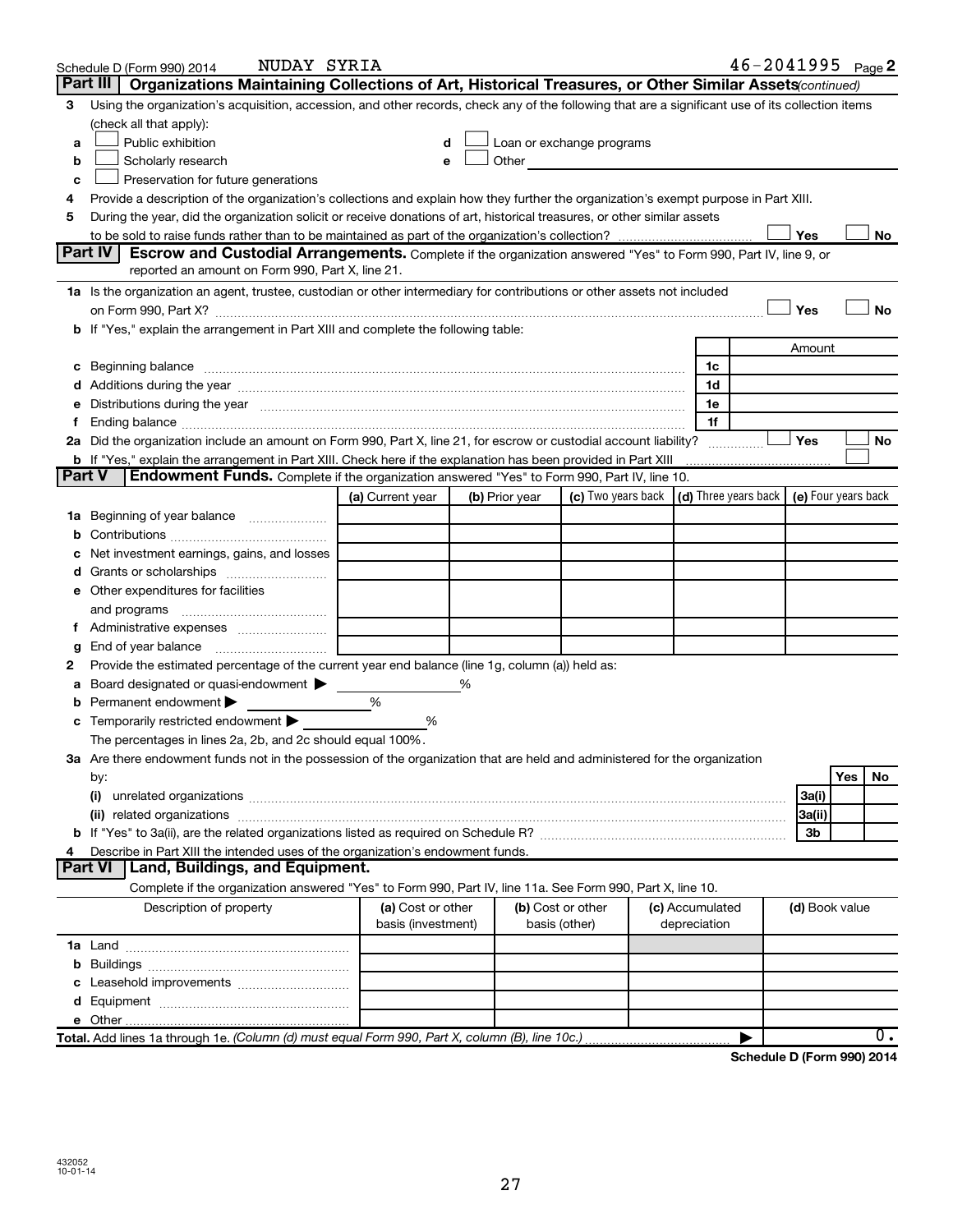| Part VII Investments - Other Securities.                                                                                                                                           |                 |                                                           |                |
|------------------------------------------------------------------------------------------------------------------------------------------------------------------------------------|-----------------|-----------------------------------------------------------|----------------|
| Complete if the organization answered "Yes" to Form 990, Part IV, line 11b. See Form 990, Part X, line 12.<br>(a) Description of security or category (including name of security) | (b) Book value  | (c) Method of valuation: Cost or end-of-year market value |                |
|                                                                                                                                                                                    |                 |                                                           |                |
| (2)                                                                                                                                                                                |                 |                                                           |                |
| $(3)$ Other                                                                                                                                                                        |                 |                                                           |                |
| (A)                                                                                                                                                                                |                 |                                                           |                |
| (B)                                                                                                                                                                                |                 |                                                           |                |
| (C)                                                                                                                                                                                |                 |                                                           |                |
| (D)                                                                                                                                                                                |                 |                                                           |                |
| (E)                                                                                                                                                                                |                 |                                                           |                |
| (F)                                                                                                                                                                                |                 |                                                           |                |
| (G)                                                                                                                                                                                |                 |                                                           |                |
| (H)                                                                                                                                                                                |                 |                                                           |                |
| Total. (Col. (b) must equal Form 990, Part X, col. (B) line 12.)                                                                                                                   |                 |                                                           |                |
| Part VIII Investments - Program Related.                                                                                                                                           |                 |                                                           |                |
| Complete if the organization answered "Yes" to Form 990, Part IV, line 11c. See Form 990, Part X, line 13.                                                                         |                 |                                                           |                |
| (a) Description of investment                                                                                                                                                      | (b) Book value  | (c) Method of valuation: Cost or end-of-year market value |                |
| (1)                                                                                                                                                                                |                 |                                                           |                |
| (2)                                                                                                                                                                                |                 |                                                           |                |
| (3)                                                                                                                                                                                |                 |                                                           |                |
| (4)                                                                                                                                                                                |                 |                                                           |                |
| (5)                                                                                                                                                                                |                 |                                                           |                |
| (6)                                                                                                                                                                                |                 |                                                           |                |
| (7)                                                                                                                                                                                |                 |                                                           |                |
| (8)                                                                                                                                                                                |                 |                                                           |                |
| (9)                                                                                                                                                                                |                 |                                                           |                |
| Total. (Col. (b) must equal Form 990, Part X, col. (B) line 13.)                                                                                                                   |                 |                                                           |                |
| Part IX<br><b>Other Assets.</b>                                                                                                                                                    |                 |                                                           |                |
| Complete if the organization answered "Yes" to Form 990, Part IV, line 11d. See Form 990, Part X, line 15.                                                                         |                 |                                                           |                |
|                                                                                                                                                                                    | (a) Description |                                                           | (b) Book value |
| (1)                                                                                                                                                                                |                 |                                                           |                |
| (2)                                                                                                                                                                                |                 |                                                           |                |
| (3)                                                                                                                                                                                |                 |                                                           |                |
| (4)                                                                                                                                                                                |                 |                                                           |                |
| (5)                                                                                                                                                                                |                 |                                                           |                |
| (6)                                                                                                                                                                                |                 |                                                           |                |
| (7)                                                                                                                                                                                |                 |                                                           |                |
| (8)                                                                                                                                                                                |                 |                                                           |                |
| (9)                                                                                                                                                                                |                 |                                                           |                |
| Total. (Column (b) must equal Form 990, Part X, col. (B) line 15.)                                                                                                                 |                 |                                                           |                |
| <b>Other Liabilities.</b><br>Part X                                                                                                                                                |                 |                                                           |                |
| Complete if the organization answered "Yes" to Form 990, Part IV, line 11e or 11f. See Form 990, Part X, line 25.<br>(a) Description of liability                                  |                 | (b) Book value                                            |                |
| 1.                                                                                                                                                                                 |                 |                                                           |                |
| Federal income taxes<br>(1)<br>(2)                                                                                                                                                 |                 |                                                           |                |
| (3)                                                                                                                                                                                |                 |                                                           |                |
| (4)                                                                                                                                                                                |                 |                                                           |                |
|                                                                                                                                                                                    |                 |                                                           |                |
| (5)                                                                                                                                                                                |                 |                                                           |                |
| (6)                                                                                                                                                                                |                 |                                                           |                |
| (7)                                                                                                                                                                                |                 |                                                           |                |
| (8)                                                                                                                                                                                |                 |                                                           |                |
| (9)                                                                                                                                                                                |                 |                                                           |                |
| Total. (Column (b) must equal Form 990, Part X, col. (B) line 25.)                                                                                                                 |                 |                                                           |                |
| 2. Liability for uncertain tax positions. In Part XIII, provide the text of the footnote to the organization's financial statements that reports the                               |                 |                                                           |                |

organization's liability for uncertain tax positions under FIN 48 (ASC 740). Check here if the text of the footnote has been provided in Part XIII

**Schedule D (Form 990) 2014**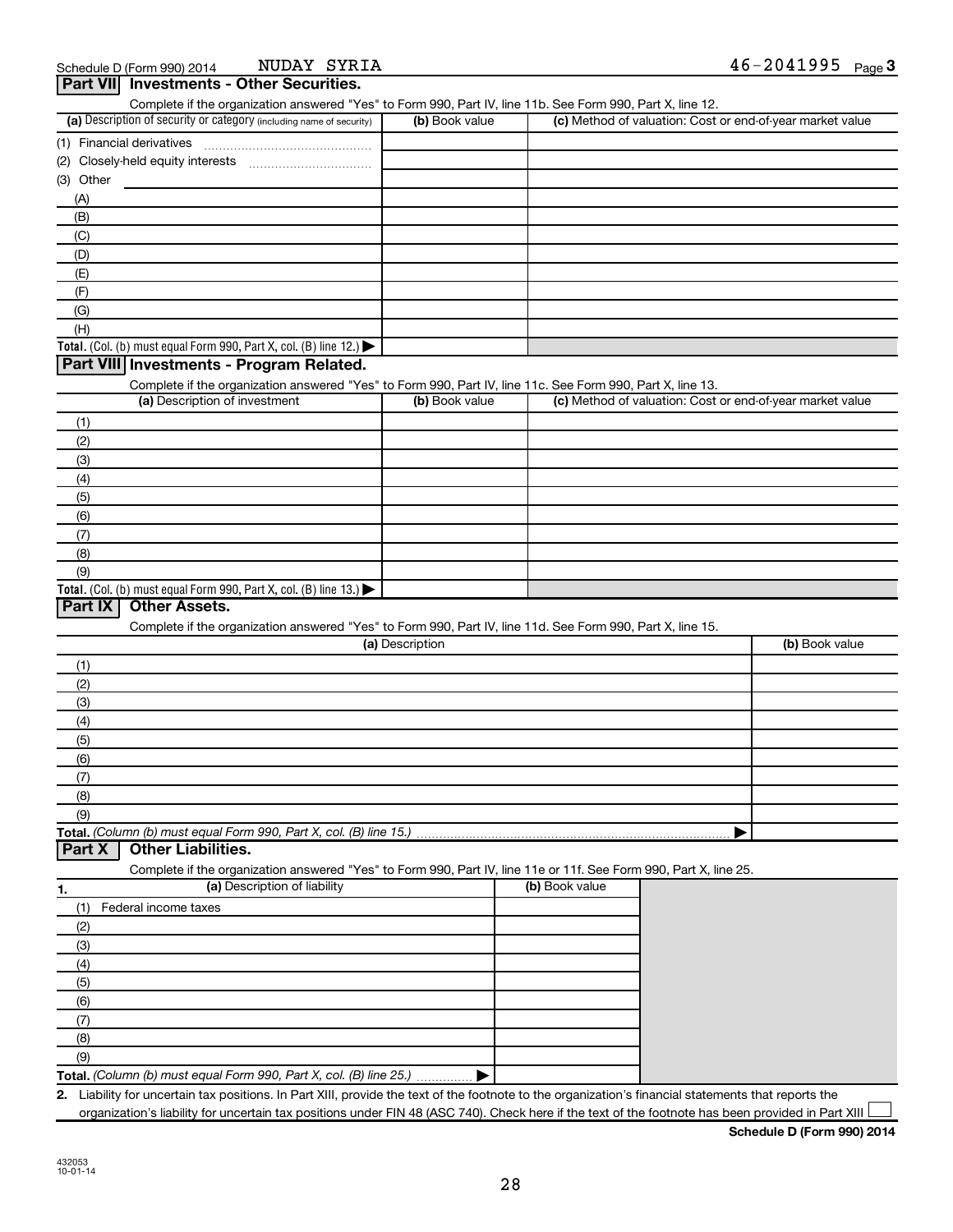|   | NUDAY SYRIA<br>Schedule D (Form 990) 2014                                                                                                                                                                                            |                |            |                | $46 - 2041995$ Page 4 |            |
|---|--------------------------------------------------------------------------------------------------------------------------------------------------------------------------------------------------------------------------------------|----------------|------------|----------------|-----------------------|------------|
|   | Reconciliation of Revenue per Audited Financial Statements With Revenue per Return.<br><b>Part XI</b>                                                                                                                                |                |            |                |                       |            |
|   | Complete if the organization answered "Yes" to Form 990, Part IV, line 12a.                                                                                                                                                          |                |            |                |                       |            |
| 1 | Total revenue, gains, and other support per audited financial statements [[[[[[[[[[[[[[[[[[[[[[[[[]]]]]]]]]]]                                                                                                                        |                |            | $\mathbf 1$    | 4, 166, 661.          |            |
| 2 | Amounts included on line 1 but not on Form 990, Part VIII, line 12:                                                                                                                                                                  |                |            |                |                       |            |
| a | Net unrealized gains (losses) on investments [111] Net unrealized mains (losses) on investments [11] Morten mains and the unrealized mains and the unrealized mains and the unrealized mains and the unrealized mains and the        | 2a             | $-2, 219.$ |                |                       |            |
| b |                                                                                                                                                                                                                                      | 2 <sub>b</sub> |            |                |                       |            |
| c |                                                                                                                                                                                                                                      | 2 <sub>c</sub> |            |                |                       |            |
| d |                                                                                                                                                                                                                                      | 2d             |            |                |                       |            |
| е | Add lines 2a through 2d <b>continuum continuum contract and all the contract and all the contract and all the contract and all the contract of the contract of the contract of the contract of the contract of the contract of t</b> |                |            | 2e             |                       | $-2, 219.$ |
| з |                                                                                                                                                                                                                                      |                |            | 3              | 4, 168, 880.          |            |
|   | Amounts included on Form 990, Part VIII, line 12, but not on line 1:                                                                                                                                                                 |                |            |                |                       |            |
| a |                                                                                                                                                                                                                                      | 4a             |            |                |                       |            |
| b |                                                                                                                                                                                                                                      |                |            |                |                       |            |
|   | Add lines 4a and 4b                                                                                                                                                                                                                  |                |            | 4c             |                       | υ.         |
| 5 |                                                                                                                                                                                                                                      |                |            | 5              | 4,168,880.            |            |
|   | Part XII   Reconciliation of Expenses per Audited Financial Statements With Expenses per Return.                                                                                                                                     |                |            |                |                       |            |
|   | Complete if the organization answered "Yes" to Form 990, Part IV, line 12a.                                                                                                                                                          |                |            |                |                       |            |
| 1 |                                                                                                                                                                                                                                      |                |            | $\blacksquare$ | 4, 156, 547.          |            |
| 2 | Amounts included on line 1 but not on Form 990, Part IX, line 25:                                                                                                                                                                    |                |            |                |                       |            |
| a |                                                                                                                                                                                                                                      | 2a             |            |                |                       |            |
|   |                                                                                                                                                                                                                                      | 2 <sub>b</sub> |            |                |                       |            |
| c |                                                                                                                                                                                                                                      | 2 <sub>c</sub> |            |                |                       |            |
| d |                                                                                                                                                                                                                                      | 2d             |            |                |                       |            |
|   | Add lines 2a through 2d <b>contained a contained a contained a contained a</b> contained a contained a contact the set                                                                                                               |                |            | 2е             |                       |            |
| з |                                                                                                                                                                                                                                      |                |            | 3              | 4,156,547.            |            |
| 4 | Amounts included on Form 990, Part IX, line 25, but not on line 1:                                                                                                                                                                   |                |            |                |                       |            |
| a |                                                                                                                                                                                                                                      | 4a             |            |                |                       |            |
| b |                                                                                                                                                                                                                                      | 4b             |            |                |                       |            |
|   | Add lines 4a and 4b                                                                                                                                                                                                                  |                |            | 4c             |                       |            |
|   |                                                                                                                                                                                                                                      |                |            | 5              | $4,156,547$ .         |            |
|   | Part XIII Supplemental Information.                                                                                                                                                                                                  |                |            |                |                       |            |

Provide the descriptions required for Part II, lines 3, 5, and 9; Part III, lines 1a and 4; Part IV, lines 1b and 2b; Part V, line 4; Part X, line 2; Part XI, lines 2d and 4b; and Part XII, lines 2d and 4b. Also complete this part to provide any additional information.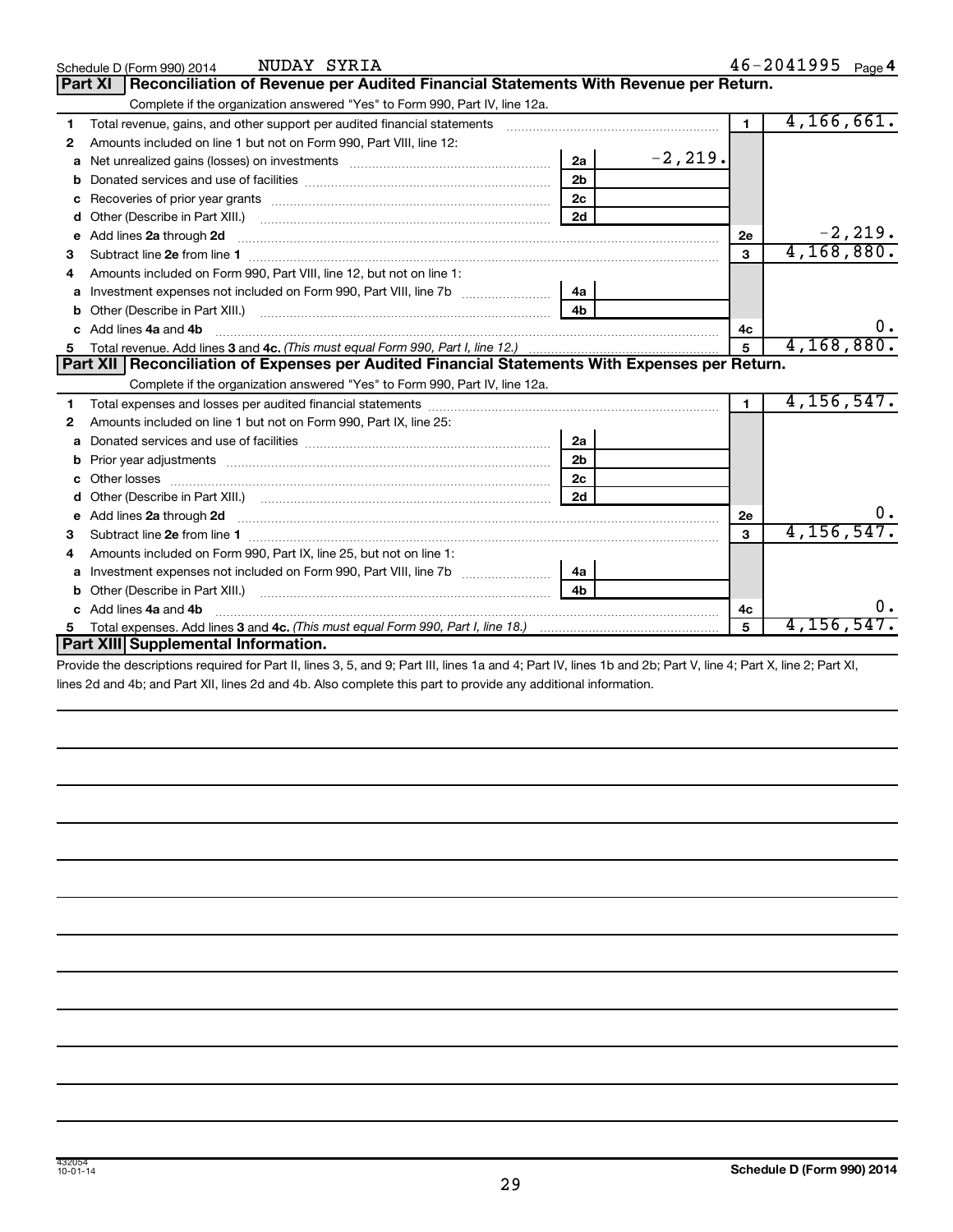| <b>SUNEDUL</b> |  |
|----------------|--|
| (Form 990)     |  |

## **SEXALLE FXTHES ISLES ISLES ARE DETELLED STATES STATES STATES STATES STATES STATES STATES STATES STATES STATES STATES STATES STATES STATES STATES STATES STATES STATES STATES STATES STATES STATES STATES STATES STATES STATES**

**| Complete if the organization answered "Yes" on Form 990, Part IV, line 14b, 15, or 16. | Attach to Form 990.**

Department of the Treasury Internal Revenue Service Name of the organization

| P Allach lo Form 990.                                                                     | Open to Public |
|-------------------------------------------------------------------------------------------|----------------|
| ► Information about Schedule F (Form 990) and its instructions is at www.irs.gov/form990. | Inspection     |

| OMB No. 1545-0047     |
|-----------------------|
|                       |
|                       |
| <b>Open to Public</b> |
| Inspection            |

**Employer identification number**

#### NUDAY SYRIA  $|46-2041995$

| Part I       |                                                                                                                                                            |               |                           | General Information on Activities Outside the United States. Complete if the organization answered "Yes" on                             |                               |                        |  |  |  |  |  |
|--------------|------------------------------------------------------------------------------------------------------------------------------------------------------------|---------------|---------------------------|-----------------------------------------------------------------------------------------------------------------------------------------|-------------------------------|------------------------|--|--|--|--|--|
|              | Form 990, Part IV, line 14b.                                                                                                                               |               |                           |                                                                                                                                         |                               |                        |  |  |  |  |  |
| 1.           | For grantmakers. Does the organization maintain records to substantiate the amount of its grants and other assistance,                                     |               |                           |                                                                                                                                         |                               |                        |  |  |  |  |  |
|              | $\boxed{\text{X}}$ No<br>Yes<br>the grantees' eligibility for the grants or assistance, and the selection criteria used to award the grants or assistance? |               |                           |                                                                                                                                         |                               |                        |  |  |  |  |  |
|              |                                                                                                                                                            |               |                           |                                                                                                                                         |                               |                        |  |  |  |  |  |
| $\mathbf{2}$ |                                                                                                                                                            |               |                           | For grantmakers. Describe in Part V the organization's procedures for monitoring the use of its grants and other assistance outside the |                               |                        |  |  |  |  |  |
|              | United States.                                                                                                                                             |               |                           |                                                                                                                                         |                               |                        |  |  |  |  |  |
| 3            |                                                                                                                                                            |               |                           | Activities per Region. (The following Part I, line 3 table can be duplicated if additional space is needed.)                            |                               |                        |  |  |  |  |  |
|              | (a) Region                                                                                                                                                 | (b) Number of | (c) Number of             | (d) Activities conducted in region                                                                                                      | (e) If activity listed in (d) | (f) Total              |  |  |  |  |  |
|              |                                                                                                                                                            | offices       | employees,<br>agents, and | (by type) (e.g., fundraising, program                                                                                                   | is a program service,         | expenditures           |  |  |  |  |  |
|              |                                                                                                                                                            | in the region | independent               | services, investments, grants to                                                                                                        | describe specific type        | for and<br>investments |  |  |  |  |  |
|              |                                                                                                                                                            |               | contractors<br>in region  | recipients located in the region)                                                                                                       | of service(s) in region       | in region              |  |  |  |  |  |
|              |                                                                                                                                                            |               |                           |                                                                                                                                         | ASSISTANCE TO ORPHANS,        |                        |  |  |  |  |  |
|              |                                                                                                                                                            |               |                           |                                                                                                                                         | SOCIAL CAMPAIGNS,             |                        |  |  |  |  |  |
|              |                                                                                                                                                            |               |                           |                                                                                                                                         | EDUCATION & SPECIAL           |                        |  |  |  |  |  |
|              | TURKEY, ANTAKYA                                                                                                                                            | 0             | $\mathbf{1}$              |                                                                                                                                         | PROJECTS                      | 95,553.                |  |  |  |  |  |
|              |                                                                                                                                                            |               |                           |                                                                                                                                         | ASSISTANCE TO ORPHANS,        |                        |  |  |  |  |  |
|              |                                                                                                                                                            |               |                           |                                                                                                                                         | SOCIAL CAMPAIGNS,             |                        |  |  |  |  |  |
|              |                                                                                                                                                            |               |                           |                                                                                                                                         | EDUCATION & SPECIAL           |                        |  |  |  |  |  |
|              | LEBANON, BEIRUT                                                                                                                                            | 0             | $\mathbf{1}$              |                                                                                                                                         | PROJECTS                      | 21,200.                |  |  |  |  |  |
|              |                                                                                                                                                            |               |                           |                                                                                                                                         | CONTAINERS DONATED,           |                        |  |  |  |  |  |
|              |                                                                                                                                                            |               |                           |                                                                                                                                         | ASSISTANCE TO ORPHANS,        |                        |  |  |  |  |  |
|              | SYRIA, NORTHERN                                                                                                                                            |               |                           |                                                                                                                                         | SOCIAL CAMPAIGNS,             |                        |  |  |  |  |  |
| REGION       |                                                                                                                                                            | 0             | $\mathbf{1}$              |                                                                                                                                         | EDUCATION & SPECIAL           |                        |  |  |  |  |  |
|              |                                                                                                                                                            |               |                           |                                                                                                                                         |                               | 4,030,028.             |  |  |  |  |  |
|              |                                                                                                                                                            |               |                           |                                                                                                                                         |                               |                        |  |  |  |  |  |
|              |                                                                                                                                                            |               |                           |                                                                                                                                         |                               |                        |  |  |  |  |  |
|              |                                                                                                                                                            |               |                           |                                                                                                                                         |                               |                        |  |  |  |  |  |
|              |                                                                                                                                                            |               |                           |                                                                                                                                         |                               |                        |  |  |  |  |  |
|              |                                                                                                                                                            |               |                           |                                                                                                                                         |                               |                        |  |  |  |  |  |
|              |                                                                                                                                                            |               |                           |                                                                                                                                         |                               |                        |  |  |  |  |  |
|              |                                                                                                                                                            |               |                           |                                                                                                                                         |                               |                        |  |  |  |  |  |
|              |                                                                                                                                                            |               |                           |                                                                                                                                         |                               |                        |  |  |  |  |  |
|              |                                                                                                                                                            |               |                           |                                                                                                                                         |                               |                        |  |  |  |  |  |
|              |                                                                                                                                                            |               |                           |                                                                                                                                         |                               |                        |  |  |  |  |  |
|              |                                                                                                                                                            |               |                           |                                                                                                                                         |                               |                        |  |  |  |  |  |
|              |                                                                                                                                                            |               |                           |                                                                                                                                         |                               |                        |  |  |  |  |  |
|              |                                                                                                                                                            |               |                           |                                                                                                                                         |                               |                        |  |  |  |  |  |
|              |                                                                                                                                                            |               |                           |                                                                                                                                         |                               |                        |  |  |  |  |  |
|              |                                                                                                                                                            |               |                           |                                                                                                                                         |                               |                        |  |  |  |  |  |
|              |                                                                                                                                                            |               |                           |                                                                                                                                         |                               |                        |  |  |  |  |  |
|              |                                                                                                                                                            |               |                           |                                                                                                                                         |                               |                        |  |  |  |  |  |
|              |                                                                                                                                                            |               |                           |                                                                                                                                         |                               |                        |  |  |  |  |  |
|              |                                                                                                                                                            |               |                           |                                                                                                                                         |                               |                        |  |  |  |  |  |
|              |                                                                                                                                                            |               |                           |                                                                                                                                         |                               |                        |  |  |  |  |  |
|              | 3 a Sub-total                                                                                                                                              | 0             | 3                         |                                                                                                                                         |                               | 4, 146, 781.           |  |  |  |  |  |
|              | <b>b</b> Total from continuation                                                                                                                           |               |                           |                                                                                                                                         |                               |                        |  |  |  |  |  |
|              | sheets to Part I                                                                                                                                           |               | 0                         |                                                                                                                                         |                               | 0.                     |  |  |  |  |  |
|              | c Totals (add lines 3a                                                                                                                                     |               |                           |                                                                                                                                         |                               |                        |  |  |  |  |  |

**For Paperwork Reduction Act Notice, see the Instructions for Form 990. Schedule F (Form 990) 2014** LHA SEE PART V FOR COLUMN (E) DESCRIPTIONS

and 3b)

0 3 4,146,781.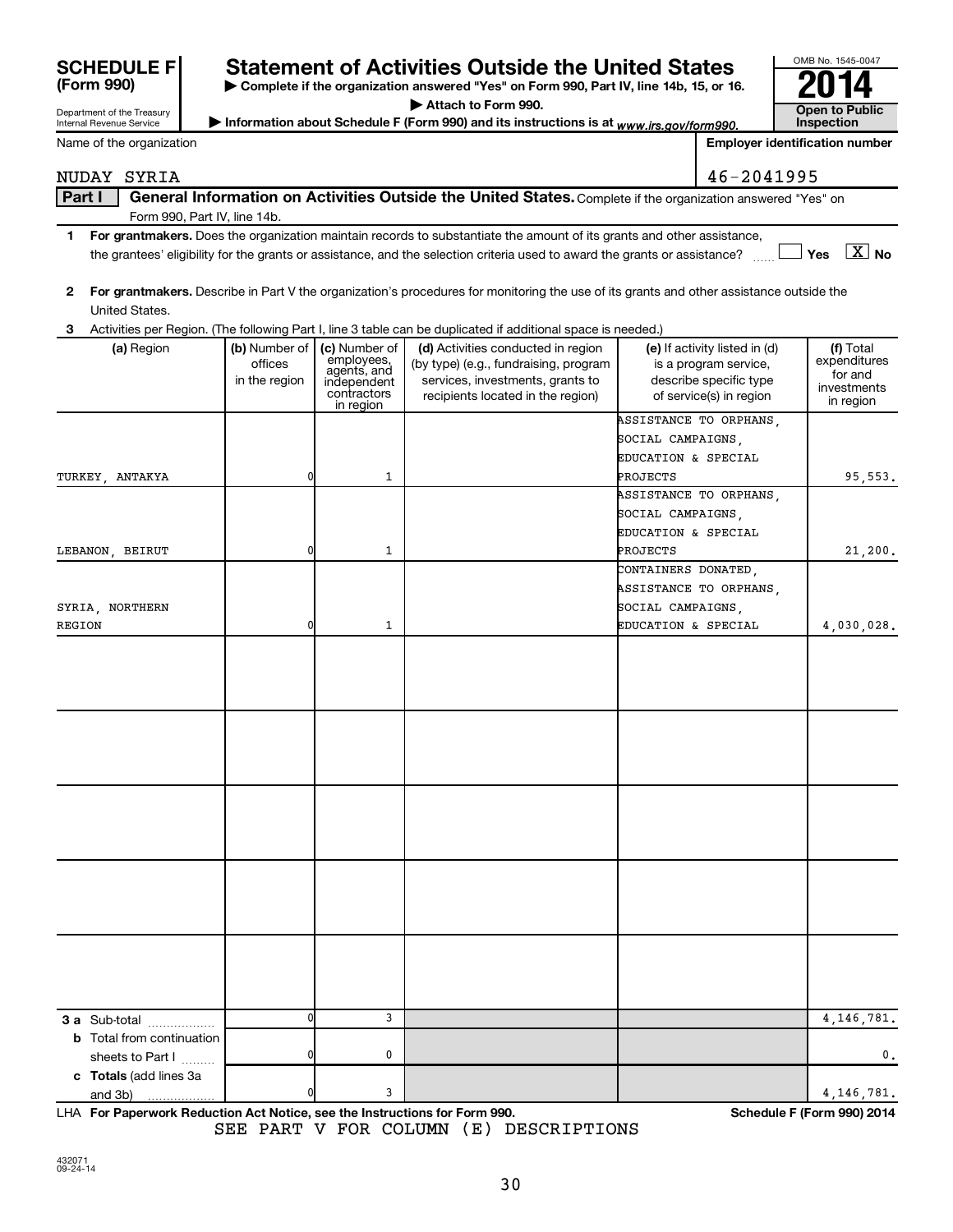Schedule F (Form 990) 2014 NUDAY SYRIA  $46-2041995$ 

(b) IRS code section and EIN (if applicable)

Part II | Grants and Other Assistance to Organizations or Entities Outside the United States. Complete if the organization answered "Yes" on Form 990, Part IV, line 15, for any recipient who received more than \$5,000. Part II can be duplicated if additional space is needed.

**(a)** Name of organization (b) IRS code section (c) Region (c) Region (d) Purpose of (e) Amount (f) Manner of (g) Amount of (h) Description (i) (a) Name of organization (f) IRS code section (c) Region (d) Purpose of (d) Am

(e) Amount

of cash grant |cash disbursement

SYRIA ORPHANS 11,248.DIRECT CASH 0. FMV

(f) Manner of

grant

TO SUPPORT DISPLACED

| 2 Enter total number of recipient organizations listed above that are recognized as charities by the foreign country, recognized as tax-exempt by |  |
|---------------------------------------------------------------------------------------------------------------------------------------------------|--|
| the IRS, or for which the grantee or counsel has provided a section 501(c)(3) equivalency letter                                                  |  |

31

**3** Enter total number of other organizations or entities |

**Schedule F (Form 990) 2014**

**2**

(i) Method of valuation (book, FMV, appraisal, other)

(g) Amount of non-cash assistance

(h) Description of non-cash assistance

(a) Name of organization  $\begin{bmatrix} \textbf{(b)} \\ \textbf{R} \textbf{S} \text{ code section} \end{bmatrix}$  (c) Region  $\begin{bmatrix} \textbf{(d)} \text{ Purpose of } \end{bmatrix}$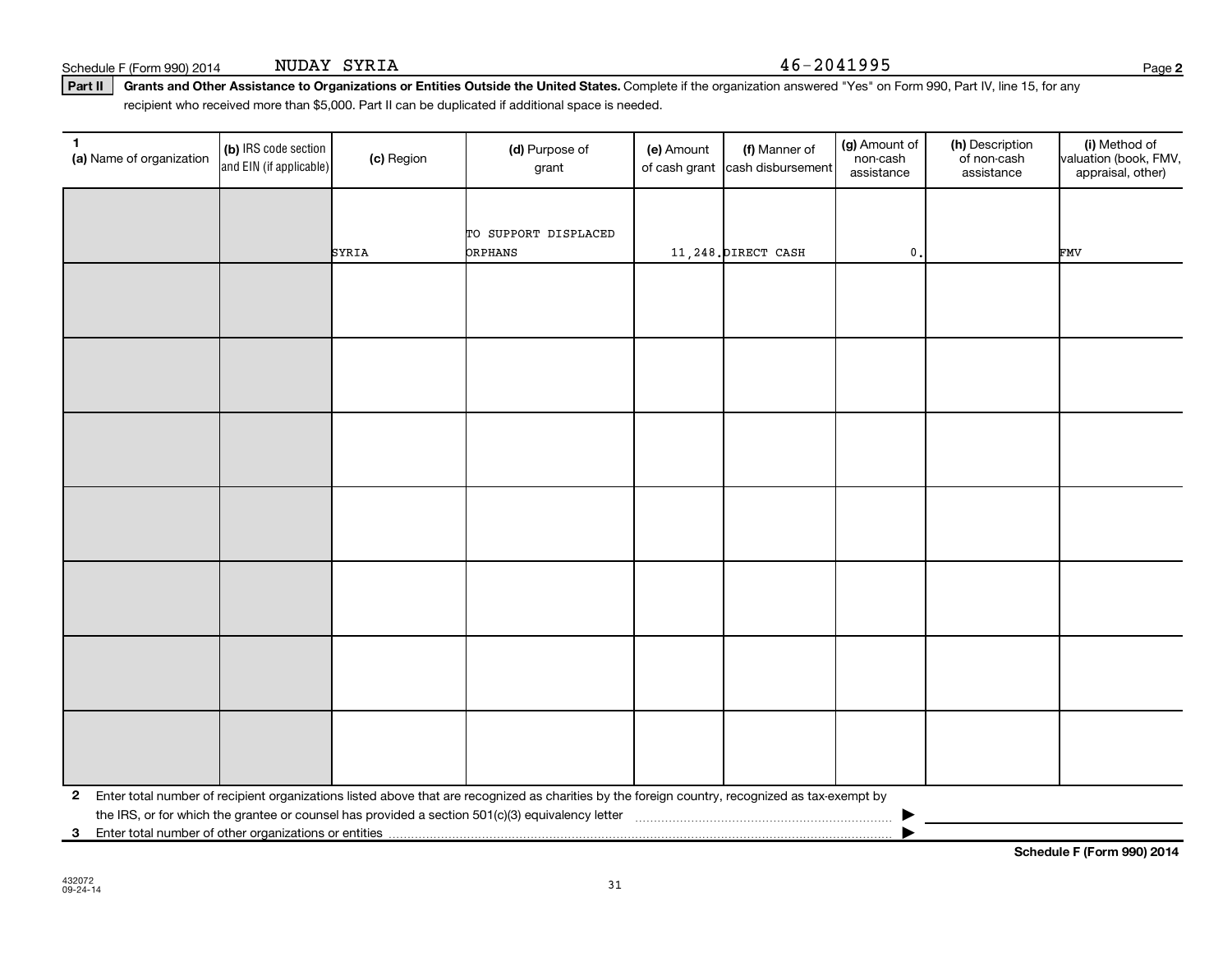### Schedule F (Form 990) 2014 NUDAY SYRIA 46-2041995

NUDAY SYRIA

**3**

Part III Grants and Other Assistance to Individuals Outside the United States. Complete if the organization answered "Yes" on Form 990, Part IV, line 16. Part III can be duplicated if additional space is needed.

| r are in barribo daphoatoa ir additional opabo io nobaba |                 |                             |                             |                                    |                                         |                                           |                                                                |
|----------------------------------------------------------|-----------------|-----------------------------|-----------------------------|------------------------------------|-----------------------------------------|-------------------------------------------|----------------------------------------------------------------|
| (a) Type of grant or assistance                          | (b) Region      | (c) Number of<br>recipients | (d) Amount of<br>cash grant | (e) Manner of<br>cash disbursement | (f) Amount of<br>non-cash<br>assistance | (g) Description of<br>non-cash assistance | (h) Method of<br>valuation<br>(book, FMV,<br>appraisal, other) |
|                                                          |                 |                             |                             |                                    |                                         |                                           |                                                                |
| DIRECT SUPPLIES PURCHASED FOR EUROPE (INCLUDING          |                 |                             |                             |                                    |                                         |                                           |                                                                |
| THE PURPOSE OF THE                                       | ICELAND &       |                             |                             |                                    |                                         |                                           |                                                                |
| ORGANIZATIONS ACTIVITIES                                 | GREENLAND)      | 99                          | 95, 553.                    |                                    | 0.                                      |                                           |                                                                |
| DIRECT SUPPLIES PURCHASED FOR                            |                 |                             |                             |                                    |                                         |                                           |                                                                |
| THE PURPOSE OF THE                                       | MIDDLE EAST AND |                             |                             |                                    |                                         |                                           |                                                                |
| ORGANIZATIONS ACTIVITIES                                 | NORTH AFRICA    | 99                          | 21,200.                     |                                    | $\mathbf{0}$                            |                                           |                                                                |
| DIRECT SUPPLIES PURCHASED OR                             |                 |                             |                             |                                    |                                         |                                           |                                                                |
| GOODS DONATED FOR THE PURPOSE                            |                 |                             |                             |                                    |                                         |                                           |                                                                |
| OF THE ORGANIZATIONS                                     | MIDDLE EAST AND |                             |                             |                                    |                                         |                                           |                                                                |
| <b>ACTIVITIES</b>                                        | NORTH AFRICA    | 99                          | 433,719.                    |                                    | 3596309.                                |                                           |                                                                |
|                                                          |                 |                             |                             |                                    |                                         |                                           |                                                                |
|                                                          |                 |                             |                             |                                    |                                         |                                           |                                                                |
|                                                          |                 |                             |                             |                                    |                                         |                                           |                                                                |
|                                                          |                 |                             |                             |                                    |                                         |                                           |                                                                |
|                                                          |                 |                             |                             |                                    |                                         |                                           |                                                                |
|                                                          |                 |                             |                             |                                    |                                         |                                           |                                                                |
|                                                          |                 |                             |                             |                                    |                                         |                                           |                                                                |
|                                                          |                 |                             |                             |                                    |                                         |                                           |                                                                |
|                                                          |                 |                             |                             |                                    |                                         |                                           |                                                                |
|                                                          |                 |                             |                             |                                    |                                         |                                           |                                                                |
|                                                          |                 |                             |                             |                                    |                                         |                                           |                                                                |
|                                                          |                 |                             |                             |                                    |                                         |                                           |                                                                |
|                                                          |                 |                             |                             |                                    |                                         |                                           |                                                                |
|                                                          |                 |                             |                             |                                    |                                         |                                           |                                                                |
|                                                          |                 |                             |                             |                                    |                                         |                                           |                                                                |
|                                                          |                 |                             |                             |                                    |                                         |                                           |                                                                |
|                                                          |                 |                             |                             |                                    |                                         |                                           |                                                                |
|                                                          |                 |                             |                             |                                    |                                         |                                           |                                                                |
|                                                          |                 |                             |                             |                                    |                                         |                                           |                                                                |
|                                                          |                 |                             |                             |                                    |                                         |                                           |                                                                |
|                                                          |                 |                             |                             |                                    |                                         |                                           |                                                                |
|                                                          |                 |                             |                             |                                    |                                         |                                           |                                                                |
|                                                          |                 |                             |                             |                                    |                                         |                                           |                                                                |

**Schedule F (Form 990) 2014**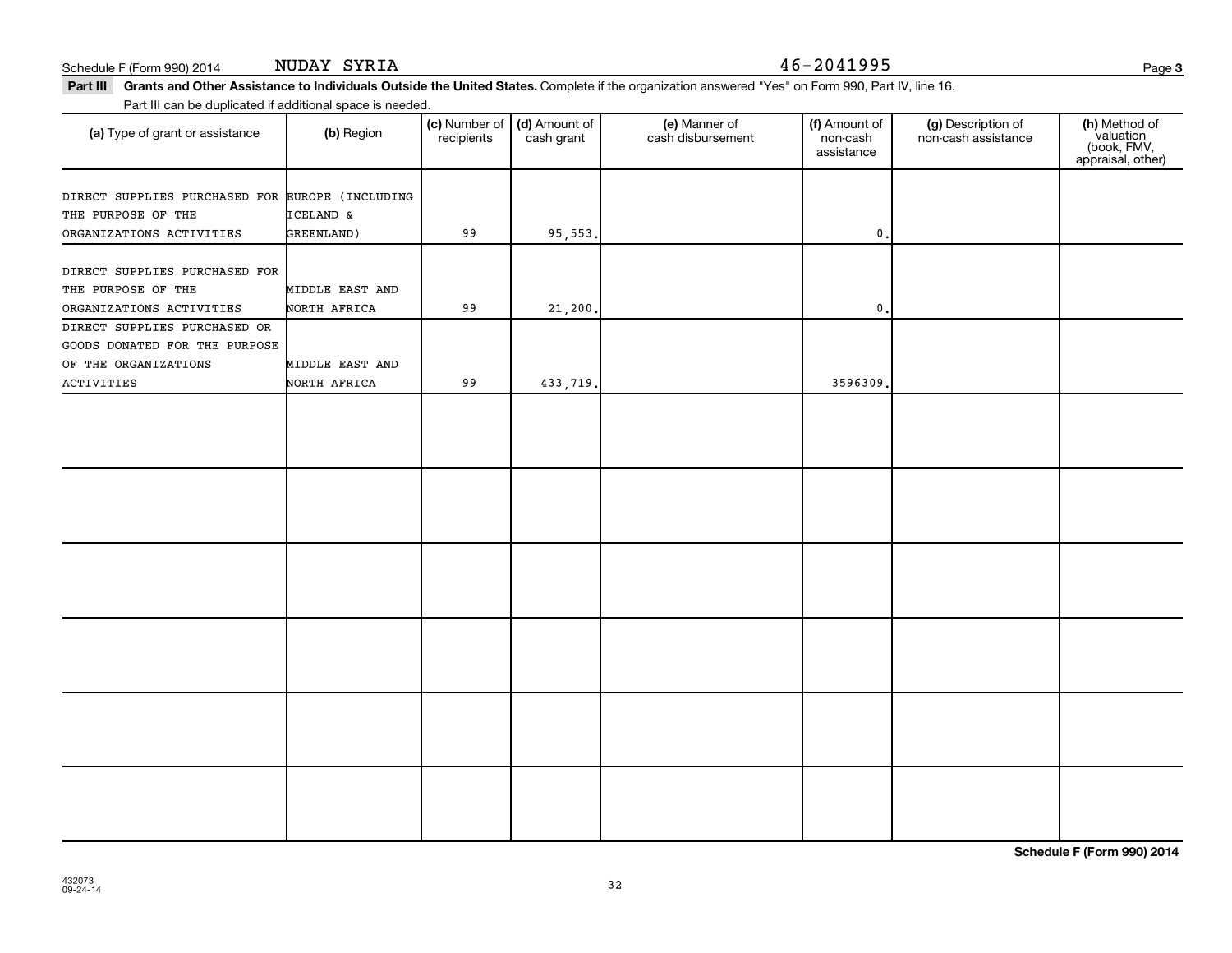| 1              | Was the organization a U.S. transferor of property to a foreign corporation during the tax year? If "Yes," the<br>organization may be required to file Form 926, Return by a U.S. Transferor of Property to a Foreign<br>Corporation (see Instructions for Form 926)                                                                                                                                         | Yes | $X _{NQ}$                  |
|----------------|--------------------------------------------------------------------------------------------------------------------------------------------------------------------------------------------------------------------------------------------------------------------------------------------------------------------------------------------------------------------------------------------------------------|-----|----------------------------|
| $\overline{2}$ | Did the organization have an interest in a foreign trust during the tax year? If "Yes," the organization<br>may be required to file Form 3520, Annual Return To Report Transactions With Foreign Trusts and<br>Receipt of Certain Foreign Gifts, and/or Form 3520-A, Annual Information Return of Foreign Trust With<br>a U.S. Owner (see Instructions for Forms 3520 and 3520-A; do not file with Form 990) | Yes | $X _{\text{No}}$           |
| 3              | Did the organization have an ownership interest in a foreign corporation during the tax year? If "Yes,"<br>the organization may be required to file Form 5471, Information Return of U.S. Persons With Respect To                                                                                                                                                                                            | Yes | $X _{No}$                  |
| 4              | Was the organization a direct or indirect shareholder of a passive foreign investment company or a<br>qualified electing fund during the tax year? If "Yes," the organization may be required to file Form 8621,<br>Information Return by a Shareholder of a Passive Foreign Investment Company or Qualified Electing Fund<br>(see Instructions for Form 8621)                                               | Yes | $\overline{X}$   No        |
| 5              | Did the organization have an ownership interest in a foreign partnership during the tax year? If "Yes,"<br>the organization may be required to file Form 8865, Return of U.S. Persons With Respect to Certain                                                                                                                                                                                                | Yes | $X \mid$<br>N <sub>0</sub> |
| 6              | Did the organization have any operations in or related to any boycotting countries during the tax year? If<br>"Yes," the organization may be required to file Form 5713, International Boycott Report (see Instructions<br>for Form 5713; do not file with Form 990)                                                                                                                                         | Yes |                            |

**Schedule F (Form 990) 2014**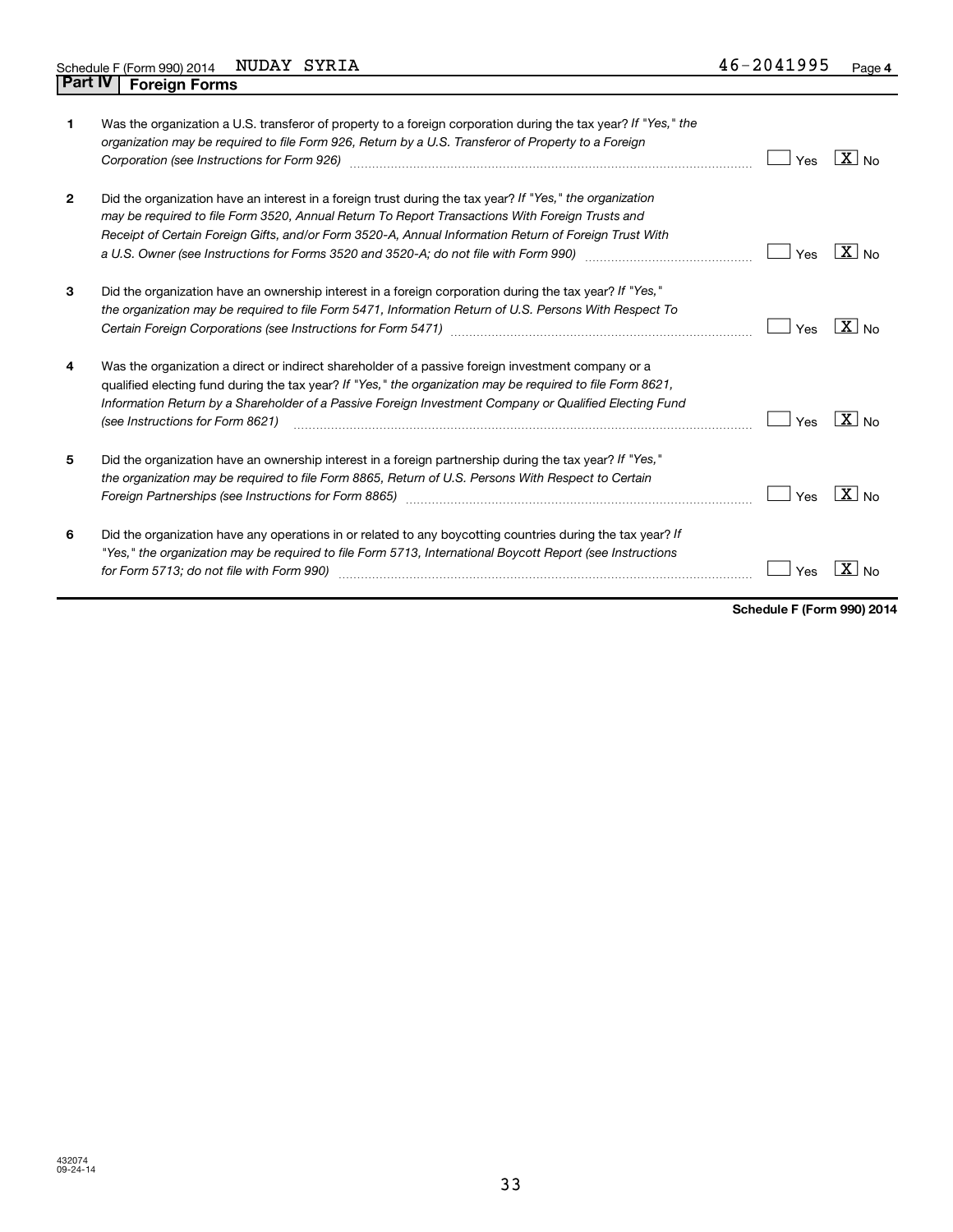### **Part V Supplemental Information**

Provide the information required by Part I, line 2 (monitoring of funds); Part I, line 3, column (f) (accounting method; amounts of investments vs. expenditures per region); Part II, line 1 (accounting method); Part III (accounting method); and Part III, column (c) (estimated number of recipients), as applicable. Also complete this part to provide any additional information.

PART I, LINE 2:

THE ORGANIZATION USES AGENTS IN THESE REGIONS TO DISBURSE THE

HUMANITARIAN EFFORT. THESE INDIVIDUALS ARE RESPONSIBLE FOR

DOCUMENTANTION AND DISBURSEMENT OF THE SUPPORT.

PART I, LINE 3:

COSTS AND FAIR MARKET ESTIMATES

PART I, LINE 3, COLUMN (E):

REGION: SYRIA, NORTHERN REGION

(E) SPECIFIC TYPES OF SERVICES IN REGION: CONTAINERS DONATED, ASSISTANCE

TO ORPHANS, SOCIAL CAMPAIGNS, EDUCATION & SPECIAL PROJECTS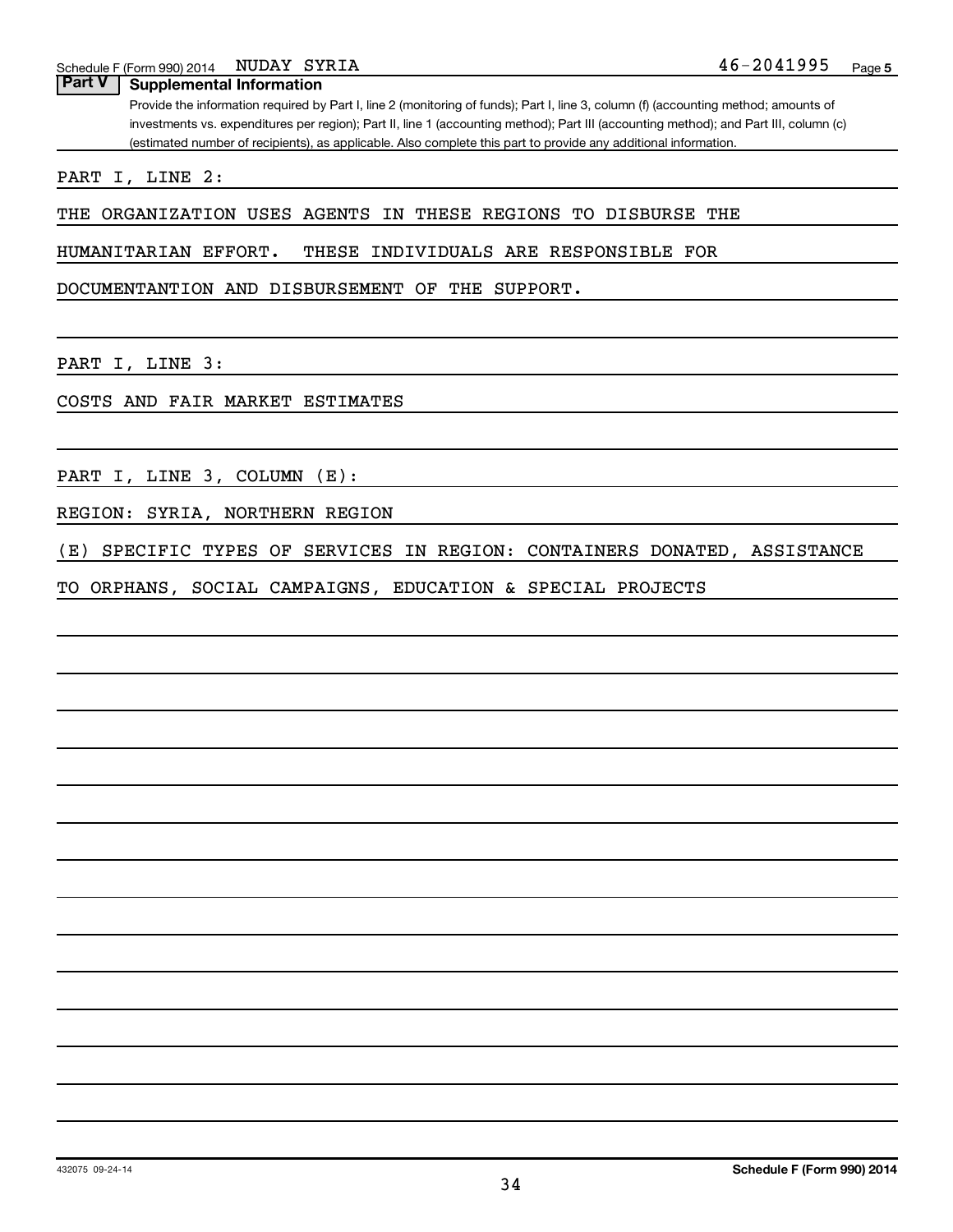| <b>SCHEDULE G</b>                                                                                                                                                                                                                                                                                                                                                                                                                                                                                                             |                                                                                                                                                                                                                                                    |                                                                            |    |                                                                            |                                                                            |     | OMB No. 1545-0047                                       |
|-------------------------------------------------------------------------------------------------------------------------------------------------------------------------------------------------------------------------------------------------------------------------------------------------------------------------------------------------------------------------------------------------------------------------------------------------------------------------------------------------------------------------------|----------------------------------------------------------------------------------------------------------------------------------------------------------------------------------------------------------------------------------------------------|----------------------------------------------------------------------------|----|----------------------------------------------------------------------------|----------------------------------------------------------------------------|-----|---------------------------------------------------------|
| (Form 990 or 990-EZ)                                                                                                                                                                                                                                                                                                                                                                                                                                                                                                          | <b>Supplemental Information Regarding Fundraising or Gaming Activities</b><br>Complete if the organization answered "Yes" to Form 990, Part IV, lines 17, 18, or 19, or if the<br>organization entered more than \$15,000 on Form 990-EZ, line 6a. |                                                                            |    |                                                                            |                                                                            |     |                                                         |
| Department of the Treasury<br>Internal Revenue Service                                                                                                                                                                                                                                                                                                                                                                                                                                                                        | Attach to Form 990 or Form 990-EZ.<br>Information about Schedule G (Form 990 or 990-EZ) and its instructions is at www.irs.gov/form 990.                                                                                                           |                                                                            |    |                                                                            |                                                                            |     | <b>Open to Public</b><br><b>Inspection</b>              |
| Name of the organization                                                                                                                                                                                                                                                                                                                                                                                                                                                                                                      |                                                                                                                                                                                                                                                    |                                                                            |    |                                                                            |                                                                            |     | <b>Employer identification number</b>                   |
| NUDAY SYRIA                                                                                                                                                                                                                                                                                                                                                                                                                                                                                                                   |                                                                                                                                                                                                                                                    |                                                                            |    |                                                                            | 46-2041995                                                                 |     |                                                         |
| Part I<br>required to complete this part.                                                                                                                                                                                                                                                                                                                                                                                                                                                                                     | Fundraising Activities. Complete if the organization answered "Yes" to Form 990, Part IV, line 17. Form 990-EZ filers are not                                                                                                                      |                                                                            |    |                                                                            |                                                                            |     |                                                         |
| 1 Indicate whether the organization raised funds through any of the following activities. Check all that apply.<br>Mail solicitations<br>a<br>Internet and email solicitations<br>b<br>Phone solicitations<br>c<br>In-person solicitations<br>d<br>2 a Did the organization have a written or oral agreement with any individual (including officers, directors, trustees or<br><b>b</b> If "Yes," list the ten highest paid individuals or entities (fundraisers) pursuant to agreements under which the fundraiser is to be | e<br>$g\left[\overline{X}\right]$ Special fundraising events<br>key employees listed in Form 990, Part VII) or entity in connection with professional fundraising services?                                                                        |                                                                            |    | Solicitation of non-government grants<br>Solicitation of government grants |                                                                            | Yes | $\boxed{\text{X}}$ No                                   |
| compensated at least \$5,000 by the organization.<br>(i) Name and address of individual<br>or entity (fundraiser)                                                                                                                                                                                                                                                                                                                                                                                                             | (ii) Activity                                                                                                                                                                                                                                      | (iii) Did<br>fundraiser<br>have custody<br>or control of<br>contributions? |    | (iv) Gross receipts<br>from activity                                       | (v) Amount paid<br>to (or retained by)<br>fundraiser<br>listed in col. (i) |     | (vi) Amount paid<br>to (or retained by)<br>organization |
| AMNESTY INTL AT MIT - 77                                                                                                                                                                                                                                                                                                                                                                                                                                                                                                      |                                                                                                                                                                                                                                                    | Yes                                                                        | No |                                                                            |                                                                            |     |                                                         |
| MASSACHUSETTS AVE, CAMBRIDGE,                                                                                                                                                                                                                                                                                                                                                                                                                                                                                                 | FUNDRAISING SPEAKER EVENT                                                                                                                                                                                                                          | X                                                                          |    | 10,168.                                                                    |                                                                            | 0.  | 8,607.                                                  |
| MERCY WITHOUT LIMITS - 1885                                                                                                                                                                                                                                                                                                                                                                                                                                                                                                   |                                                                                                                                                                                                                                                    |                                                                            |    |                                                                            |                                                                            |     |                                                         |
| DE LA CRUZ BLVD STE 101,                                                                                                                                                                                                                                                                                                                                                                                                                                                                                                      | FUNDRAISING SPEAKER EVENT                                                                                                                                                                                                                          | х                                                                          |    | 5,000,                                                                     |                                                                            | 0.  | 5,000.                                                  |
| MERCY WITHOUT BORADERS - 1885                                                                                                                                                                                                                                                                                                                                                                                                                                                                                                 |                                                                                                                                                                                                                                                    |                                                                            |    |                                                                            |                                                                            |     |                                                         |
| DE LA CRUZ BLVD STE 101,                                                                                                                                                                                                                                                                                                                                                                                                                                                                                                      | FUNDRAISING SPEAKER EVENT                                                                                                                                                                                                                          | х                                                                          |    | 5,000.                                                                     |                                                                            | 0.  | 5,000.                                                  |
|                                                                                                                                                                                                                                                                                                                                                                                                                                                                                                                               |                                                                                                                                                                                                                                                    |                                                                            |    |                                                                            |                                                                            |     |                                                         |
|                                                                                                                                                                                                                                                                                                                                                                                                                                                                                                                               |                                                                                                                                                                                                                                                    |                                                                            |    |                                                                            |                                                                            |     |                                                         |
|                                                                                                                                                                                                                                                                                                                                                                                                                                                                                                                               |                                                                                                                                                                                                                                                    |                                                                            |    |                                                                            |                                                                            |     |                                                         |
| Total<br>3 List all states in which the organization is registered or licensed to solicit contributions or has been notified it is exempt from registration<br>or licensing                                                                                                                                                                                                                                                                                                                                                   |                                                                                                                                                                                                                                                    |                                                                            |    | 20,168                                                                     |                                                                            |     | 18,607.                                                 |

432081 08-28-14 **For Paperwork Reduction Act Notice, see the Instructions for Form 990 or 990-EZ. Schedule G (Form 990 or 990-EZ) 2014** LHA SEE PART IV FOR CONTINUATIONS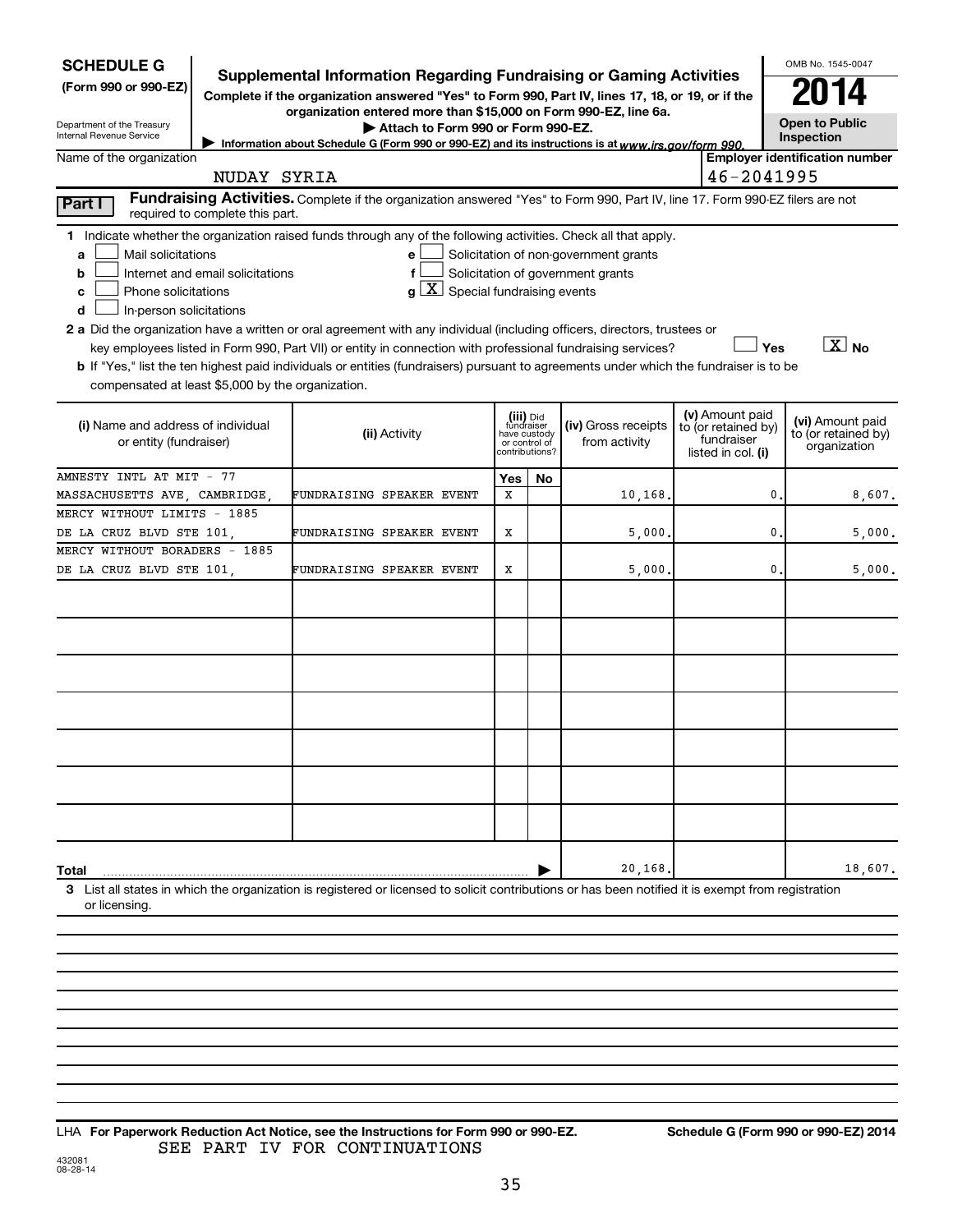#### Schedule G (Form 990 or 990-EZ) 2014 Page NUDAY SYRIA 46-2041995

Part II | Fundraising Events. Complete if the organization answered "Yes" to Form 990, Part IV, line 18, or reported more than \$15,000

|                 |    | of fundraising event contributions and gross income on Form 990-EZ, lines 1 and 6b. List events with gross receipts greater than \$5,000.                                                                                     |                           |                                                  |                  |                            |
|-----------------|----|-------------------------------------------------------------------------------------------------------------------------------------------------------------------------------------------------------------------------------|---------------------------|--------------------------------------------------|------------------|----------------------------|
|                 |    |                                                                                                                                                                                                                               | (a) Event #1<br>BANQUET & | (b) Event #2<br>BANQUET &                        | (c) Other events | (d) Total events           |
|                 |    |                                                                                                                                                                                                                               | SPEAKER                   | SPEAKER                                          |                  | (add col. (a) through      |
|                 |    |                                                                                                                                                                                                                               |                           |                                                  | (total number)   | col. (c)                   |
|                 |    |                                                                                                                                                                                                                               | (event type)              | (event type)                                     |                  |                            |
| Revenue         | 1. |                                                                                                                                                                                                                               | 25,085.                   | 21,681.                                          | 11,491.          | 58,257.                    |
|                 |    |                                                                                                                                                                                                                               |                           |                                                  |                  |                            |
|                 | 3  | Gross income (line 1 minus line 2)                                                                                                                                                                                            | 25,085.                   | 21,681.                                          | 11,491.          | 58,257.                    |
|                 |    |                                                                                                                                                                                                                               |                           |                                                  |                  |                            |
|                 | 5  |                                                                                                                                                                                                                               |                           |                                                  |                  |                            |
| Direct Expenses | 6  |                                                                                                                                                                                                                               | 10,000.                   | 6,030.                                           | 12,338.          | 28,368.                    |
|                 | 7  | Food and beverages                                                                                                                                                                                                            | 1,000.                    | 1,000.                                           | 7,010.           | 9,010.                     |
|                 | 8  |                                                                                                                                                                                                                               |                           |                                                  |                  |                            |
|                 | 9  |                                                                                                                                                                                                                               | 1,000.                    | 1,000.                                           | 7,001.           | 9,001.                     |
|                 | 10 | Direct expense summary. Add lines 4 through 9 in column (d)                                                                                                                                                                   |                           |                                                  |                  | 46,379.                    |
|                 |    | 11 Net income summary. Subtract line 10 from line 3, column (d)                                                                                                                                                               |                           |                                                  |                  | 11,878.                    |
| <b>Part III</b> |    | Gaming. Complete if the organization answered "Yes" to Form 990, Part IV, line 19, or reported more than                                                                                                                      |                           |                                                  |                  |                            |
|                 |    | \$15,000 on Form 990-EZ, line 6a.                                                                                                                                                                                             |                           |                                                  |                  |                            |
|                 |    |                                                                                                                                                                                                                               | (a) Bingo                 | (b) Pull tabs/instant<br>bingo/progressive bingo | (c) Other gaming | (d) Total gaming (add      |
| Revenue         |    |                                                                                                                                                                                                                               |                           |                                                  |                  | col. (a) through col. (c)) |
|                 |    |                                                                                                                                                                                                                               |                           |                                                  |                  |                            |
|                 |    |                                                                                                                                                                                                                               |                           |                                                  |                  |                            |
|                 |    |                                                                                                                                                                                                                               |                           |                                                  |                  |                            |
|                 | 3  |                                                                                                                                                                                                                               |                           |                                                  |                  |                            |
| Direct Expenses | 4  |                                                                                                                                                                                                                               |                           |                                                  |                  |                            |
|                 |    |                                                                                                                                                                                                                               |                           |                                                  |                  |                            |
|                 |    |                                                                                                                                                                                                                               | %<br>Yes                  | %<br>Yes                                         | Yes<br>%         |                            |
|                 | 6. | Volunteer labor                                                                                                                                                                                                               | No                        | No                                               | No               |                            |
|                 | 7  | Direct expense summary. Add lines 2 through 5 in column (d)                                                                                                                                                                   |                           |                                                  |                  |                            |
|                 | 8  |                                                                                                                                                                                                                               |                           |                                                  |                  |                            |
|                 |    |                                                                                                                                                                                                                               |                           |                                                  |                  |                            |
| 9               |    | Enter the state(s) in which the organization conducts gaming activities:                                                                                                                                                      |                           |                                                  |                  | Yes<br><b>No</b>           |
|                 |    | <b>b</b> If "No," explain:                                                                                                                                                                                                    |                           |                                                  |                  |                            |
|                 |    | the control of the control of the control of the control of the control of the control of the control of the control of the control of the control of the control of the control of the control of the control of the control |                           |                                                  |                  |                            |
|                 |    |                                                                                                                                                                                                                               |                           |                                                  |                  |                            |
|                 |    | 10a Were any of the organization's gaming licenses revoked, suspended or terminated during the tax year?                                                                                                                      |                           |                                                  |                  | Yes<br>No                  |
|                 |    |                                                                                                                                                                                                                               |                           |                                                  |                  |                            |
|                 |    |                                                                                                                                                                                                                               |                           |                                                  |                  |                            |
|                 |    |                                                                                                                                                                                                                               |                           |                                                  |                  |                            |

432082 08-28-14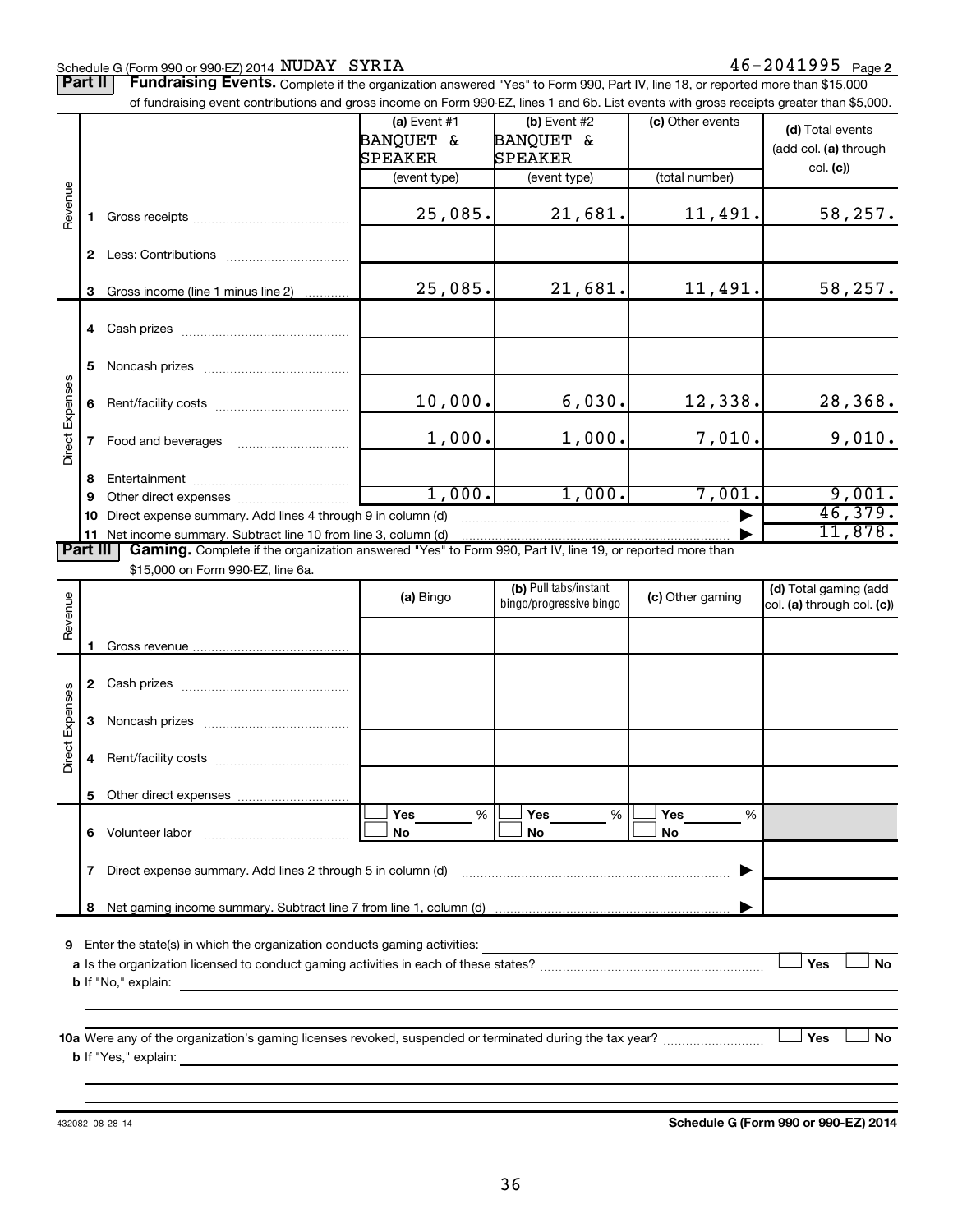| Yes<br>11<br>12 Is the organization a grantor, beneficiary or trustee of a trust or a member of a partnership or other entity formed<br>Yes<br><b>13</b> Indicate the percentage of gaming activity conducted in:<br><b>13a</b><br>a The organization's facility www.communication.communications are consistent and the organization's facility | <b>No</b> |
|--------------------------------------------------------------------------------------------------------------------------------------------------------------------------------------------------------------------------------------------------------------------------------------------------------------------------------------------------|-----------|
|                                                                                                                                                                                                                                                                                                                                                  |           |
|                                                                                                                                                                                                                                                                                                                                                  |           |
|                                                                                                                                                                                                                                                                                                                                                  | <b>No</b> |
|                                                                                                                                                                                                                                                                                                                                                  |           |
|                                                                                                                                                                                                                                                                                                                                                  | ℅         |
| 13 <sub>b</sub><br><b>b</b> An outside facility <i>www.communicality www.communicality.communicality www.communicality www.communicality.communicality www.communicality.com</i>                                                                                                                                                                 | %         |
| 14 Enter the name and address of the person who prepares the organization's gaming/special events books and records:                                                                                                                                                                                                                             |           |
|                                                                                                                                                                                                                                                                                                                                                  |           |
| Address >                                                                                                                                                                                                                                                                                                                                        |           |
| Yes<br>15a Does the organization have a contract with a third party from whom the organization receives gaming revenue?                                                                                                                                                                                                                          | <b>No</b> |
|                                                                                                                                                                                                                                                                                                                                                  |           |
| of gaming revenue retained by the third party $\triangleright$ \$ _________________.                                                                                                                                                                                                                                                             |           |
| c If "Yes," enter name and address of the third party:                                                                                                                                                                                                                                                                                           |           |
| Name $\blacktriangleright$<br><u> 1989 - Johann Barbara, martin amerikan basal dan berasal dan berasal dalam basal dan berasal dan berasal dan</u>                                                                                                                                                                                               |           |
| Address $\blacktriangleright$<br><u>and the contract of the contract of the contract of the contract of the contract of the contract of the contract of</u>                                                                                                                                                                                      |           |
| 16 Gaming manager information:                                                                                                                                                                                                                                                                                                                   |           |
| <u> 1989 - Johann Stein, mars an deus an deus Amerikaansk kommunister (</u><br>Name $\blacktriangleright$                                                                                                                                                                                                                                        |           |
|                                                                                                                                                                                                                                                                                                                                                  |           |
| Gaming manager compensation > \$                                                                                                                                                                                                                                                                                                                 |           |
| Description of services provided > example and the contract of the contract of the contract of the contract of                                                                                                                                                                                                                                   |           |
|                                                                                                                                                                                                                                                                                                                                                  |           |
| Director/officer<br>Employee<br>Independent contractor                                                                                                                                                                                                                                                                                           |           |
|                                                                                                                                                                                                                                                                                                                                                  |           |
| <b>17</b> Mandatory distributions:                                                                                                                                                                                                                                                                                                               |           |
| a Is the organization required under state law to make charitable distributions from the gaming proceeds to                                                                                                                                                                                                                                      |           |
| retain the state gaming license? $\Box$ No                                                                                                                                                                                                                                                                                                       |           |
| <b>b</b> Enter the amount of distributions required under state law to be distributed to other exempt organizations or spent in the                                                                                                                                                                                                              |           |
| organization's own exempt activities during the tax year $\triangleright$ \$<br><b>Part IV</b>                                                                                                                                                                                                                                                   |           |
| Supplemental Information. Provide the explanations required by Part I, line 2b, columns (iii) and (v), and Part III, lines 9, 9b, 10b, 15b,<br>15c, 16, and 17b, as applicable. Also provide any additional information (see instructions).                                                                                                      |           |
|                                                                                                                                                                                                                                                                                                                                                  |           |
| SCHEDULE G, PART I, LINE 2B, LIST OF TEN HIGHEST PAID FUNDRAISERS:                                                                                                                                                                                                                                                                               |           |
|                                                                                                                                                                                                                                                                                                                                                  |           |
| ( I )<br>NAME OF FUNDRAISER: AMNESTY INTL AT MIT                                                                                                                                                                                                                                                                                                 |           |
| 02139<br>ADDRESS OF FUNDRAISER: 77 MASSACHUSETTS AVE, CAMBRIDGE, MA<br>( I )                                                                                                                                                                                                                                                                     |           |
|                                                                                                                                                                                                                                                                                                                                                  |           |
| ( I )<br>NAME OF FUNDRAISER: MERCY WITHOUT LIMITS                                                                                                                                                                                                                                                                                                |           |
| ADDRESS OF FUNDRAISER:<br>( I )                                                                                                                                                                                                                                                                                                                  |           |
| 1885 DE LA CRUZ BLVD STE 101, SANTA CLARA, CA<br>95050                                                                                                                                                                                                                                                                                           |           |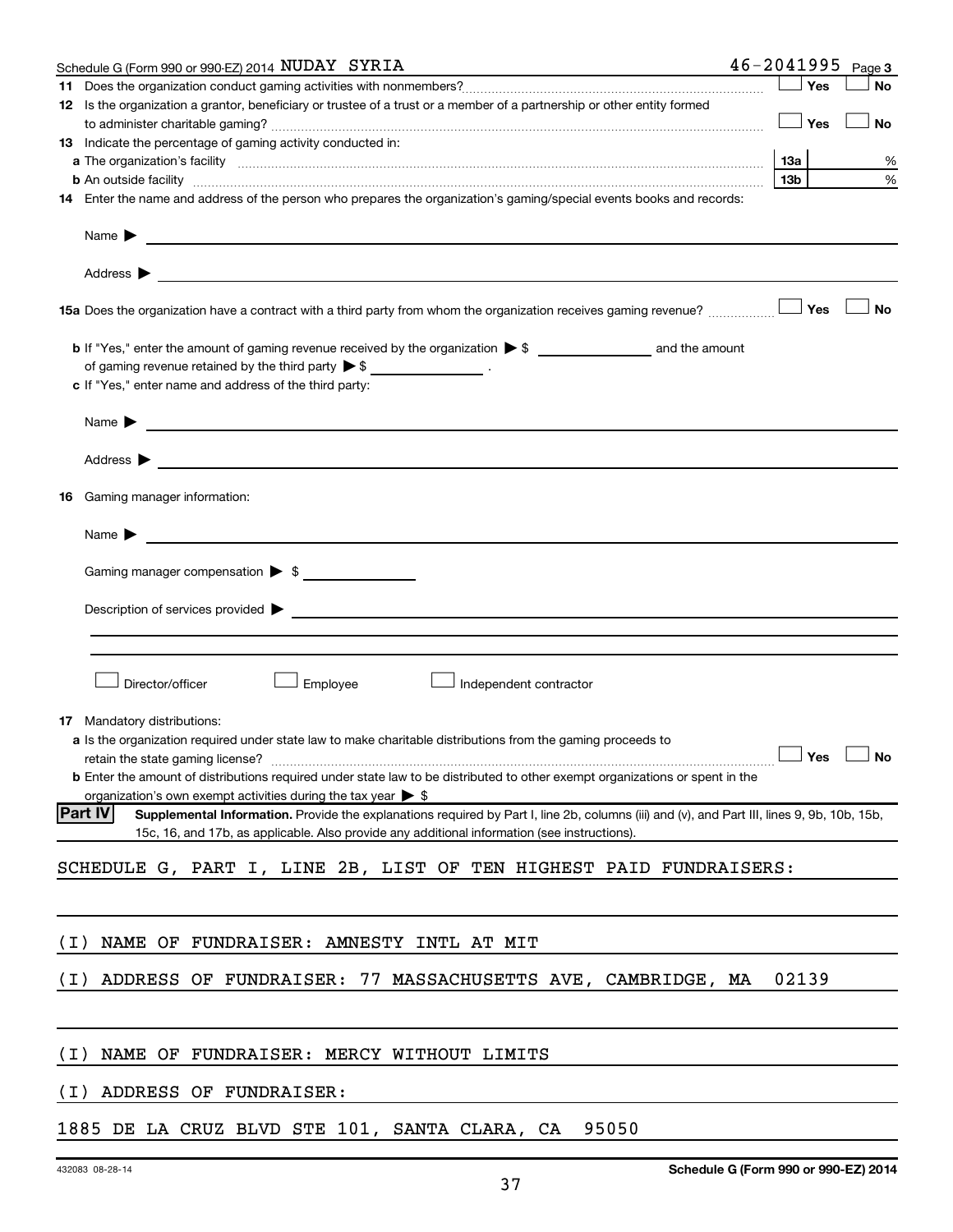| <b>Part IV   Supplemental Information (continued)</b>  |  |  |  |  |  |  |  |
|--------------------------------------------------------|--|--|--|--|--|--|--|
| NAME OF FUNDRAISER: MERCY WITHOUT BORADERS<br>(I)      |  |  |  |  |  |  |  |
| ADDRESS OF FUNDRAISER:<br>(I)                          |  |  |  |  |  |  |  |
| 1885 DE LA CRUZ BLVD STE 101, SANTA CLARA, CA<br>95050 |  |  |  |  |  |  |  |
|                                                        |  |  |  |  |  |  |  |
|                                                        |  |  |  |  |  |  |  |
|                                                        |  |  |  |  |  |  |  |
|                                                        |  |  |  |  |  |  |  |
|                                                        |  |  |  |  |  |  |  |
|                                                        |  |  |  |  |  |  |  |
|                                                        |  |  |  |  |  |  |  |
|                                                        |  |  |  |  |  |  |  |
|                                                        |  |  |  |  |  |  |  |
|                                                        |  |  |  |  |  |  |  |
|                                                        |  |  |  |  |  |  |  |
|                                                        |  |  |  |  |  |  |  |
|                                                        |  |  |  |  |  |  |  |
|                                                        |  |  |  |  |  |  |  |
|                                                        |  |  |  |  |  |  |  |
|                                                        |  |  |  |  |  |  |  |
|                                                        |  |  |  |  |  |  |  |
|                                                        |  |  |  |  |  |  |  |
|                                                        |  |  |  |  |  |  |  |
|                                                        |  |  |  |  |  |  |  |
|                                                        |  |  |  |  |  |  |  |
|                                                        |  |  |  |  |  |  |  |
|                                                        |  |  |  |  |  |  |  |
|                                                        |  |  |  |  |  |  |  |
|                                                        |  |  |  |  |  |  |  |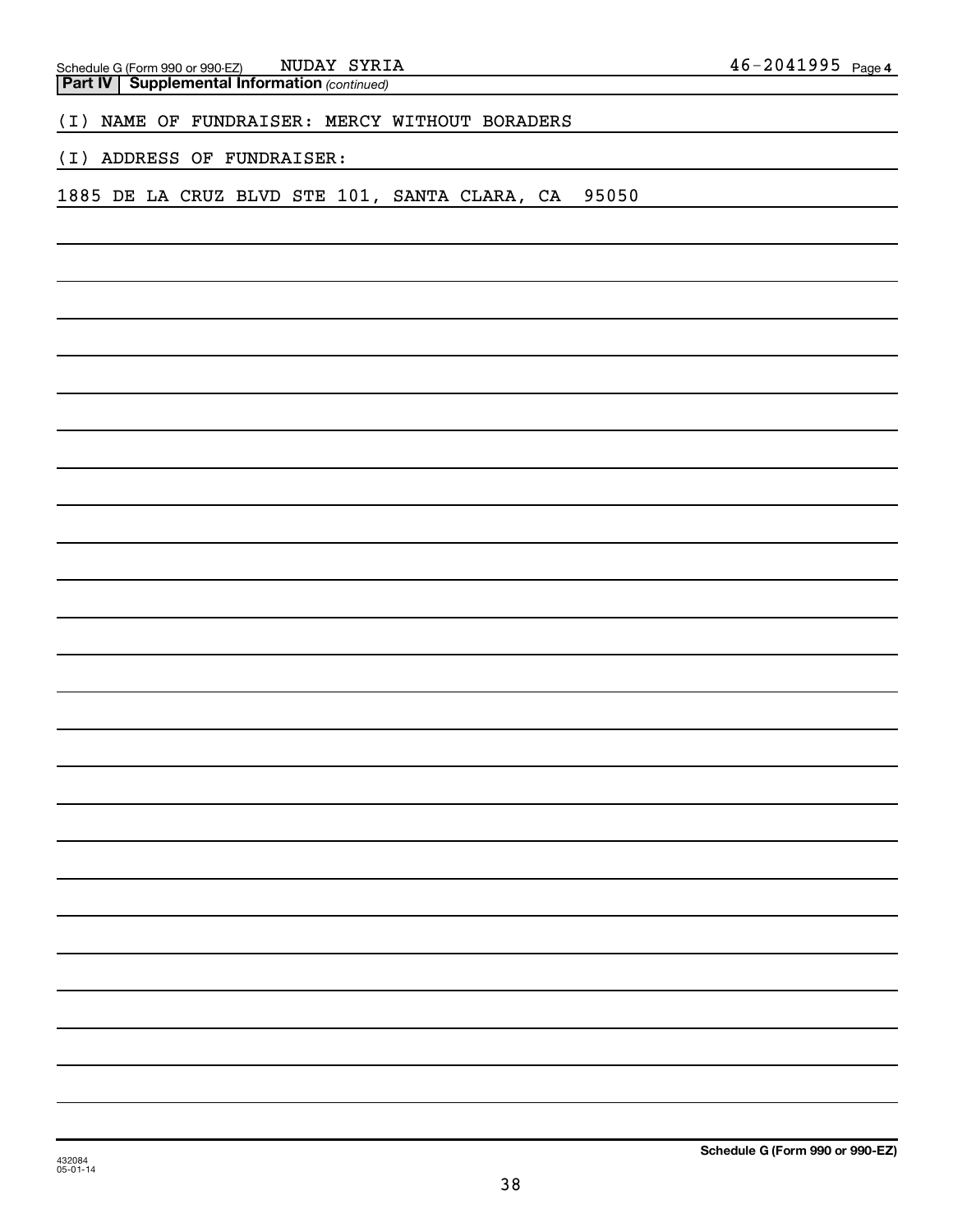#### **SCHEDULE M (Form 990)**

# **Noncash Contributions**

OMB No. 1545-0047

Department of the Treasury Internal Revenue Service

◆ Complete if the organizations answered "Yes" on Form 990, Part IV, lines 29 or 30.<br>▶ Complete if the organizations answered "Yes" on Form 990, Part IV, lines 29 or 30. **Attach to Form 990.**  $\blacktriangleright$ 

**Open To Public**

|  | Name of the organization |
|--|--------------------------|
|--|--------------------------|

Information about Schedule M (Form 990) and its instructions is at <sub>www.irs.gov/form990.</sub> Inspection ■ Information about Schedule M (Form 990) and its instructions is at <sub>www.irs.*gov/form990.*<br>Employer identification number |<br>Figure identification number |</sub>

NUDAY SYRIA 2018 2019 12:30 12:30 12:30 12:30 12:30 12:30 12:30 12:30 12:30 12:30 12:30 12:30 12:30 12:30 12:30

| Part I |                             | <b>Types of Property</b>                                                                                                       |                               |                                      |                                                                                                      |                                                       |            |     |    |
|--------|-----------------------------|--------------------------------------------------------------------------------------------------------------------------------|-------------------------------|--------------------------------------|------------------------------------------------------------------------------------------------------|-------------------------------------------------------|------------|-----|----|
|        |                             |                                                                                                                                | (a)<br>Check if<br>applicable | (b)<br>Number of<br>contributions or | (c)<br>Noncash contribution<br>amounts reported on<br>items contributed Form 990, Part VIII, line 1g | Method of determining<br>noncash contribution amounts | (d)        |     |    |
| 1.     |                             |                                                                                                                                |                               |                                      |                                                                                                      |                                                       |            |     |    |
| 2      |                             | Art - Historical treasures                                                                                                     |                               |                                      |                                                                                                      |                                                       |            |     |    |
| 3      |                             | Art - Fractional interests                                                                                                     |                               |                                      |                                                                                                      |                                                       |            |     |    |
| 4      |                             |                                                                                                                                |                               |                                      |                                                                                                      |                                                       |            |     |    |
| 5      |                             | Clothing and household goods                                                                                                   | $\overline{\text{x}}$         |                                      |                                                                                                      | 2,511,453. ESTIMATED FAIR MARKE                       |            |     |    |
| 6      |                             |                                                                                                                                |                               |                                      |                                                                                                      |                                                       |            |     |    |
| 7      |                             |                                                                                                                                |                               |                                      |                                                                                                      |                                                       |            |     |    |
| 8      |                             |                                                                                                                                |                               |                                      |                                                                                                      |                                                       |            |     |    |
| 9      |                             | Securities - Publicly traded                                                                                                   | $\overline{\textbf{x}}$       | 200                                  | 24,502.                                                                                              | STOCK EXCHANGE                                        |            |     |    |
| 10     |                             | Securities - Closely held stock                                                                                                |                               |                                      |                                                                                                      |                                                       |            |     |    |
| 11     |                             | Securities - Partnership, LLC, or                                                                                              |                               |                                      |                                                                                                      |                                                       |            |     |    |
|        | trust interests             |                                                                                                                                |                               |                                      |                                                                                                      |                                                       |            |     |    |
| 12     |                             | Securities - Miscellaneous                                                                                                     |                               |                                      |                                                                                                      |                                                       |            |     |    |
| 13     |                             | Qualified conservation contribution -                                                                                          |                               |                                      |                                                                                                      |                                                       |            |     |    |
|        |                             |                                                                                                                                |                               |                                      |                                                                                                      |                                                       |            |     |    |
| 14     |                             | Qualified conservation contribution - Other                                                                                    |                               |                                      |                                                                                                      |                                                       |            |     |    |
| 15     |                             |                                                                                                                                |                               |                                      |                                                                                                      |                                                       |            |     |    |
| 16     |                             | Real estate - Commercial                                                                                                       |                               |                                      |                                                                                                      |                                                       |            |     |    |
| 17     |                             |                                                                                                                                |                               |                                      |                                                                                                      |                                                       |            |     |    |
| 18     |                             |                                                                                                                                |                               |                                      |                                                                                                      |                                                       |            |     |    |
| 19     |                             |                                                                                                                                | $\overline{\textbf{x}}$       |                                      |                                                                                                      | 359,631. ESTIAMTED FAIR MARKE                         |            |     |    |
| 20     |                             | Drugs and medical supplies                                                                                                     | $\overline{\texttt{x}}$       |                                      | 755, 225.                                                                                            | <b>ESTIMATED FAIR MARKE</b>                           |            |     |    |
| 21     |                             |                                                                                                                                |                               |                                      |                                                                                                      |                                                       |            |     |    |
| 22     |                             |                                                                                                                                |                               |                                      |                                                                                                      |                                                       |            |     |    |
| 23     |                             |                                                                                                                                |                               |                                      |                                                                                                      |                                                       |            |     |    |
| 24     |                             |                                                                                                                                |                               |                                      |                                                                                                      |                                                       |            |     |    |
| 25     | Other $\blacktriangleright$ |                                                                                                                                |                               |                                      |                                                                                                      |                                                       |            |     |    |
| 26     | Other $\blacktriangleright$ | $\overline{\phantom{a}}$ )                                                                                                     |                               |                                      |                                                                                                      |                                                       |            |     |    |
| 27     | Other $\blacktriangleright$ |                                                                                                                                |                               |                                      |                                                                                                      |                                                       |            |     |    |
| 28     | Other $\blacktriangleright$ |                                                                                                                                |                               |                                      |                                                                                                      |                                                       |            |     |    |
| 29     |                             | Number of Forms 8283 received by the organization during the tax year for contributions                                        |                               |                                      |                                                                                                      |                                                       |            |     |    |
|        |                             | for which the organization completed Form 8283, Part IV, Donee Acknowledgement                                                 |                               |                                      | 29                                                                                                   |                                                       |            |     |    |
|        |                             |                                                                                                                                |                               |                                      |                                                                                                      |                                                       |            | Yes | No |
|        |                             | 30a During the year, did the organization receive by contribution any property reported in Part I, lines 1 through 28, that it |                               |                                      |                                                                                                      |                                                       |            |     |    |
|        |                             | must hold for at least three years from the date of the initial contribution, and which is not required to be used for         |                               |                                      |                                                                                                      |                                                       |            |     |    |
|        |                             |                                                                                                                                |                               |                                      |                                                                                                      |                                                       | 30a        |     | х  |
|        |                             | <b>b</b> If "Yes," describe the arrangement in Part II.                                                                        |                               |                                      |                                                                                                      |                                                       |            |     |    |
| 31     |                             | Does the organization have a gift acceptance policy that requires the review of any non-standard contributions?                |                               |                                      |                                                                                                      |                                                       | 31         |     | x  |
|        |                             | 32a Does the organization hire or use third parties or related organizations to solicit, process, or sell noncash              |                               |                                      |                                                                                                      |                                                       |            |     |    |
|        | contributions?              |                                                                                                                                |                               |                                      |                                                                                                      |                                                       | <b>32a</b> |     | х  |
|        |                             | <b>b</b> If "Yes," describe in Part II.                                                                                        |                               |                                      |                                                                                                      |                                                       |            |     |    |
| 33     |                             | If the organization did not report an amount in column (c) for a type of property for which column (a) is checked,             |                               |                                      |                                                                                                      |                                                       |            |     |    |
|        | describe in Part II.        |                                                                                                                                |                               |                                      |                                                                                                      |                                                       |            |     |    |

**For Paperwork Reduction Act Notice, see the Instructions for Form 990. Schedule M (Form 990) (2014)** LHA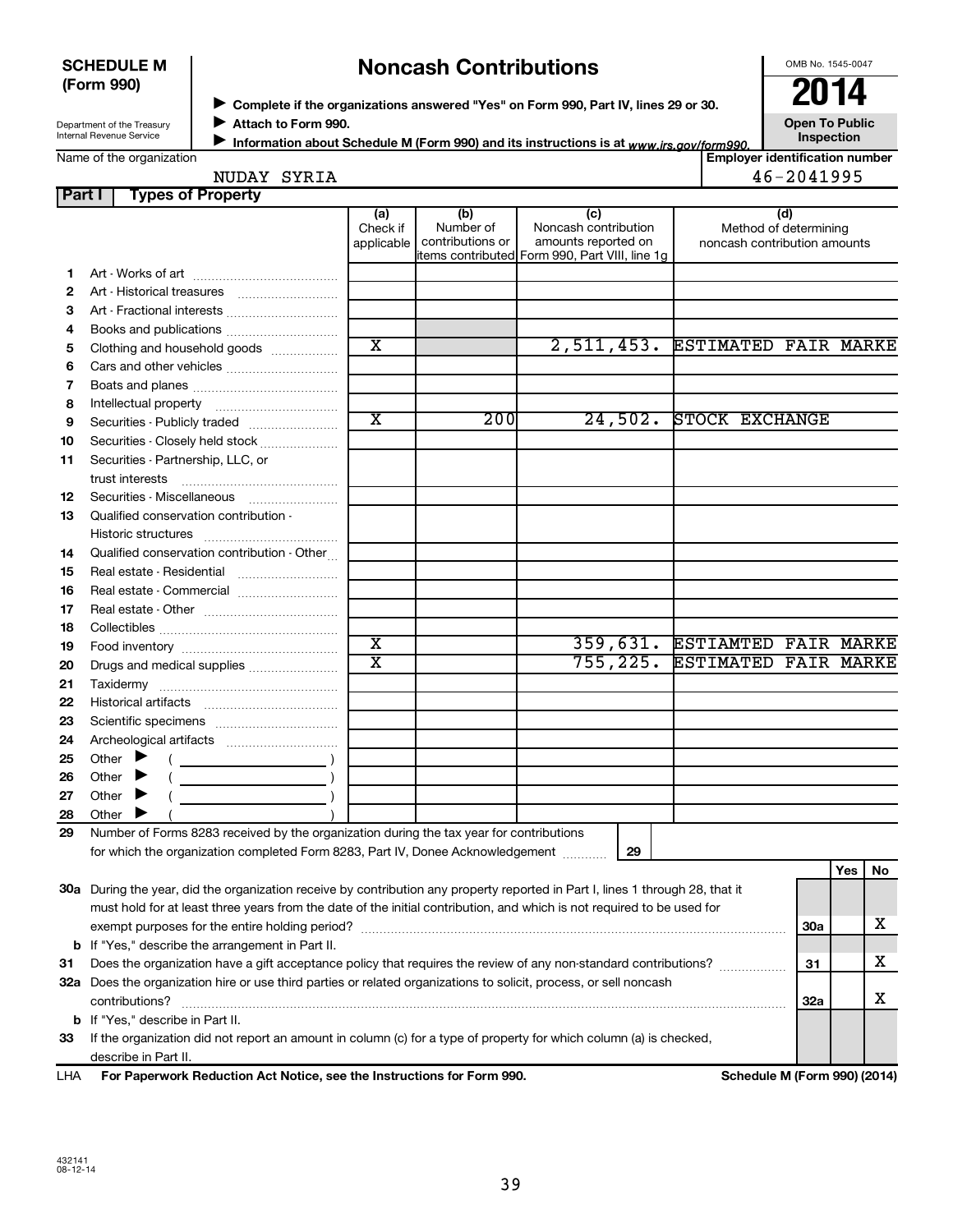| Schedule M (Form 990) (2014) $NUDAY$ SYRIA |  |  | 2041995<br>46– | Page |  |
|--------------------------------------------|--|--|----------------|------|--|
|--------------------------------------------|--|--|----------------|------|--|

Provide the information required by Part I, lines 30b, 32b, and 33, and whether the organization is reporting in Part I, column (b), the number of contributions, the number of items received, or a combination of both. Also complete this part for any additional information. **Part II Supplemental Information.** 

| $\overbrace{\phantom{aaaaa}}$ |  |  |
|-------------------------------|--|--|
|                               |  |  |
|                               |  |  |
|                               |  |  |